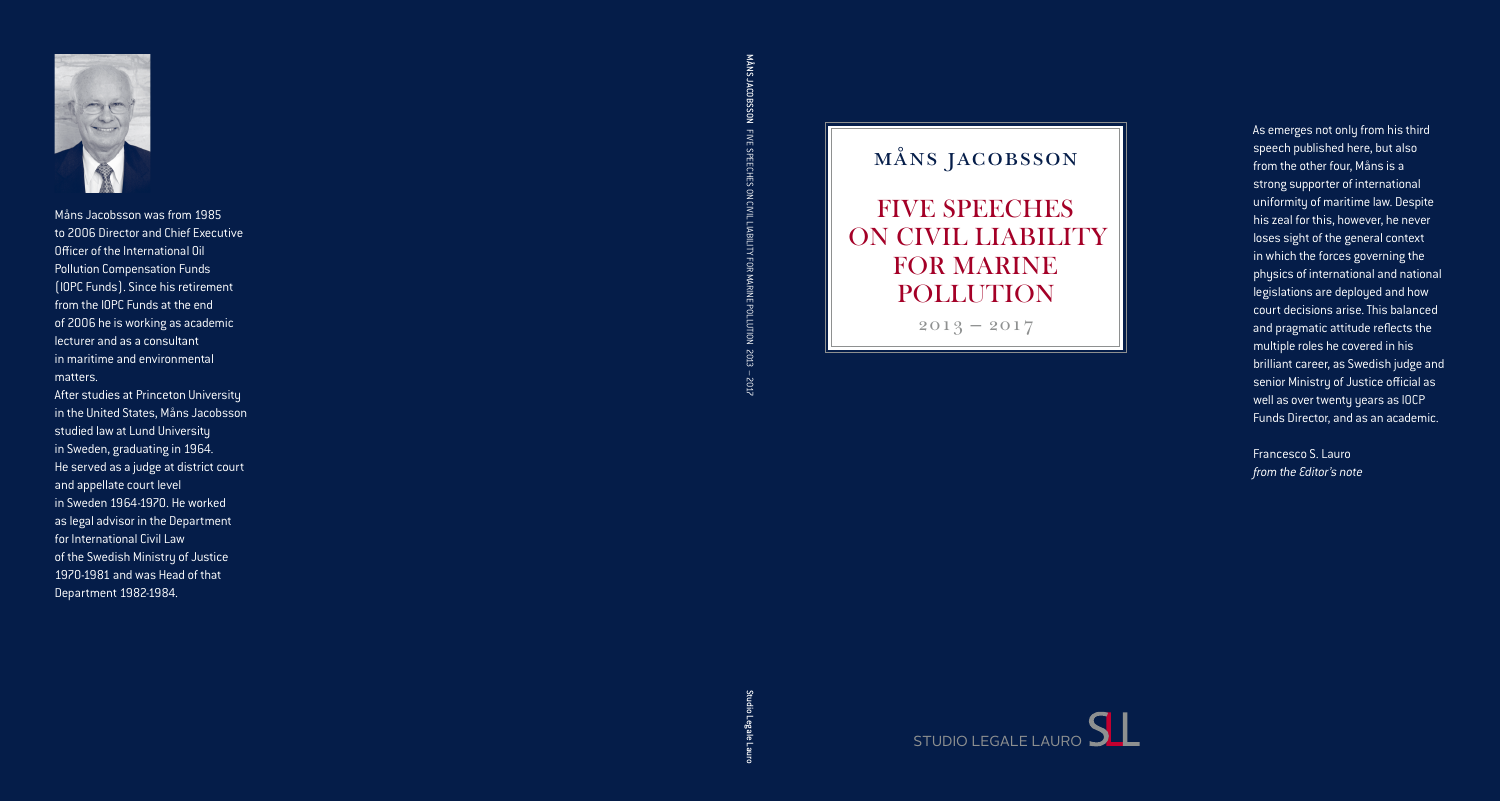# måns jacobsson

# FIVE SPEECHES ON CIVIL LIABILITY FOR MARINE POLLUTION

Studio Legale Lauro 2017 Copyright © *all rights reserved*  isbn 978-88-904084-8-9

80133 Napoli via A. Depretis, 19 t +39 0815800199 f +39 0815800195 info@studiolegalelauro.it studiolegalelauro.it

Book design by S. Prozzillo, F. Soprani *sergioprozzillo.com*

STUDIO LEGALE LAURO SL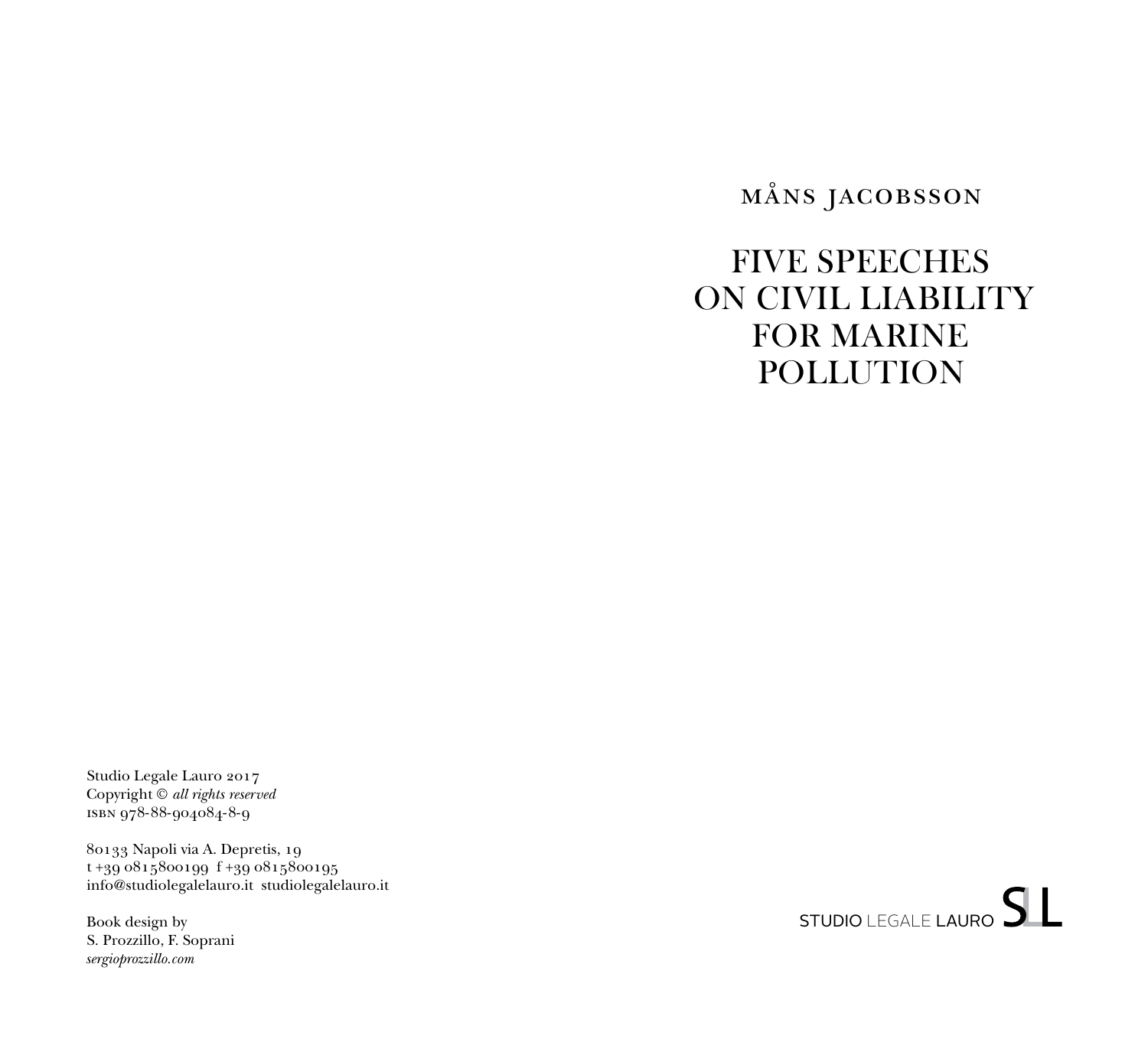# *Contents*

| 7       | FRANCESCO S. LAURO<br>Editor's note                                                                                                     |
|---------|-----------------------------------------------------------------------------------------------------------------------------------------|
| 13      | THIMIO E. MITROPOULOS<br>Foreword                                                                                                       |
|         | Five Speeches on Civil Liability<br>for Marine Pollution                                                                                |
| 17      | The French Court of Cassation<br>and the Erika'. Some civil liability issues                                                            |
| 33      | The Prestige' incident<br>Some important court judgments                                                                                |
| $5^{1}$ | To what extent do international treaties result<br>in the uniformity of maritime law?                                                   |
| 63      | The judgment of the Spanish Supreme<br>Court of Cassation in the 'Prestige' case -<br>Does the judgment respect international treaties? |
| 79      | Compensation for pure economic loss<br>in relation to tanker oil spills                                                                 |
| 91      | Author's biography                                                                                                                      |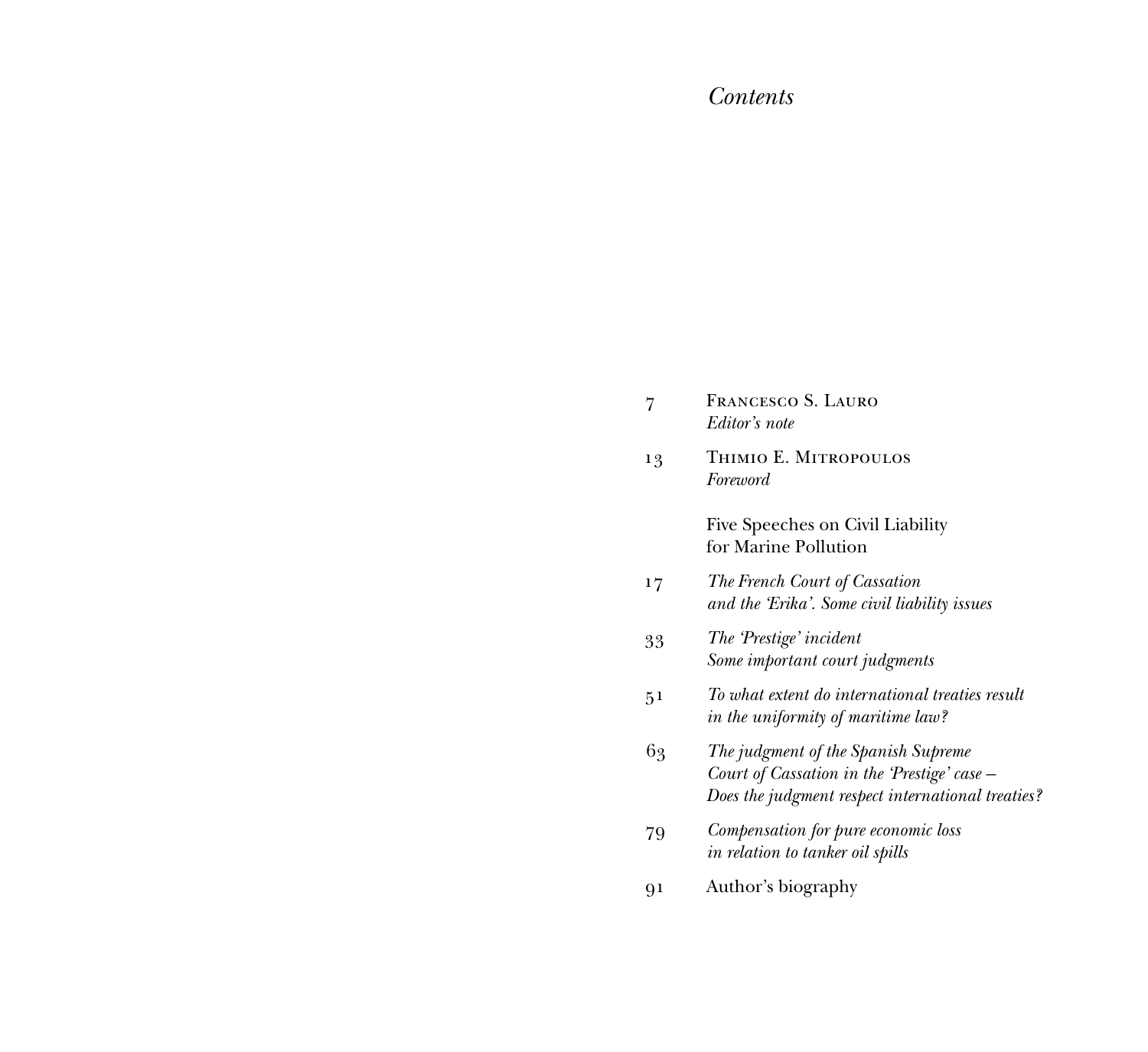Francesco S. Lauro *Editor's note*

In October 2013, at the fourth edition of 'Shipping and the Law', the annual Naples gathering of the international shipping community organized by Studio Legale Lauro, Måns Jacobson took over the torch as the conference legal key note speaker from Francesco Berlingieri, who had performed the role with such distinction at the first three Shipping and the Law conferences from 2010 to 2012.

Just a month ago I suggested to Måns that Studio Legale Lauro could publish a short book containing the five key note speeches he gave from 2013 to 2017 and I take this opportunity to thank him for having accepted that suggestion and for carrying out in such a short time the editing necessary to make the texts suitable for publication, based on his speaking notes and audio-video recordings of the original speeches.

As the title suggests, '*Five Speeches on Civil Liability for Marine Pollution*' is not just an anthology assembling individual speeches. In fact, a common topic features in four of the speeches, i.e. compensation for damage arising from oil spills, whilst the same dilemma recurs in all five speeches: the problematic relationship between international uniform regimes based on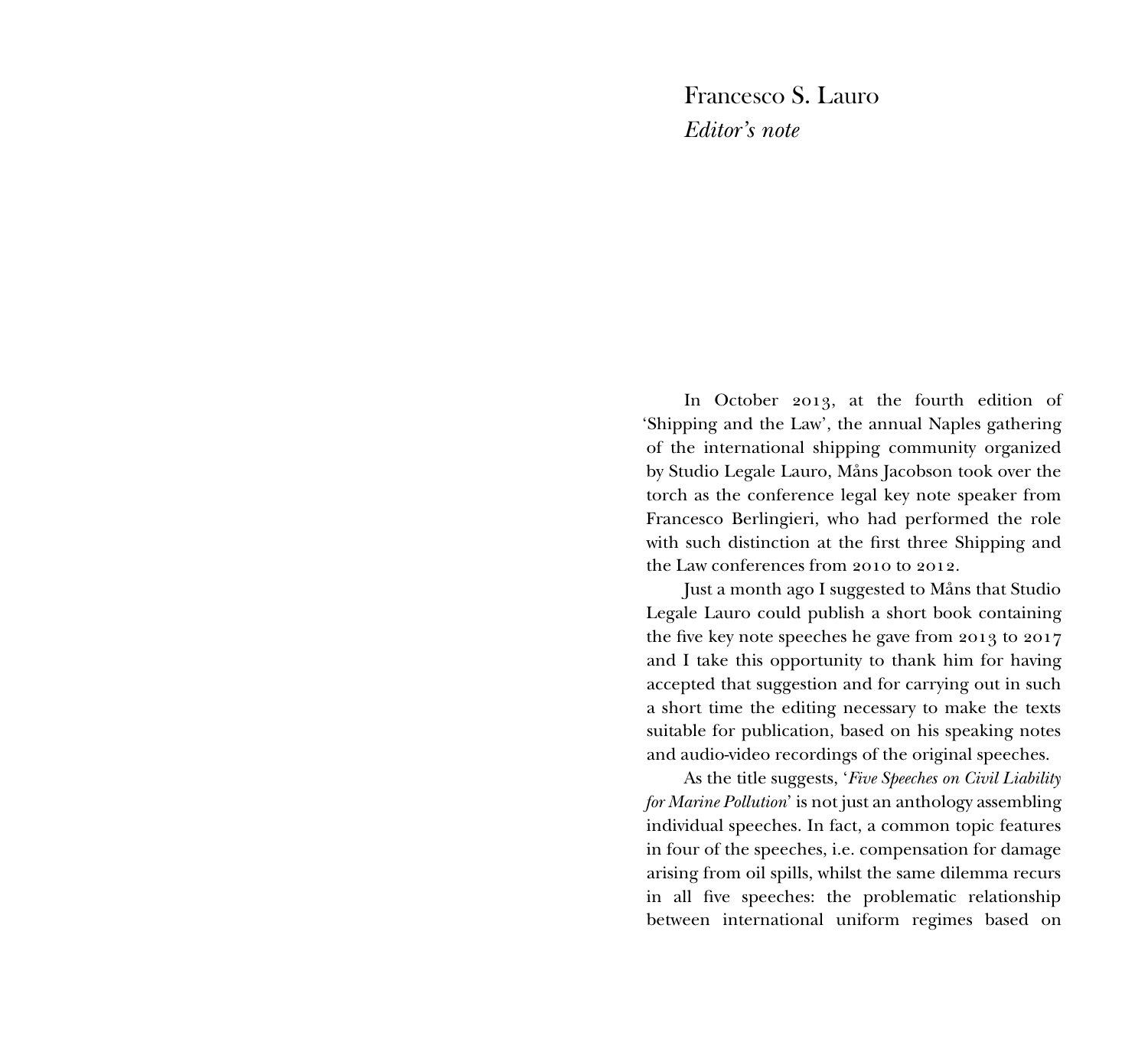international conventions – such as the 1992 Civil Liability and Fund Conventions or the United Nations Convention on the Law of the Sea (Unclos) – and the domestic laws of states parties in the often uneven interpretation by national courts. This dilemma is well expressed by the leading question which constitutes the title of the third speech: *To what extent do international treaties result in the uniformity of maritime law?*

As emerges not only from his third speech published here, but also from the other four, Måns is a strong supporter of international uniformity of maritime law. Despite his zeal for this, however, he never loses sight of the general context in which the forces governing the physics of international and national legislations are deployed and how court decisions arise. This balanced and pragmatic attitude reflects the multiple roles he covered in his brilliant career, as Swedish judge and senior Ministry of Justice official as well as over twenty years as Iocp Funds Director, and as an academic.

Thanks to such experience Måns displays a fair degree of leniency with the consciousness of the problems which national courts may have in the interpretation and application of maritime law treaties: *Judges are also human beings* – he says – *and they are as a result of their training strongly influenced by the legal traditions and the legal interpretation technique prevailing in their respective country*. Such consciousness also extends to some factual often recurring elements: *The courts may sometimes be influenced by political considerations, and the public anger that often arises after a major shipping incident may influence the court*. At the same time his longstanding experience and the deep understanding of the function of law causes him to note that *law is not – and should not be – static, but must develop to take into account changes in society, and in economic, social*  *and political priorities, so as to ensure that the law meets the requirements of society in a rapidly changing world*. It is therefore *necessary from time to time to amend treaties or adopt new ones, even though these changes may result in less, rather than more, uniformity of maritime law since that might lead to having in force two or more treaties dealing with the same subject matter.* 

Måns does not refrain from expressing his views on the steps which could be taken to obtain more uniformity in maritime law which, in any event, is characterized by a higher degree of uniformity than *most other fields of law*. As regards States Members of the European Union he points out that treaties to which the EU is a party *take precedence over other EU legislation as well as over domestic legislation in these States* and in this way assigns to the European Court of Justice the competence of treaty interpretation, which could promote uniformity as between these States, as well as putting ourselves in a wider 'de iure condendo' realm. Probably the best solution, from a 'de iure condendo' perspective, might in his view lay in conferring jurisdiction for disputes on the interpretation of the maritime law treaties on an international court or tribunal, as in the case of the competence given by Unclos in certain matters to the United Nations Tribunal on the Law of the Sea. However, Måns' awareness of the political international context unfortunately does not leave great room to hope that any major improvement will be achieved in the foreseeable future since *we are not, as in most areas of human life, living in the perfect world.*

Four of the five speeches appear to focus on tanker oil spills compensation by commenting on national court decisions, which sometimes vary among different jurisdictions. They involve notorious cases such as the *Erika* in France, which is dealt with in the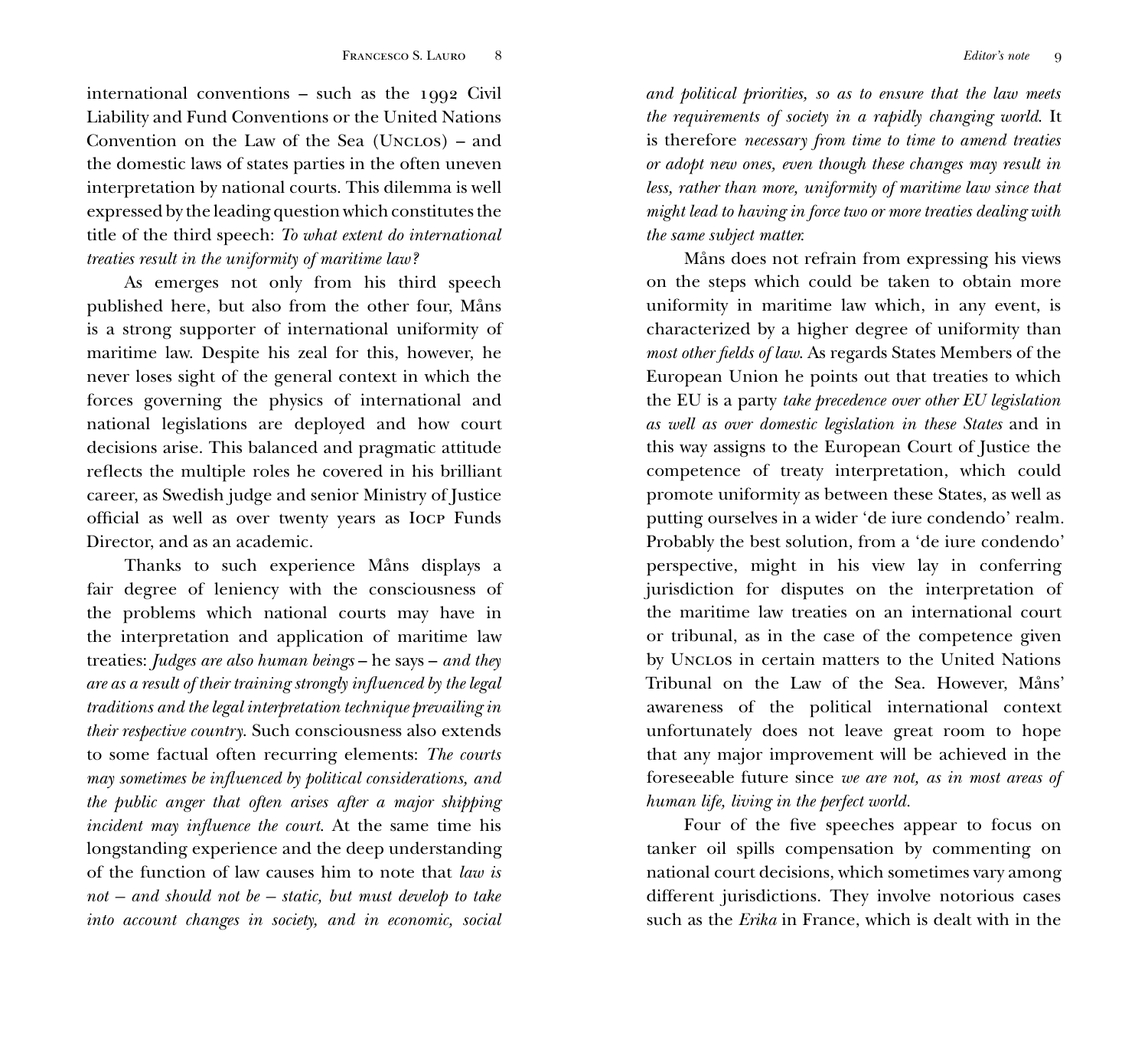first speech, and the *Prestige* which relates mainly to Spain, but also to the United Kingdom, United States, Portugal, France and the European Court of Human Rights jurisdictions, which is dealt with in the second and fourth speeches. In the background glimpses the far cry of some other incidents such as the *Patmos*, *Agip Abruzzo* and *Haven* in Italy, the *Aegean Sea* in Spain and the *Braer* in the United Kingdom, as well as the *Hebei Spirit* in the Republic of Korea.

One of the main problems dealt with in the *Erika* by the French courts, as reported in Måns' first speech, is the application of the so called 'channelling of liability' which under the 1992 Civil Liability Convention places the liability on the registered owner of the vessel and prohibits in principle compensation claims against several groups of persons listed in the relevant provision under letters a) to f). The approach of the French Court of Cassation, which considered the vessel's classification society to be included under letter b), embraces an interpretation of that channelling provision which, according to Måns, may be wider than that intended by the Diplomatic Conference which gave birth to the 1992 Civil Liability Convention even though, as a matter of fact, the Court of Cassation removed any protection given by the Convention, finding that the classification society as well as the representative of the shipowner, the president of the management company and the charterer had been guilty of recklessness as defined in the Convention. These findings, even though based on specific facts, in Måns' view may constitute precedents weakening a protection which had been considered, perhaps with an excessive optimism, as more or less 'unbreakable'.

Another result of the *Erika* French Court of Appeal and the subsequent Court of Cassation judgements was to introduce the right of compensation for pure environmental damage in favour of local and regional authorities and associations for environmental protection. Even though the judgements did not violate the Civil Liability Convention since they were against defendants to which that convention did not apply, Måns considers the decision unfortunate from the perspective of international uniformity, since it introduced a concept, which was later codified by the French legislator in 2016, different from that of the regime of compensation under the international conventions.

The second and the fourth speeches, which deal with the worldwide development of the *Prestige* case, see our author navigating as a contemporary Odysseus through procellous seas and often conflicting winds blown by major and minor gods, such as the decisions by Spanish criminal courts at different levels and the Constitutional Court, the American Civil Court of first instance and Court of Appeals, the French first instance court and Court of Appeal, the Portuguese Maritime Court in Lisbon, by an arbitration tribunal in London (on the interpretation of the London P&I Club's Rules 'pay to be paid' provision) and subsequently by the High Court of Justice, and by the European Court of Human Rights as regards the criminal proceedings against the Master in Spain. In such a crowded judicial Olympus the role of Zeus is performed by the Spanish Supreme Court, which Måns however does not refrain from criticising, as the moderns often do with the jealous mythologic gods. From Måns' international uniformity of maritime law perspective, the Court in fact did not respect the 1992 Civil Liability Convention as regards the insurer's right to limit and the exclusion of moral damage from compensation, whilst the prison sentence on the Master did not, in his view, respect the United Nations Convention on the Law of the Sea.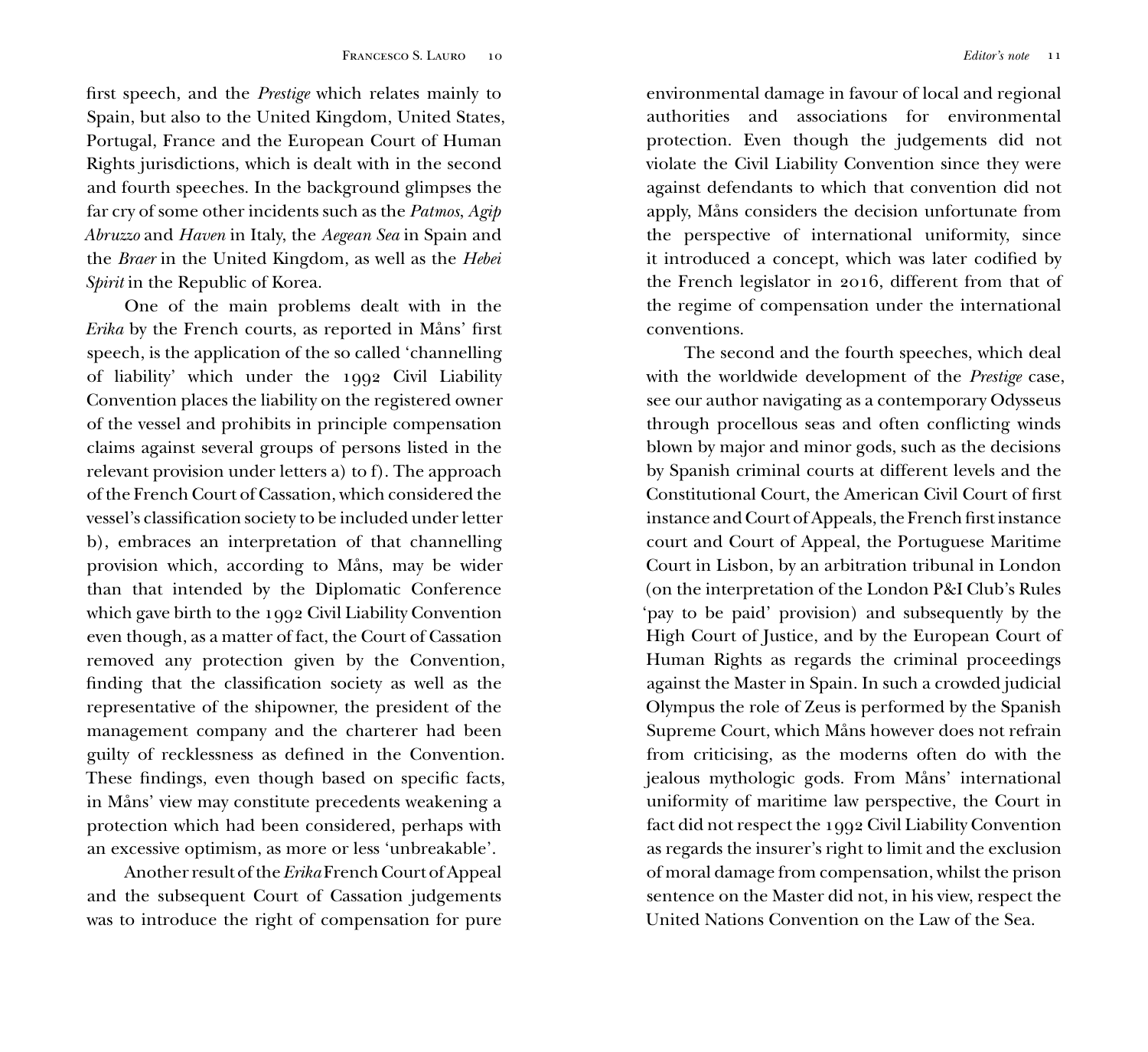In the fifth speech, the last of this book, the author addresses a problem which regards not only claims for compensation arising from oil spills falling under the 1992 Civil Liability and Fund Conventions but, in a wider scenario, is generally debated for tortious claims of many types in any jurisdiction; are pure economic loss compensation claims admissible? Obviously, Måns answer as to the interpretation of the Civil Liability and Fund Conventions reflects the necessarily cautious uniform approach of the Assemblies of the Funds, but also reports in real time his successor's, as Director, proposals which were submitted in October 2017, simultaneously with the eighth edition of Shipping and the Law, to open the door for qualified claims by employees who lost their jobs due to the economic impact of the pollution. Måns' approach is to be open to change. In his view the Funds' criteria for admissibility of compensation claims should be reviewed from time to time, in the light of experience gained from dealing with various tanker oil spills since, as he says, *law is not static, not cast in stone* and *that applies to international treaties as well as to national legislation*.

# Thimio E. Mitropoulos KCMG<sup>\*</sup> *Foreword*

It is with great pleasure that I respond to Francesco Lauro's invitation to me to write a few words as foreword to Måns Jacobsson's elegant publication of five lectures he delivered, between 2013 and 2017, on the occasion of the much acclaimed Conferences on Shipping and the Law the former organises in his native Napoli.

Francesco spares no effort to ensure the success of those meetings. The speakers (politicians, academics, shipowners, economists, experts on a variety of shipping disciplines, Navy and Coast Guard officers…) he assembles year on year are of the highest calibre while the venues of the conferences rank among the most precious jewels of fine architecture and exquisite interior decoration Napoli can exhibit. The hospitality is of a high level and the programme devised every time so rich and exciting that it leaves no spare room for boredom and inaction. With attention to every detail, Francesco and his staff are ideal hosts and the participants' time in Naples an experience to cherish.

Among his star speakers, Måns Jacobsson stands out and excels. No wonder he is unfailingly entrusted with keynote speeches. Invariably his themes focus

<sup>\*</sup> *Secretary-General Emeritus, International Maritime Organization*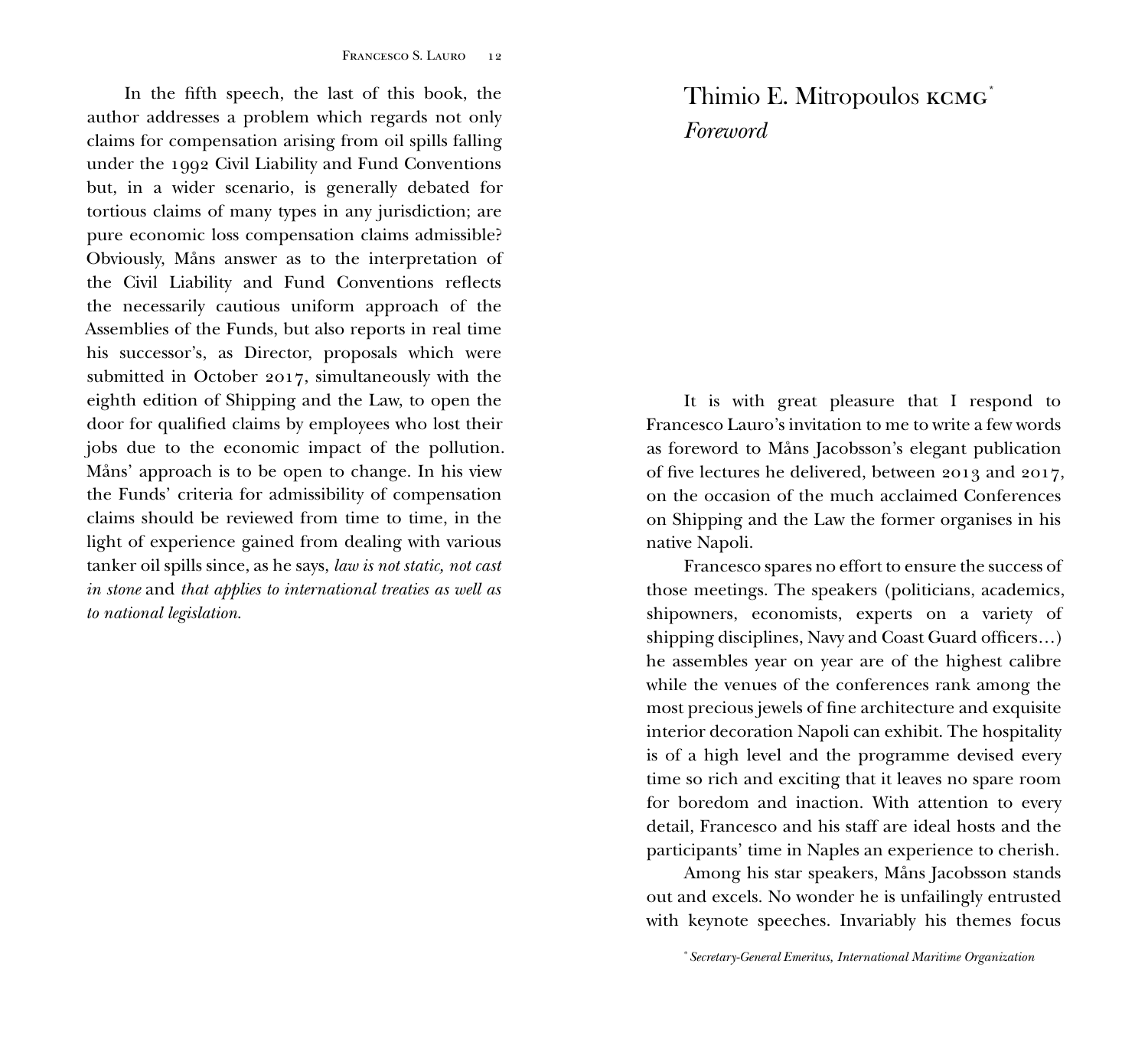on maritime issues, which have come to prominence because of their impact on safety at sea and, in particular, on the marine environment. In composing, analysing and wrapping them, he draws upon his vast experience as a lawyer and his exemplary service of the shipping industry as Director of the International Oil Pollution Compensation (Iopc) Funds for many years. It was during that time that I met him and was, from Day One, captured by the clarity of his legal mind, his professionalism, his ability to express his views with sincerity and in an articulate, straightforward and courageous manner and, more importantly, by his integrity, friendly attitude and impeccable manners. A true gentleman indeed, an invaluable servant of shipping!

Francesco's idea to publish Måns' lectures is brilliant and I am confident the readers will enjoy and benefit from them. The cases Måns analyses will enrich their knowledge and help them understand complex issues thanks to the simple manner with which Måns tackles them – proof of how well and deeply he knows the subject he deals with.

Well done, Francesco! Well done, Måns!

# Five Speeches on Civil Liability for Marine Pollution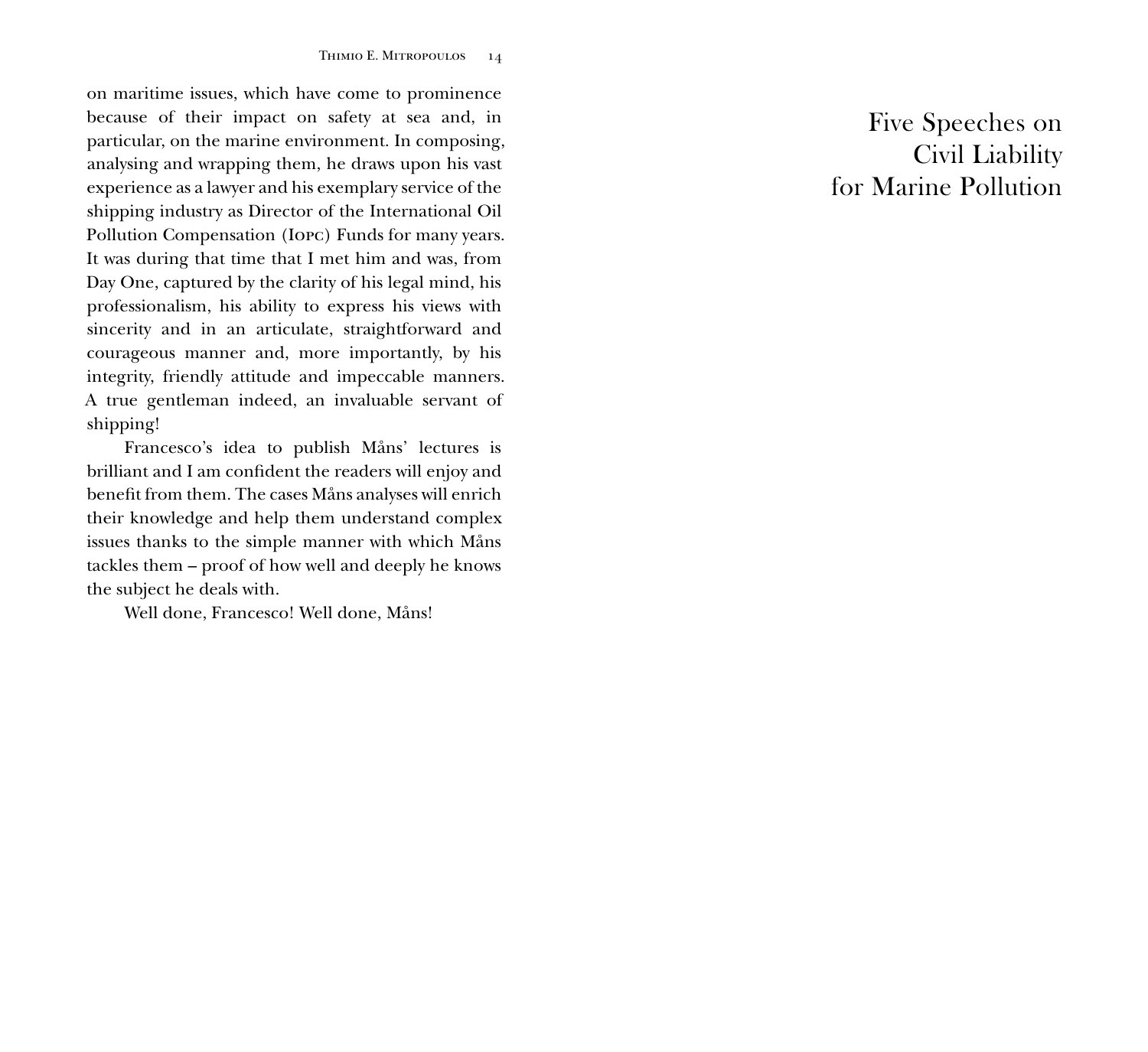# 4th Conference Shipping and the Law 2013

*The French Court of Cassation and the 'Erika' . Some civil liability issues*

> Santa Chiara Monastery 3rd October

#### **INTRODUCTION**

On 12 December 1999, the Maltese-registered tanker *Erika* broke in two and sank in the Bay of Biscay off the coast of Brittany in France. Some 400 kilometres of coastline were affected by the spilt oil, necessitating extensive clean-up operations and having considerable impact on businesses in the fisheries and tourism sectors.

claims under the international compensation regime

The international liability and compensation regime established by the 1992 Civil Liability and Fund Conventions applied to the incident.

Some 7100 claims for compensation were submitted under that regime. The claims were handled jointly by the International Oil Pollution Compensation Fund 1992 (1992 Fund) and the shipowner's liability insurer, the Steamship Mutual Underwriting Association. The great majority of these claims were settled out of court.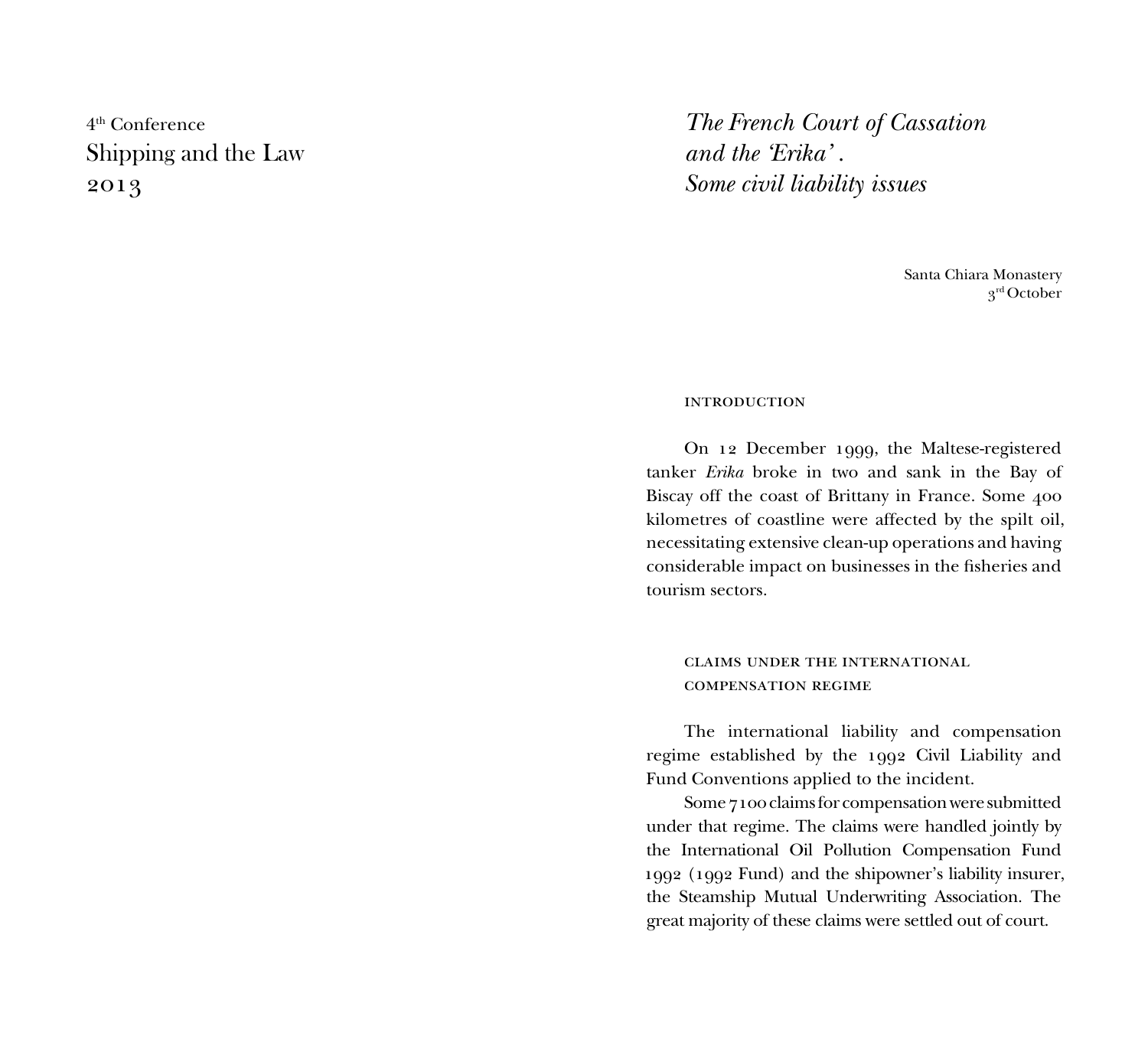A number of claims which had been rejected, wholly or partly, by the 1992 Fund and the shipowner/ insurer, were however pursued in the French civil and commercial courts.

## criminal proceedings in France

Criminal proceedings were brought in the Criminal Court of first instance in Paris against a number of parties.

A number of claimants, including the French Government and several regional and local authorities, joined the criminal proceedings, claiming compensation totaling  $\epsilon$  400 million.

After appeals against the judgment by the Court of first instance to the Criminal Court of Appeal in Paris and further appeals against the latter Court's judgment, the Court of Cassation rendered its judgment on 23 September 2012 $^{\rm l}$ .

The Court of Cassation held the following parties criminally liable for the offense of causing oil pollution, all other defendants having been acquitted already by the Court of first instance:

– the representative of the registered shipowner

- the president of the management company
- the classification society (Rina)
- Total Sa

I will not discuss the questions relating to criminal liabilities.

### civil liabilities

The Court of Cassation, agreeing with the Court of first instance and the Court of Appeal, held the four criminally liable parties also civilly liable, jointly and severally, for the oil pollution resulting from the *Erika* incident.

As regards the civil liabilities, in addition to ruling on individual compensation claims, the Court of Cassation addressed some issues of principle, namely whether the French courts had jurisdiction in respect of this incident and whether Rina was entitled to immunity of jurisdiction.

These issues fall outside the scope of my presentation which will focus on two issues, namely channelling of liability and environmental damage.

### channelling of liability

Under the 1992 Civil Liability Convention the liability is channelled to the registered owner of the ship involved. No claims for compensation for pollution damage may be brought against the shipowner otherwise than in accordance with the Convention. In the criminal proceedings there were no compensation claims against the shipowner as such, since the company owning the ship had not been prosecuted in the criminal proceedings but only the main shareholder.

The 1992 Civil Liability Convention further prohibits compensation claims against the following persons, whether the claims are made under the Convention or otherwise:

a. the servants or agents of the shipowner or the members of the crew,

<sup>&</sup>lt;sup>1</sup>For a detailed analysis of these judgments reference is made to Måns Jacobsson, The French Court of Cassation and the *Erika* case, some issues relating civil liability, *Journal of International Maritime Law* 2014, p. 18-29.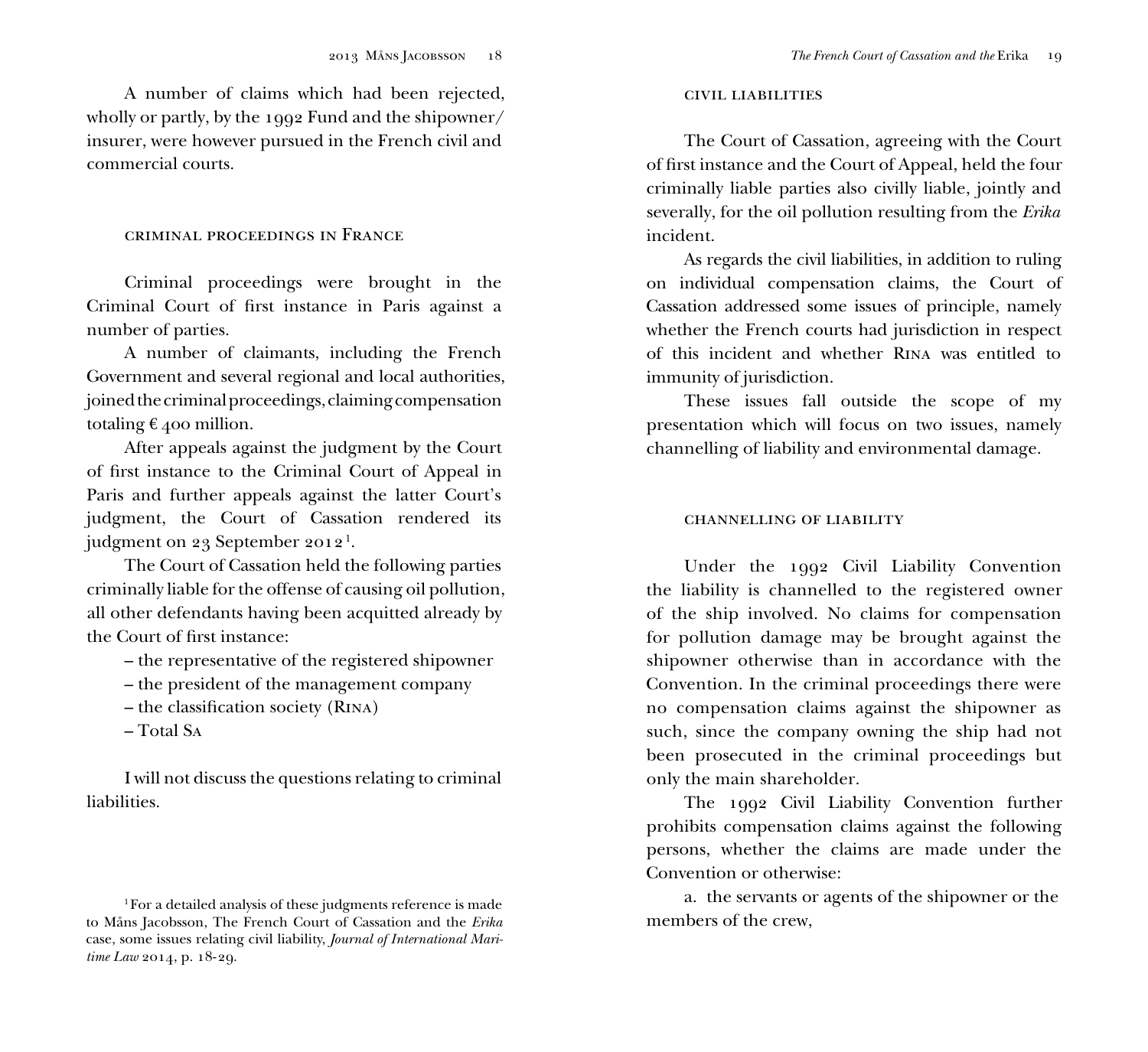b. the pilot or any other person who, without being a member of the crew, performs services for the ship,

c. any charterer (including a bareboat charterer), manager or operator of the ship,

d. any person who performs salvage operations with the consent of the shipowner or on the instructions of a competent public authority,

e. any person taking reasonable measures to prevent or minimize pollution damage ("preventive measures"),

f. all servants or agents of the persons referred to in  $(c)$ ,  $(d)$  and  $(e)$ .

The prohibition to bring claims against these persons does not apply, however, if the pollution damage resulted from the personal act or omission of the person concerned, committed with the intent to cause such damage, or recklessly and with knowledge that such damage would probably result.

The Court of Cassation considered that the representative of the registered shipowner and the president of the management company were agents of the shipowner and the operator of the *Erika*, respectively, and consequently in principle fell within the scope of the channelling provisions (subparagraphs (a) and (f)). The position taken by the Court of Cassation in respect of these defendants should not give rise to concerns.

The Court of Cassation further considered that Total SA was covered in principle by the channelling provisions (subparagraph (c)). Different views have been expressed as to whether the position taken by the Court of Cassation is correct, since the charter party had in fact been entered into by Total Transport Corporation and not by Total SA.

The Court of Appeal had considered Total SA as *de facto* charterer, the charterer being a subsidiary. The Court of Cassation did not subscribe to that line of reasoning, but seems to have not attributed legal personality to Total Transport Corporation.

However, the question as to whether classification societies are covered by the channelling provisions, i.e. whether they fall under the expression "any other person who performs services for the ship" (subparagraph (b)) is of greater interest.

The Criminal Court of first instance had considered that classification societies were not entitled to protection under that provision, since the expression only covered those who, without being members of the crew, performed services for the ship and participated directly in the maritime operation of the ship ("*personnes qui, sans être membres de l'équipage, s'aquittent de prestations pour le navire en participant directement à l'opération maritime* "). The Court of Appeal had taken the view that Rina, in issuing statutory and safety certificates for the *Erika*, had acted as an agent of the flag State (Malta) and could not be considered as a person who performed services for the ship. It could not therefore benefit from the channelling provisions.

The Court of Cassation held, however, without giving any reasons, that classification societies may in principle benefit from the protection under the channelling provisions.

It could be questioned, however, whether the Diplomatic Conference that adopted this provision had intended that it should be given such a wide interpretation as that adopted by the Court of Cassation. Would the interpretation adopted by the Court of Cassation result in that channelling provision covering any person having a contractual relationship with the shipowner? Would under the Court of Cassation's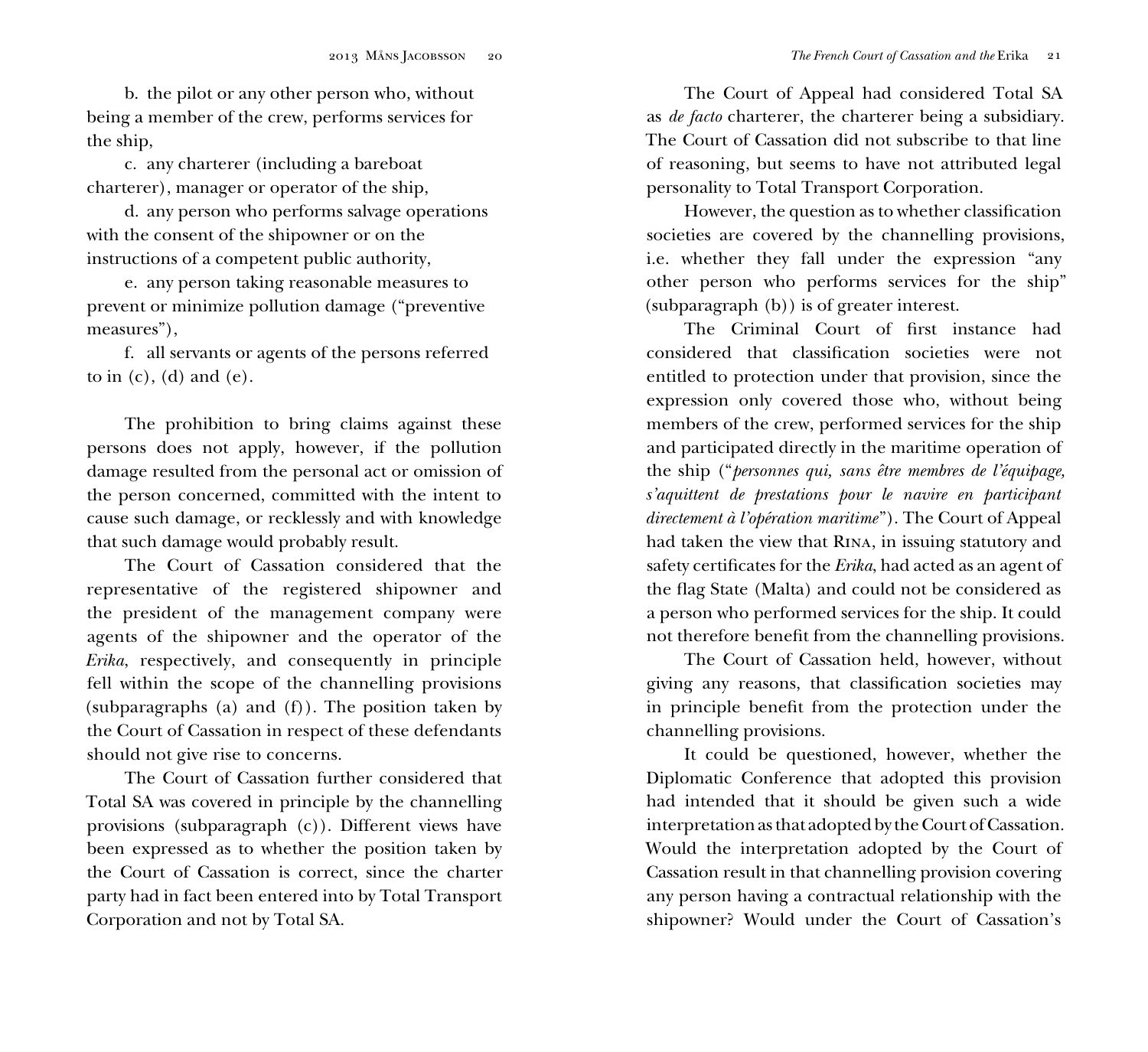interpretation that provision cover builders of the ship or ship repairers in respect of defects which cause or contribute to an oil pollution incident?

The Diplomatic Conference was of course aware of the very far-reaching channelling provisions in the conventions relating to civil liability in nuclear law which totally channel the liability to the operator of the nuclear installation and exclude liability for any other person, including those in contractual relationship with the operator, for example a provider of defective parts to the installation. In my opinion, the Conference was not prepared to go that far and include such a complete channelling in the Civil Liability Convention.

It has been suggested that if the channelling provision in question (subparagraph (b)) was intended to cover any other person without any limitation, the words "without being a member of the crew" were superfluous and that the enumeration of a number of categories in the other subparagraphs would not have been necessary. It has also been argued that the words "performs services for the ship" indicate that the provision was only intended to apply to those rendering services relating to the operation of the ship.

After having held that all four defendants were in principle covered by the channelling provisions, the Court of Cassation decided, however, that in the *Erika* case none of these parties was entitled to benefit from the protection under those provisions, since they had been guilty of recklessness as defined by the 1992 Civil Liability Convention, i.e. that the pollution damage had resulted from their personal act or omission committed recklessly and with knowledge that such damage would probably result.

The Court of Cassation considered that the four parties had been reckless in the following manner.

– The recklessness of the representative of the shipowner and the president of the management company consisted in lack of proper maintenance, leading to general corrosion of the ship.

– Rina was found guilty of imprudence in renewing the *Erika*'s classification certificate on the basis of an inspection that fell below the standards of the profession.

– Total SA was found guilty of imprudence when carrying out its vetting operations prior to the chartering of the *Erika*.

In the light of the Court of Cassation's judgment, the protection of the charterer and the other parties included in the list in Article III.4 against claims for pollution damage may not be as strong as had previously been thought.

The test for deciding whether or not the persons enumerated in the channelling provisions in the 1992 Civil Liability Convention are protected by these provisions is identical to the test in the 1992 Civil Liability Convention and 1976 Convention on Limitation of Liability for Maritime Claims for determining whether the shipowner is entitled to benefit from limitation of liability, That test, which replaced the old test of "fault or privity" of the shipowner in the 1957 Convention relating to the Limitation of Liability for Owners of Sea-Going Ships and the 1969 Civil Liability Convention, had been thought making the right to limitation of liability more or less "unbreakable". This new test has been introduced in all other maritime conventions containing provisions relating to limitation of liability adopted after 1976.

Concern has been expressed in the shipping and insurance industries as to the consequences for the system of limitation of liability in maritime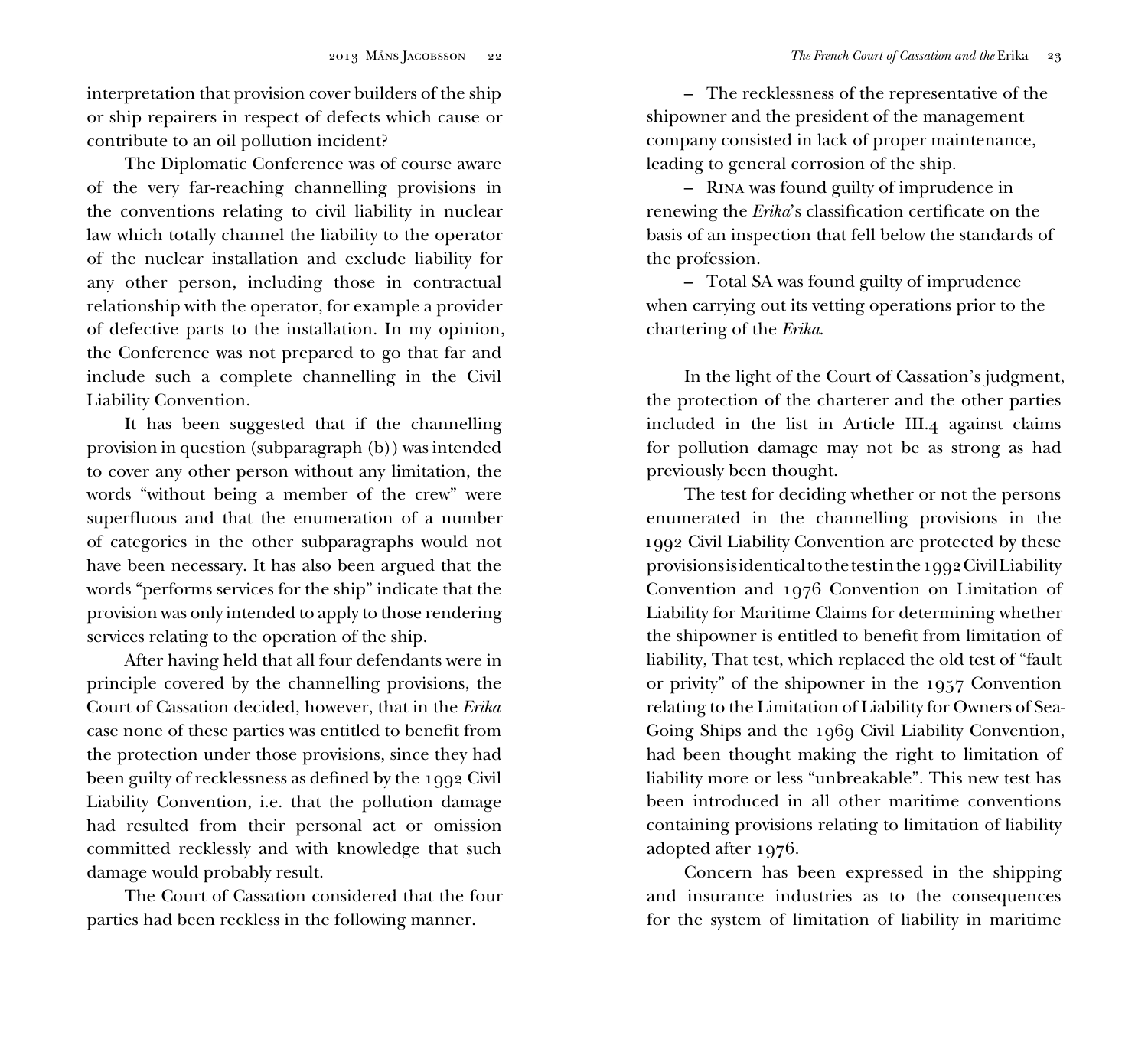law if courts in other jurisdictions were to follow the approach taken by the French Court of Cassation in respect of the charterer (Total SA) in the *Erika* case. It has been argued that it was too strict to consider that the deficient vetting procedures amounted to the *personal* act or omission of Total SA, i.e. of the *alter ego* of the company, committed with knowledge that pollution damage would probably result.

It should be emphasized that the 1992 Civil Liability Convention governs only the liability of the registered shipowner (and his insurer). The liability for pollution damage resulting from a tanker oil spill of any party other than the shipowner (and his insurer) is governed by the applicable national law, except as regards parties that may in the particular case benefit from the protection of the channelling provisions. If that protection is lost for a particular party included in that list, also the liability of that party is to be decided pursuant to the applicable national law. Having held that the four parties referred to above could not in the *Erika* case benefit from the protection of the channelling provisions, the Court of Cassation applied French domestic law to their civil liability for the pollution damage.

### environmental damage

"Pollution damage" is defined in the 1992 Civil Liability Convention (art.  $I.6(a)$ ) as loss or damage caused outside the ship by contamination resulting from the escape or discharge of oil from the ship, wherever such escape or discharge may occur. The definition contains, however, a proviso to the effect that compensation for impairment of the environment other than loss of profit from such impairment

shall be limited to costs of reasonable measures of reinstatement actually undertaken or to be undertaken. This definition is by reference included in the 1992 Fund Convention.

Claims for damage to the marine environment *per se* are therefore not admissible under the 1992 Conventions. The proviso also excludes claims for damage calculated on the basis of theoretical models or of a punitive character. Only claims for the economic consequences of damage to the environment qualify for compensation, for instance losses suffered by fishermen or businesses in the tourism industry resulting from such damage and claims for reasonable costs of reinstatement of the polluted environment.

The insertion of this proviso in the 1992 Civil Liability Convention, and by reference in the 1992 Fund Convention, had the purpose to avoid the difficulties that had arisen under the 1969 Civil Liability Convention and 1971 Fund Convention (the predecessors of the 1992 Conventions) as a result of national courts in some States parties to the 1969 and 1971 Conventions awarding compensation for noneconomic damage to the environment.

In the *Erika* case, the Criminal Court of first instance had held that the regime established by the 1992 Conventions did not deprive civil parties of their right to obtain compensation for their damage in the criminal courts. The Court recognized the right to compensation for damage to the environment for local communities with special powers for the protection, management and conservation of a territory, but considered that only the *départements* had such a competence. It also recognized the right of an individual environmental protection organisation to claim compensation, not only for moral damage caused to the collective interest which was its purpose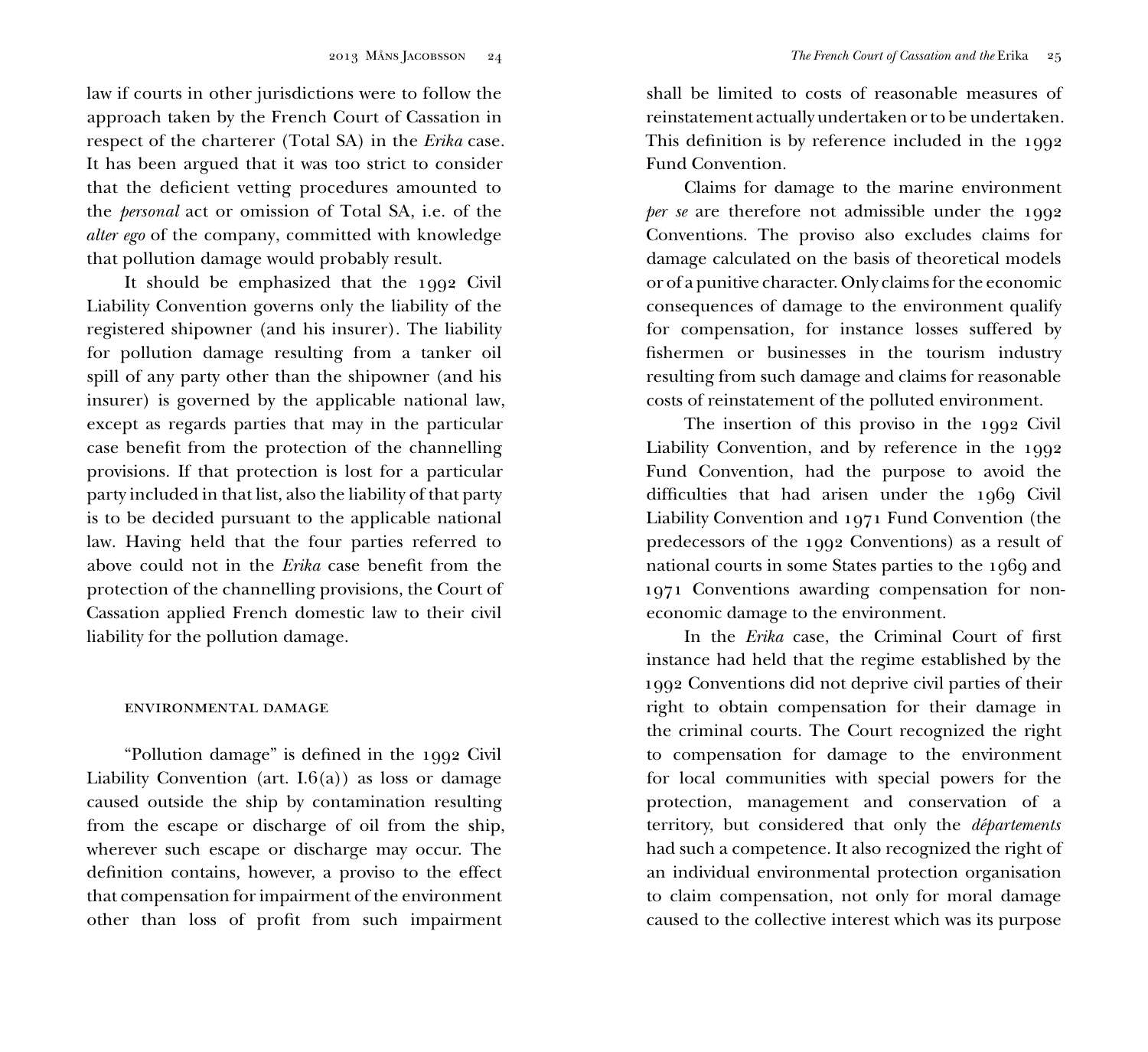to defend, but also for damage to the environment that affected the collective interests which it had a statutory duty to defend. The amounts awarded by the court for environmental damage were however quite modest, totaling some  $\epsilon$  1.3 million.

Whereas the Court of first instance had recognized only a fairly limited right to compensation for damage to the environment per se, the judgement by the Court of Appeal represented a significant extension of that right. The Court of Appeal proclaimed the existence of a right to compensation through monetary equivalents for ecological damage to resources which do not have a market value. The Court thus accepted not only material damages (such as clean-up, restoration measures and property damage) and economic losses but also moral damage resulting from the pollution, including loss of enjoyment, damage to reputation and brand image and moral damage arising from damage to the natural heritage. The Court of Appeal also confirmed the right of compensation for moral damage granted by the Court of first instance to a number of local authorities and accepted in addition claims for moral damage from other civil parties.

The Court of Appeal had thus awarded compensation in respect of pure ecological damage defined by the Court as 'all non-negligible damage to the natural environment, notably the air, the atmosphere, water, the soil, land, countryside, natural sites, the biodiversity and interaction between these elements, which has no repercussions on specific human interest but affect a legitimate public interest.

Without giving any further reasons, the Court of Cassation endorsed the Court of Appeal's position on this point to award proper compensation to make good environmental damage, consisting of direct or indirect damage to the environment arising from the criminal

offences in question. The Court of Cassation thus approved the principle under French law of the right to compensation for pure environmental damage.

It appears that the Court of Appeal, and the Court of Cassation, held that it was sufficient for the pollution to touch the territory of a local authority for it becoming entitled to compensation for direct and indirect damage caused. The judgments by these Courts have consequently given regional and local authorities whose territories were touched by the pollution and associations for protection of the environment right to compensation for pure ecological damage as well as for moral damage (which includes loss of enjoyment), loss of image and damage to reputation.

The Court of Cassation also endorsed the position taken by the Court of Appeal which gave the right to claim compensation for environmental damage to persons having been entrusted with the task of maintaining and improving the environment, i.e. local and regional authorities which under French law had the mission to protect the environment as well as associations for the protection of the environment<sup>2</sup>.

The Court of Cassation confirmed the method used by the Court of Appeal for assessing the quantum of the damage, which resulted in compensation for environmental damage totaling  $\epsilon$  38.4 million, ranging from  $\epsilon$  100 000 to  $\epsilon$  500 000 for the local authorities and from  $\epsilon$  1 million to  $\epsilon$  3 million for the regional authorities. It should be noted that the damage for which compensation was awarded was not documented, that there was no proof of any damage in addition to that already covered by other types of claim (such as costs of clean-up operations and economic losses

<sup>&</sup>lt;sup>2</sup>The position taken by the Court of Cassation relating to pure ecological damage was codified in 2016 by amendments to the Civil Code (art. 1246-1252).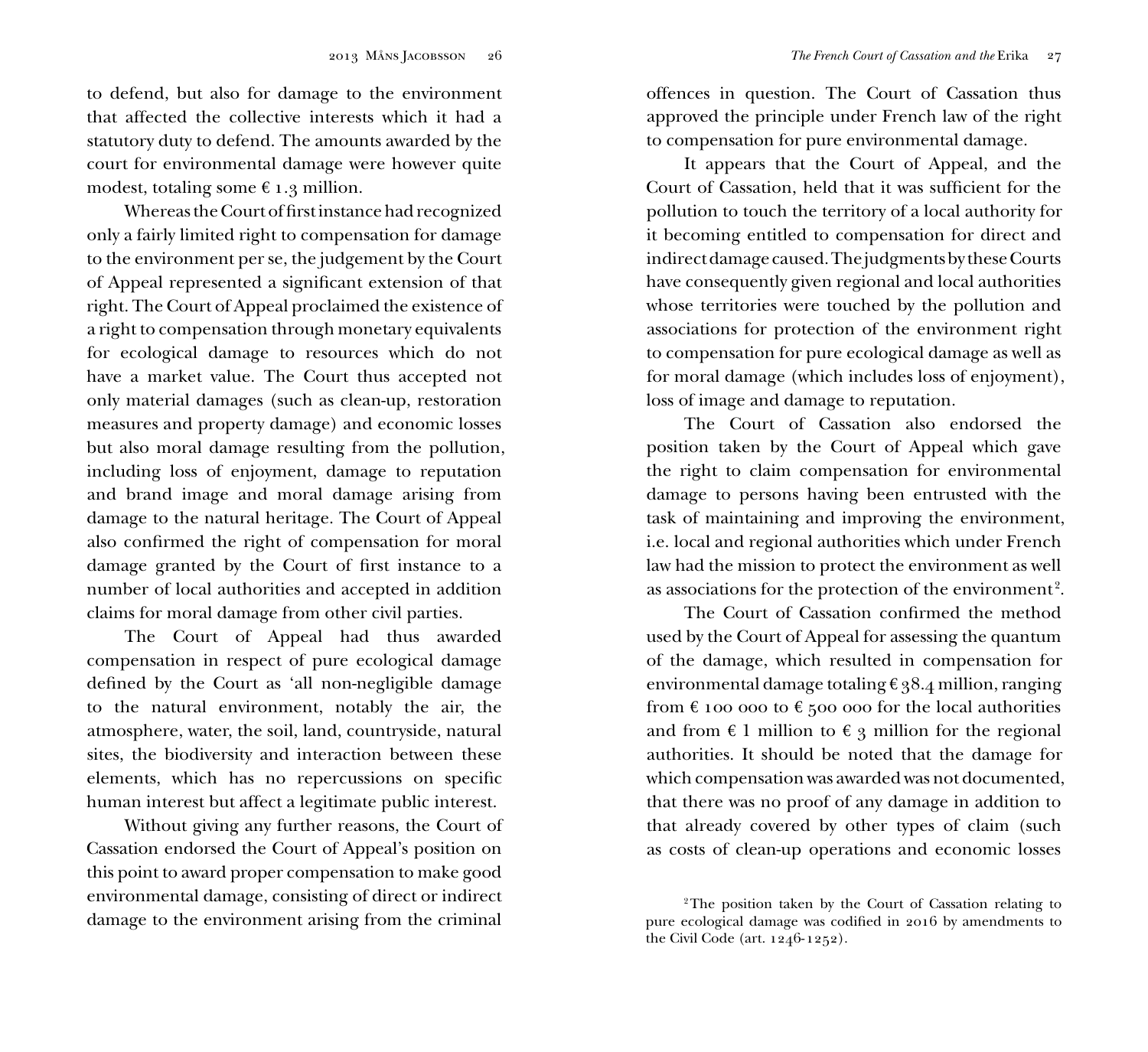in the fisheries and tourism industries) and that the damage could not be quantified except by using, as the Court of Appeal did, a theoretical model.

As already mentioned, the 1992 Civil Liability Convention only governs the liability of the registered shipowner. The liability of all other parties is to be determined pursuant to the applicable national law, except if the person in question is entitled to benefit from the protection of the channelling provisions in the Convention. The judgments by the Court of Appeal and Court of Cassation were rendered against four defendants other than the registered owner, who were deemed not to be entitled to benefit from the channelling provisions, and their liability was based on French domestic law. Although these Courts awarded compensation for heads of damage that are not admissible under the 1992 Civil Liability Convention, this did not contravene the Convention, since the liability was not based on the Convention.

As did the Court of first instance and the Court of Appeal, the Court of Cassation emphasized that it was applying French law and not the 1992 Civil Liability and Fund Conventions. The Court of Cassation emphasized that since the 1992 Fund had not taken part in the criminal proceedings, it would not be bound by any judgment or decision in the proceedings.

# Concluding observations

The position taken by the Court of Cassation on the issues I have discussed is important not only from the point of view of French domestic law but also in relation to the international regime established by the 1992 Civil Liability and Fund Conventions.

With regard to the issue of channelling of liability, the Court of Cassation's interpretation that classification societies fall within the concept of persons performing services for the ship and are therefore in principle entitled to benefit from the protection of the channelling provisions is in my opinion open to argument. The Court's interpretation may nevertheless carry a certain weight in other jurisdictions.

The Court of Cassation's decision that none of the four parties which in principle fell under the channelling provisions was in the *Erika* case entitled to benefit from the protection pursuant to those provisions is also important. The Court considered that the behavior of these parties was such that the pollution damage resulted from their personal act or omission committed recklessly and with knowledge that such damage would probably result. In the light of this judgment, the protection of the charterer and the other parties included in the list of those who in principle are protected against claims for pollution damage may not be as strong as had previously been thought.

The interpretation of this test by the Court of Cassation may also have an impact on the interpretation of the identical test in a number of maritime conventions for determining whether the shipowner should be deprived of his right to limitation of liability.

As regards damage to the environment, by endorsing the position taken by the Court of Appeal the Court of Cassation has significantly expanded the right under French law to compensation for pure environmental damage, i.e. non-economic damage to the environment. The concept of pure environmental damage did not exist in French law at the time of the *Erika* incident and such damage had generally been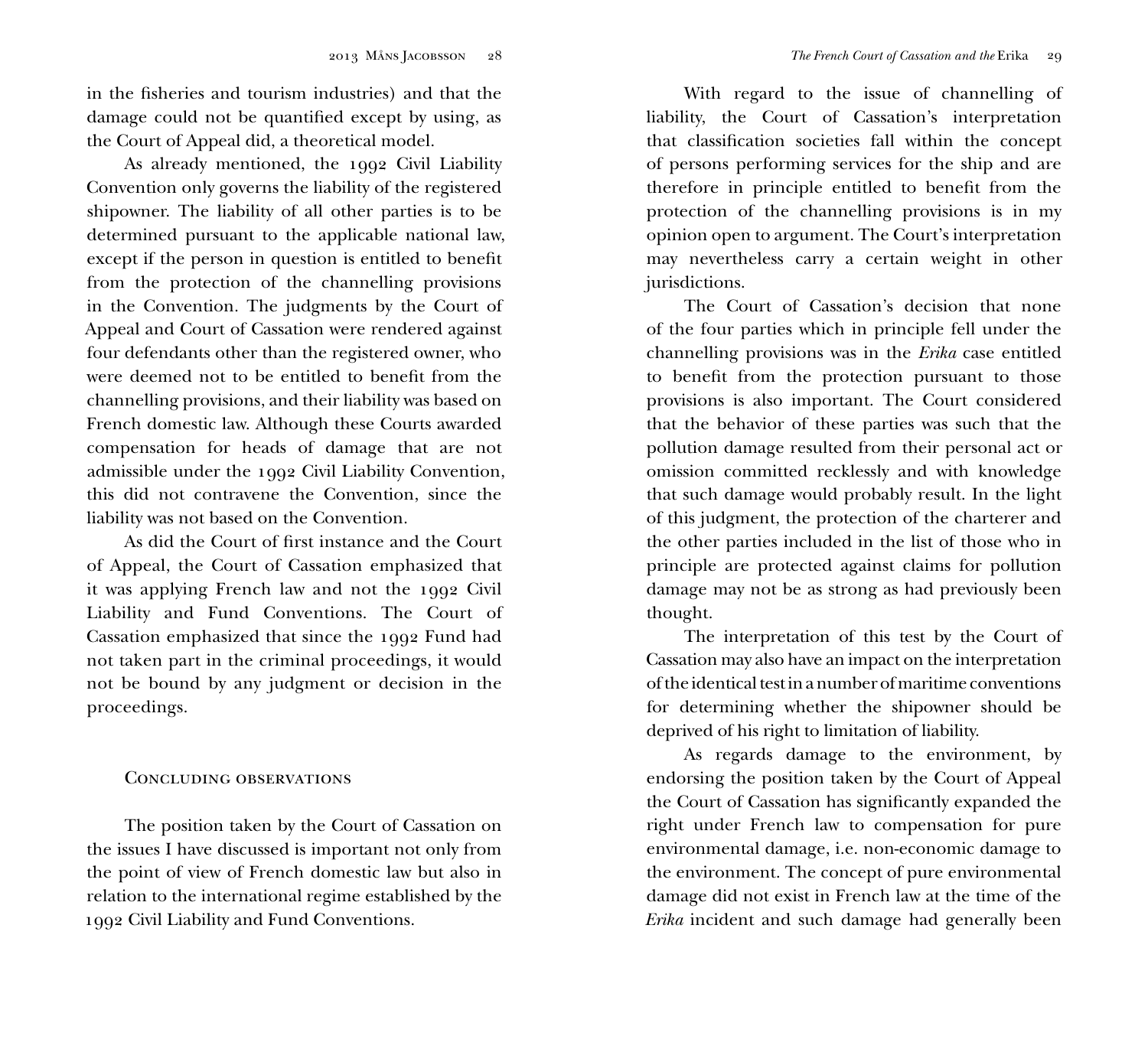assimilated to moral damage ('prejudice morale'). Consequently, the Court of Cassation has created a new category of claims for environmental damage in oil pollution cases under French law.

The ruling of the Court of Cassation in the *Erika* case on the admissibility of claims for pure environmental damage was from a formal point of view limited to imposing liability for such damage on the basis of French domestic law on certain defendants whose liability was not governed by the 1992 Civil Liability Convention. The judgment does not therefore violate that Convention. In my view the approach taken by the Court of Cassation is nevertheless unfortunate from the perspective of international uniformity, because the Court applied a concept as to the types of damage compensable in cases of tanker oil spills which is different from the concept in the international conventions. Such an approach could in fact lead to the creation of parallel systems of compensation for such oil spills.

The governing bodies of the International Oil Pollution Compensation Funds, composed of representatives of the Governments of Member States, have repeatedly emphasized the importance of a uniform application of the Civil Liability and Fund Conventions and the importance of national courts in States parties giving due consideration to the decisions of the Funds on such matters.

It should be noted that as regards implementation of international treaties, France has a monist system under which a treaty ratified by France and published in the *Journal Officiel* becomes an integral part of French law. Under the French Constitution such a treaty has a rank higher than normal domestic legislation.

When the 1992 Fund during the period 2001- 2005 examined whether the 1992 Conventions

should be revised, one of the issues considered was whether to amend the Conventions to the effect that compensation for damage to the marine environment should no longer be limited to loss of profit and to make it possible to assess the damage by theoretical models. The 1992 Fund Assembly found, however, that for several reasons there was not sufficient support by the States parties for a revision of the Conventions.

But law is not static but must develop to take into account of changes in political, social and economic priorities. That applies to international treaties as well as to national legislation. The international regime based on the 1992 Civil Liability and Fund Conventions will most likely be revised at some point in the future. It is practically certain that in the context of such a revision the issue of compensation for environmental damage will be considered. The question will then be whether the States parties would be prepared to amend the definition of 'pollution damage' so as to include non-economic damage resulting from oil pollution of the environment, for instance in the form of violation of collective interests.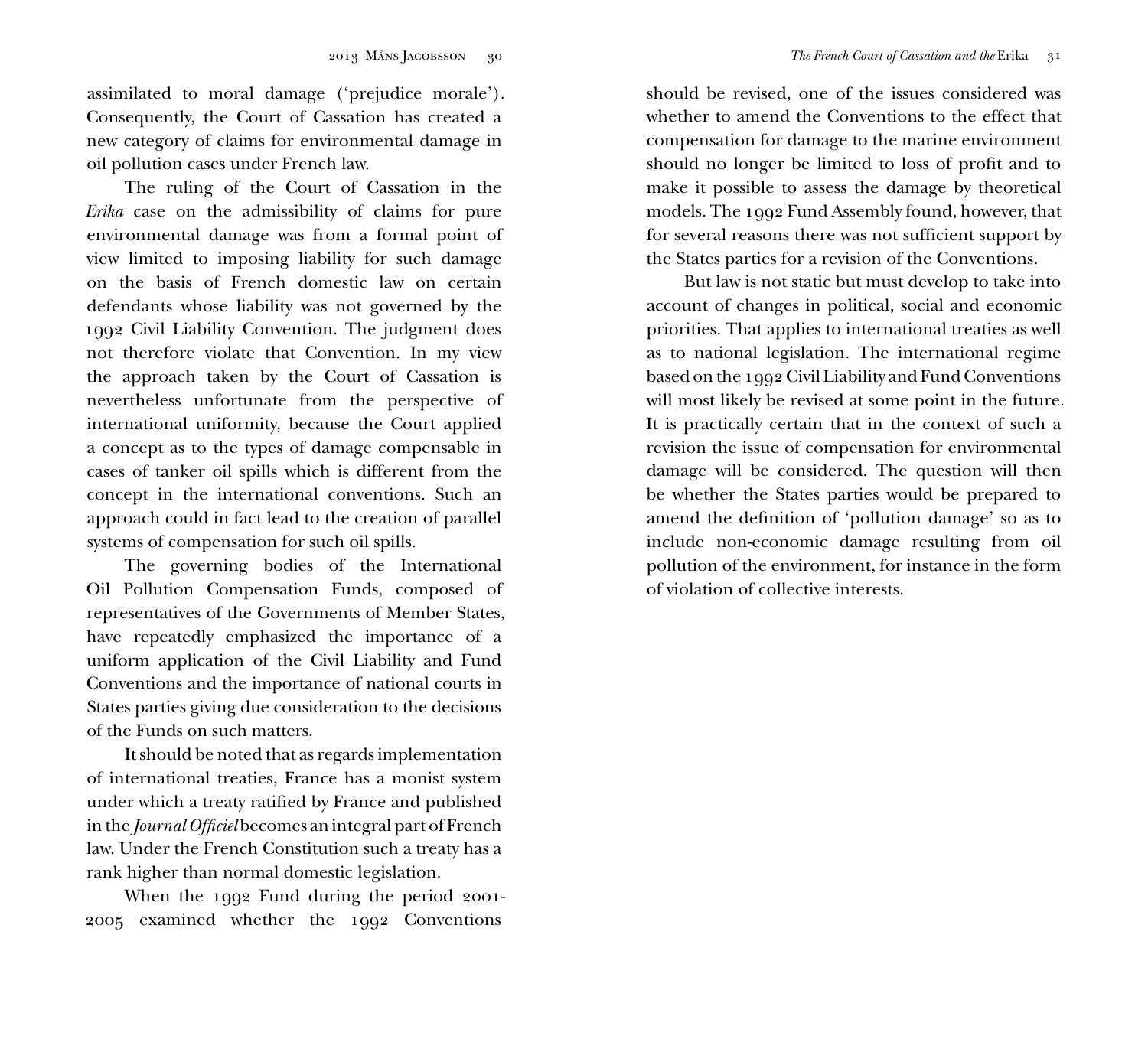# 5th Conference Shipping and the Law 2014

# *The 'Prestige' incident. Some important court judgments*

Complesso Monumentale Donnaregina 8th October

#### **INTRODUCTION**

The *Prestige* incident is of great interest to lawyers and others in the shipping industry in several respects. One interesting aspect is that the incident gave rise to litigation in five national jurisdictions, namely Spain, France, Portugal, the United States and the United Kingdom, as well as before the European Court of Human Rights in Strasbourg (France).

The facts of the case are well known. On 13 October 2002 the Bahamas registered tanker *Prestige*, en route from Ventspils in Latvia to Singapore, suffered structural damage in heavy seas some 30 kilometres off Galicia (Spain). On 19 November the vessel broke in two and sank some 260 kilometres west of Vigo (Spain), the bow section to a depth of 3 500 metres and the stern section to a depth of 3 830 metres.

The ship was carrying a cargo of 77 000 tonnes of heavy fuel oil. It is estimated that approximately 63 000 tonnes of heavy fuel oil were spilled. The cargo remaining in the wreck was removed in 2004 by a Spanish oil company under contract with the Spanish Government.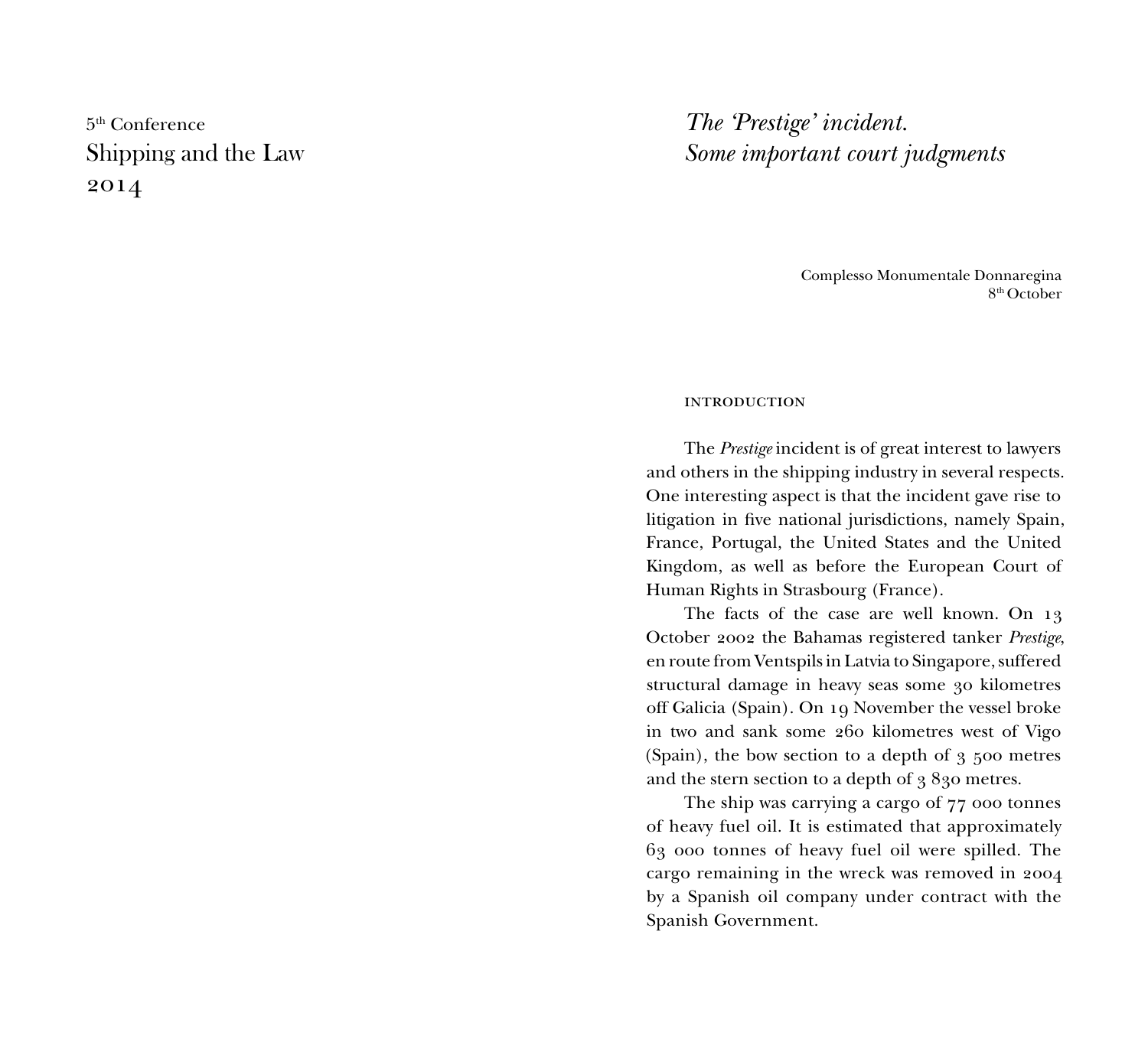The coast of Galicia was heavily impacted by the released oil, and the oil also affected the north cost of Spain and France. Traces of *Prestige* oil were detected in the United Kingdom (the Channel Islands, the Isle of Wight and Kent). Major clean-up operations were carried out at sea and on shore in Spain. Significant clean-up operations were also undertaken in France. Clean-up operations at sea were carried out in Portuguese waters.

Investigations into the cause of the incident were carried out by administrative authorities in the Bahamans, Spain and France.

The *Prestige* was entered in the London Steam-Ship Owners' Mutual Insurance Association Limited (the London Club).

#### the international compensation regime

At the time of the incident, all the States affected by the oil spill (Spain, France, Portugal and the United Kingdom) were parties to the 1992 Civil Liability Convention (1992 CLC) and the 1992 Fund Convention. The international regime established by these Convention applied therefore to the incident.

The 1992 Civil Liability Convention governs the liability of shipowners for oil pollution damage caused by tanker oil spills. The Convention lays down the principle of strict liability and creates a system of compulsory liability insurance. Shipowners are normally entitled to limit their liability to an amount linked to the tonnage of the ship, in the case of the *Prestige* amounting to  $\epsilon$  22 777 986.

In order for the shipowner to be able to benefit from the right of limitation of liability under the 1992 Civil Liability Convention, he or his insurer must

establish a limitation fund by depositing the limitation amount with the competent court or provide a security for that amount acceptable to the court. In May 2003 the London Club deposited the limitation amount with the Criminal Court in Corcubiòn in Spain for the purpose of establishing the limitation fund.

The 1992 Fund Convention establishes a system for compensating victims through an international fund, the International Oil Pollution Compensation Fund 1992 (1992 Fund), when the compensation payable under the 1992 Civil Liability Convention is insufficient. The maximum amount of compensation available under the 1992 Civil Liability and Fund Conventions was at the time of the *Prestige* incident 135 million Special Drawing Rights (SDR) for any given incident (including the amount paid by the shipowner/insurer), which in the case of the *Prestige* incident corresponds to  $\epsilon$  171 520 703.

The total compensation claims greatly exceeded the amount available under the 1992 Civil Liability and Fund Conventions.

If the *Prestige* incident had occurred some years later, the amount available for compensation would have been significantly higher. Firstly, the maximum amount payable under the 1992 Civil Liability and Fund Conventions was increased with effect from 2003 by 50.73% to 203 million SDR ( $\epsilon$  260 million). In addition, in 2005 a Protocol to the 1992 Fund Convention entered into force, resulting in the establishment of a Supplementary Fund which would make available additional funds for compensation of pollution damage in States parties to the Protocol. The total amount payable under the 1992 Conventions and the Supplementary Fund Protocol is 750 million SDR ( $\epsilon$  950 million).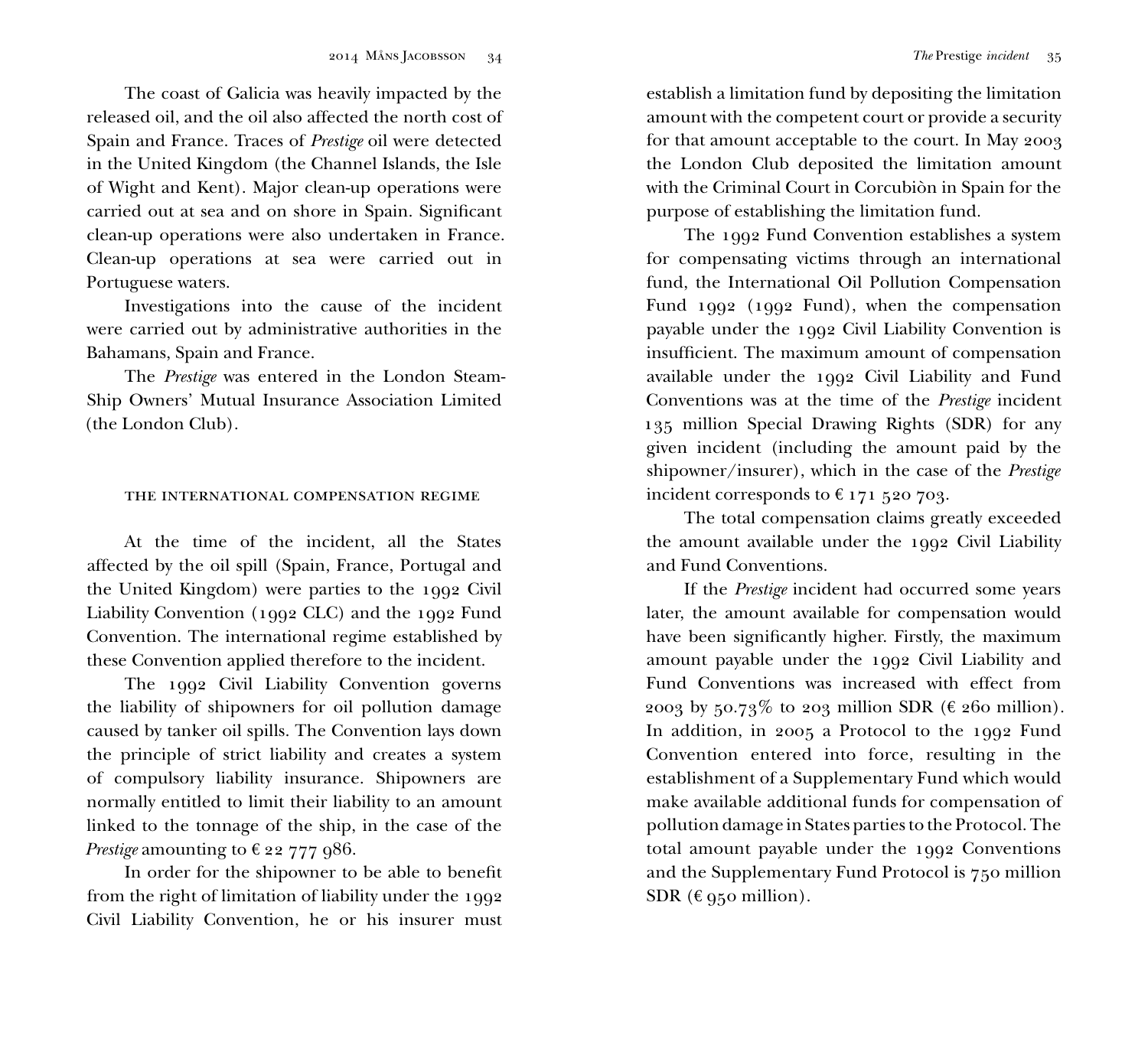#### court proceedings

### *Civil proceedings in Portugal*

The Portuguese Government had submitted a claim to the 1992 Fund and the London Club totaling  $\epsilon$  4.3 million in respect of the costs incurred for cleanup and preventive measures and brought legal action in the Maritime Court in Lisbon. The claim was settled out of court, and the legal action was withdrawn in December 2006.

### *Civil proceedings in France*

Some 200 claimants, including the French Government, brought legal actions in 16 courts in France under the 1992 Civil Liability and Fund Conventions against the shipowner, the London Club and the 1992 Fund.

These actions are of the type normally pursued under the 1992 Conventions and do not present any matters of particular interest for the purpose of this presentation.

#### *Criminal proceedings in Spain*

In July 2010, i.e. nearly eight years after the incident, criminal proceedings were brought in the Criminal Court (Audiencia Provincial) in La Coruña against four persons, namely the master, the chief officer and the chief engineer of the *Prestige* and the civil servant who had been involved in the decision not to allow the ship into a place of refuge in Spain. Since the chief officer could not be located, the proceedings against him were discontinued.

Under Spanish law, civil claims may be submitted in criminal proceedings. The criminal court will decide not only on criminal liability but also on civil liability derived from the criminal offence.

Some 2500 claimants joined in the criminal proceedings, including the Spanish and French Governments. The total amount claimed in the criminal proceedings in Spain is some  $\epsilon$  2300 million. As regards the compensation claims the defendants included the shipowner, the London Club and the 1992 Fund.

The trial before the Criminal Court (Audiencia Provincial) in La Coruña lasted 10 months, and the judgment was rendered in November 2013, i.e. 11 years after the incident.

In its judgment the Criminal Court found that the master, the chief engineer and the civil servant who had been involved in the decision not to allow the ship into a place of refuge in Spain were not criminally liable for damage to the environment.

The Criminal Court concluded that the structural failure that resulted in the break-up of the vessel was due to the defective maintenance of the vessel. It held, however, that the master and the crew were not and could not be aware of the structural condition of the vessel, as it was not visible and all of the vessel's documents and certificates had been provided. In addition, the Court considered that there was no evidence of risky navigation.

As for the civil servant the Court held that his decision, although arguable, was technically informed, professional and reasonable.

The master was found guilty of disobeying the Spanish authorities during the crisis and was sentenced to nine months in prison.

With respect to the civil claims arising out of the incident, a Spanish criminal court can only declare civil liability if the damage for which compensation is sought was caused by a criminal offence. Since in the *Prestige* case the Criminal Court held that the only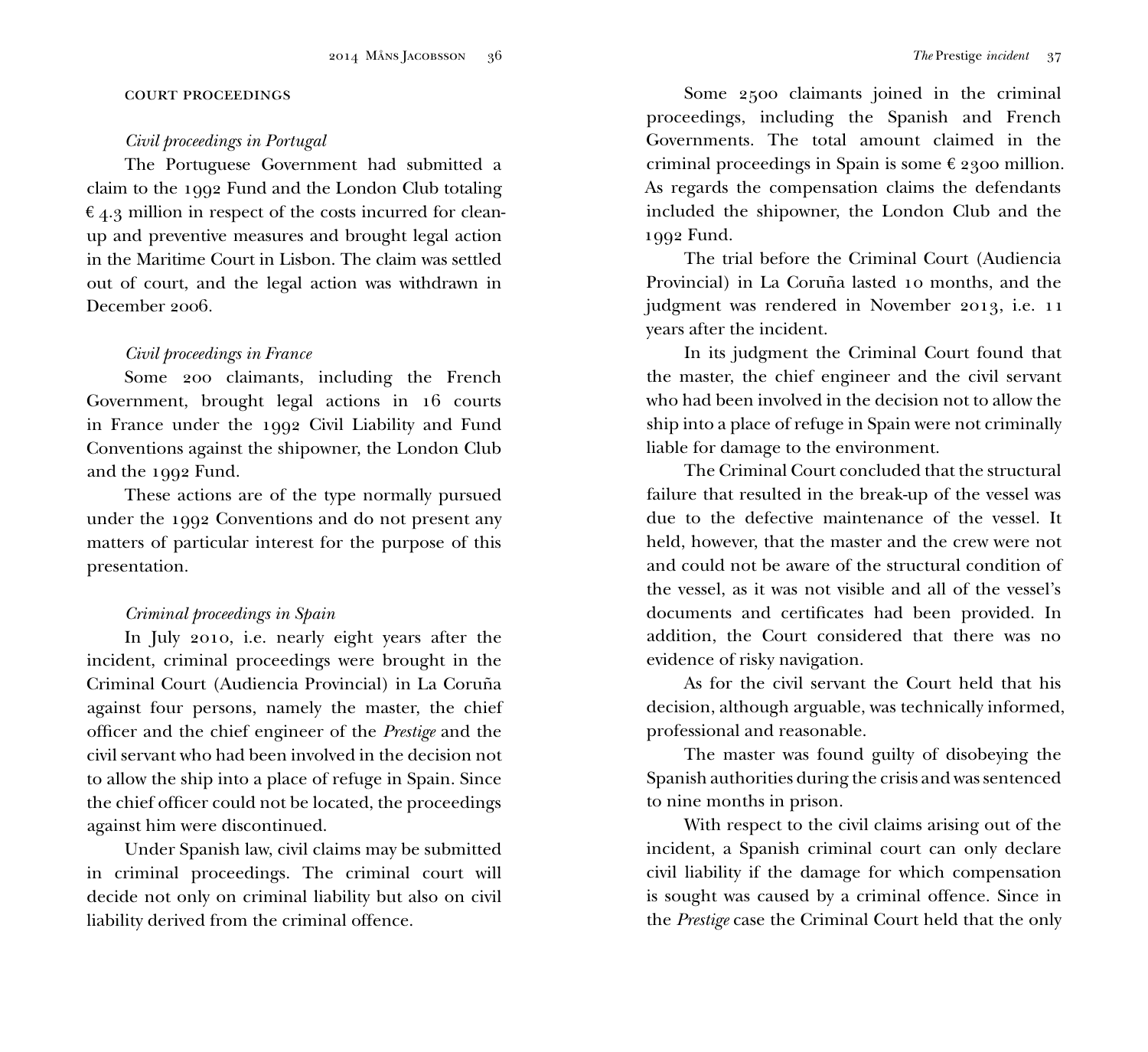criminal offence was the disobedience of the master which was not the cause of the damage, the Court could not rule on any civil liability relating to the damage.

The public prosecutor and a number of civil parties, including the Spanish and French Governments, have appealed against the judgement to the Spanish Supreme Court of Cassation which has not yet  $r$ endered its judgment<sup>1</sup>.

# *Actions by Spain and France against the London Club*

Action had been brought in Spain by the Spanish and French Governments and a number of other parties against the shipowner and the London Club under the Spanish Criminal Code (which provides for right of direct action against the insurer in certain circumstances) and the 1992 Civil Liability Convention. The Club acknowledged its liability under the Convention which provides for direct action but only up to the limitation amount applicable to the vessel in question, in the case of the *Prestige*  $\epsilon$  22 777 986. The Club stated that this amount had already been paid through the deposit of the limitation fund in court in May 2003.

As regards claims over and above that amount (non-CLC claims), the London Club maintained that the civil claimants were bound by the terms of the contract of insurance between the shipowner and the Club which includes the Club Rules. Under these Rules the claimants were bound to bring their non-CLC claims in arbitration in London, and they were also bound by the English law clause in the Rules. It should be pointed out that the P&I insurance is not a

normal liability insurance but an indemnity insurance. This means that the Club is under these Rules only indemnifying the shipowner for the amounts which he has paid in compensation to third parties. The Club maintained that the claimants were bound by any contractual defences available to the Club under the "pay to be paid clause" in the Rules and that, upon a proper interpretation of that clause, in the absence of any payments by the shipowner to claimants, the Club had no liability.

The London Club played no part in the criminal proceedings in Spain.

Since a number of parties appealed against the Criminal Court's judgement, also the issues relating to the civil liabilities of inter alia the master and the London Club have been brought before the Supreme Court of Cassation<sup>2</sup>.

The London Club commenced arbitration proceedings in London seeking a declaration that it had no non-CLC liability to the Spanish and French States.

Neither Spain nor France participated in the arbitration proceedings.

In awards rendered in February 2013 as regards Spain and in July 2013 as regards France the Arbitration Tribunal held that Spain and France were

<sup>&</sup>lt;sup>1</sup>The Supreme Court of Cassation rendered its judgment in January 2016. In that judgment the Court held that the master was guilty of crime against the environment and gave him a two-year prison sentence; see keynote speech at the  $7<sup>th</sup>$  Conference Shipping and the Law held in 2016.

<sup>&</sup>lt;sup>2</sup>In its judgment rendered in January 2016, i.e. after the judgments were rendered by the Courts in the United Kingdom, the Supreme Court of Cassation held in respect of the civil liabilities mainly as follows. The master was held liable for the damages arising from his criminal act. The shipowner was held subsidiarily liable without the right to limit his liability. Applying Spanish domestic law (criminal law, insurance law, maritime transport law and procedural law), the Court held the London Club liable up to the amount of the ship's insurance policy, which for oil pollution was US \$1000 million. After the Supreme Court of Cassation having made some statements as regards the criteria for the admissibility of compensation claims, the case was sent to the Civil Court in La Coruña for proceedings to quantify the losses. These proceedings commenced in May 2016.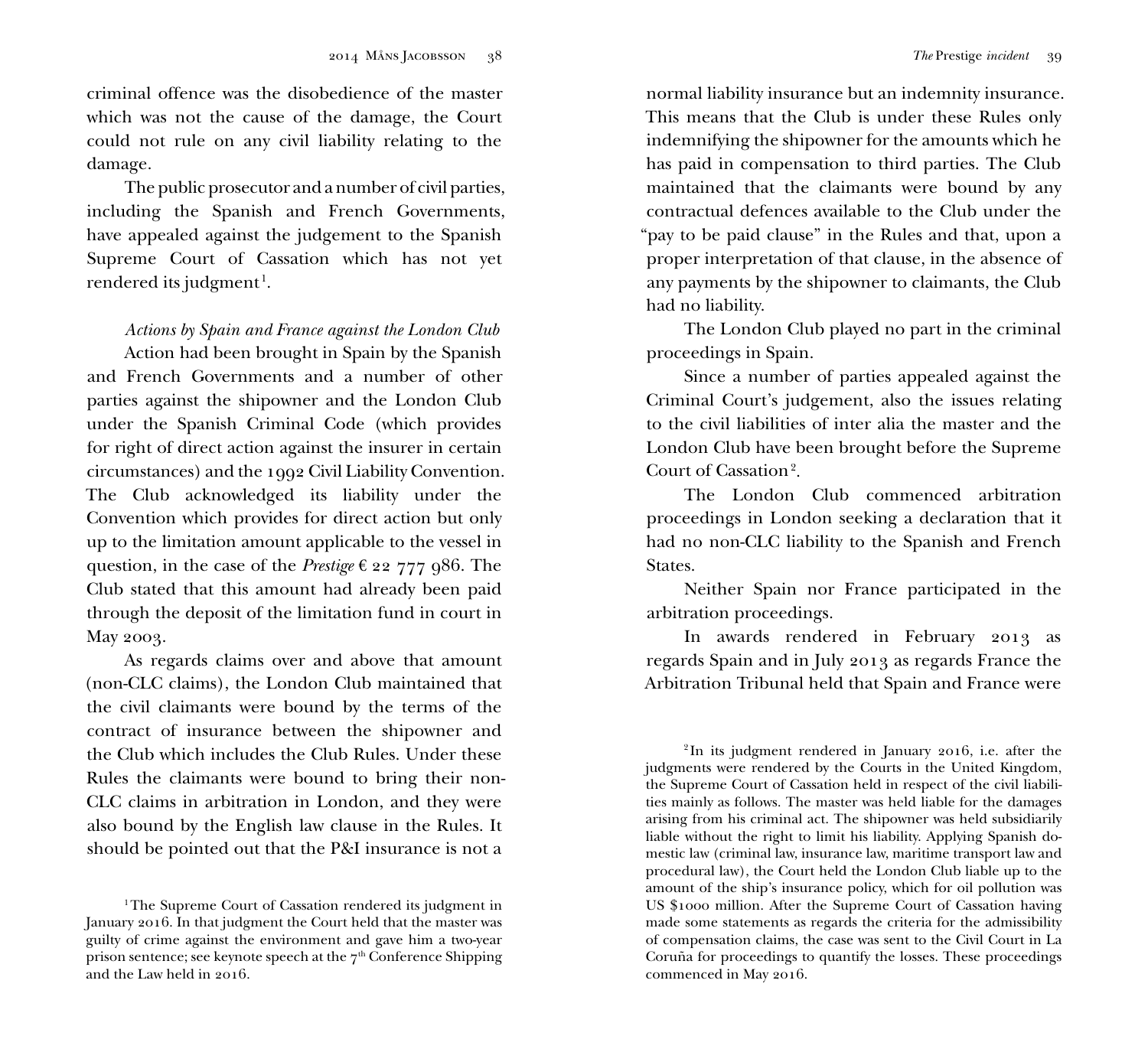bound by the arbitration clause in the Club's Rules to refer the civil claims brought in Spain to arbitration in London, that actual payment of the full amount of any insured liability by the owner or manager of the ship was a condition precedent to any direct liability of the Club to Spain and France, respectively, pursuant to "the pay to be paid clause" in the Club Rules. The Court ruled that, accordingly, in the absence of such prior payment the Club was not liable to Spain/ France in respect of such claims.

The London Club sought permission by the High Court of Justice in London, pursuant to the United Kingdom Arbitration Act, to enforce the two awards and have judgments rendered in accordance with the awards.

Spain and France resisted the application as a matter of jurisdiction, on the grounds that they had state immunity, and as a matter of discretion. They also challenged the substantive jurisdiction of the Tribunal on the grounds that they were not bound by the arbitration agreement as their direct action rights were in essence independent rights under Spanish law rather than contractual rights, and that the subject matter could not be subject of arbitration. In addition, they argued that the Court should in any event use its discretion not to grant the Club's application.

In a judgment rendered in 2013 the High Court of Justice did not accept any of the arguments submitted by France and Spain. In summary, the Court found that – although the claims had been submitted in connection with criminal proceedings – the proper characterization of the claims was contractual and that the claims were arbitrable. It held that the Court had jurisdiction because state immunity had been lost as a result of the States having agreed in writing through the Club Rules to arbitrate. For these reasons the

Court, exercising its discretion, granted the London Club's application to enforce the two arbitration awards and to have judgements entered in accordance with the awards.

Spain and France have appealed against the High Court's judgment<sup>3</sup>.

# *Proceedings before the European Court of Human Rights*

On 13 November 2002 the master of the *Prestige* was arrested. An investigating judge remanded the master in custody and set a bail at  $\epsilon_3$  million. The master requested his release and, in the alternative, a reduction of bail to  $\epsilon$  60 000 to reflect his personal situation, in particular his advanced age of 67 years. That request was rejected by another investigating judge, who stated that the seriousness of the offence of which the master stood accused justified his continued pre-trial detention. The judge considered that the master's appearance at trial was vital in order to establish the sequence of events following the leak of the vessel and stated that the seriousness of the offence and the public outcry caused by the marine pollution justified the high level of the bail. Appeals against by the master were dismissed by the Court of Appeal in La Coruña and the Constitutional Court.

On 6 February 2003 the London Club lodged a bank guarantee for  $\epsilon_3$  million for the bail as a one-off, spontaneous humanitarian gesture. On 7 February the judge ordered the applicant's provisional release after 83 days in custody, subject to the conditions that he should remain in Spain, surrender his passport to the court and report every day to the Spanish police. In March 2005 the Spanish authorities authorized the

<sup>3</sup>The appeals by Spain and France were dismissed by the Court of Appeal in April 2015.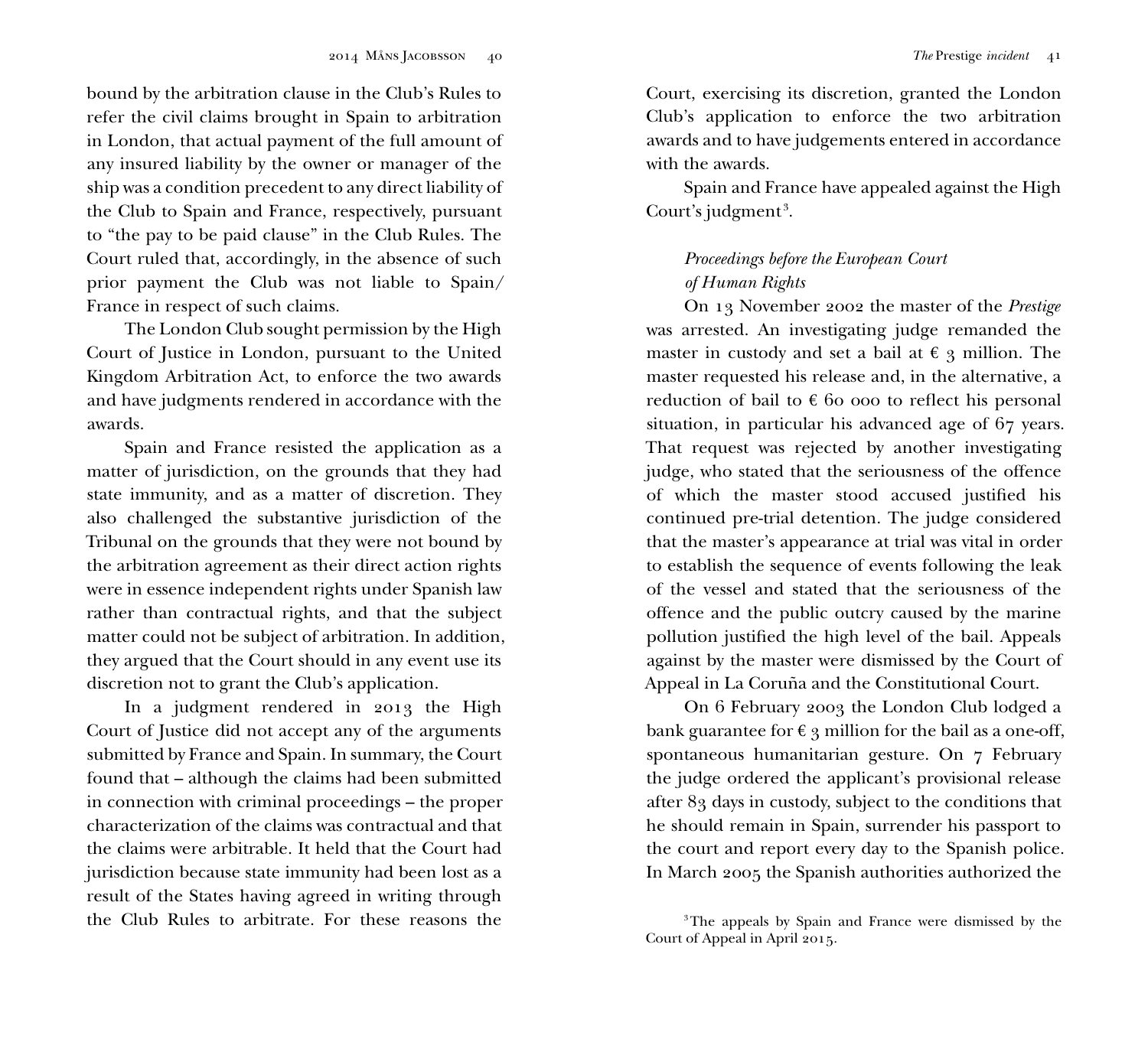master's return to his home country (Greece) where he had to report every two weeks at a police station.

The master brought a case against Spain before the European Court of Human Rights under Article 34 of Convention for the Protection of Human Rights and Fundamental Freedoms (the Human Rights Convention). In his action the master alleged, in particular, that the sum set for bail ( $\epsilon$  3 million) had been excessive and disproportionate and had been fixed without his personal circumstances (profession, income, assets, previous honourable life, family situation and age) being taken in consideration and that there had been a breach of Article 5.3 of the Convention.

Articled 5.3 reads in relevant parts:

"Everyone arrested or detained in accordance with the provisions of paragraph (c) of this Article shall be entitled to trial within a reasonable time or to release pending trial. Release may be conditioned by guarantees to appear for trial."

The case was first considered by a Chamber of the Court (composed of seven judges) which in January 2009 decided unanimously that there had been no breach of the Article 5.3. The Chamber took the view that the seriousness of the environmental disaster and of the offence in question made it reasonable for the national court to ensure that the master would appear for trial by fixing a high level of bail. It considered that the amount of the bail had been proportionate and that the master's personal circumstances had been sufficiently taken into account, and in particular his status as an employee of the shipowner, who had taken out insurance to cover this type of risk.

At the master's request the case was referred to the Court's Grand Chamber, which is composed of 17 judges.

In his submission before the Grand Chamber the master argued that it was unacceptable, in determining the amount of bail to be imposed on the employee of the shipowner, to take into account public anger and indignation towards shipping companies, before it had even been established who was responsible for the disaster. He drew attention to the fact that the Club Rules obliged the Club to put up security if an insured vessel was detained but not if a crew member was arrested. He pointed out that he had not taken out any personal insurance with the London Club which had no obligations towards him.

In a judgement rendered by the Grand Chamber in September 2010 the Court held, with the ten votes to seven, that there had been no breach of Article 5.3 of the Human Rights Convention. The reasons given by the Grand Chamber can be summarized as follows.

The Grand Chamber stated that the amount of bail had to be assessed principally by reference to the accused and his assets, but that in view of the particular context of the case and the disastrous environmental and economic consequences, the authorities had been justified in taking into account the seriousness of the offences in question and the amount of the loss imputed to the master. It noted that the Spanish authorities had also considered the impact of the disaster on public opinion and the master's professional environment, namely the maritime transportation of petrochemicals. Given the exceptional nature of the master's case the Grand Chamber considered it hardly surprising that the judicial authorities had adjusted the amount of the bail in line with the level of liability incurred, so as to ensure that those responsible had no incentive to evade justice and forfeit the security.

The Grand Chamber stated that the very fact that the payment had been made by the shipowner's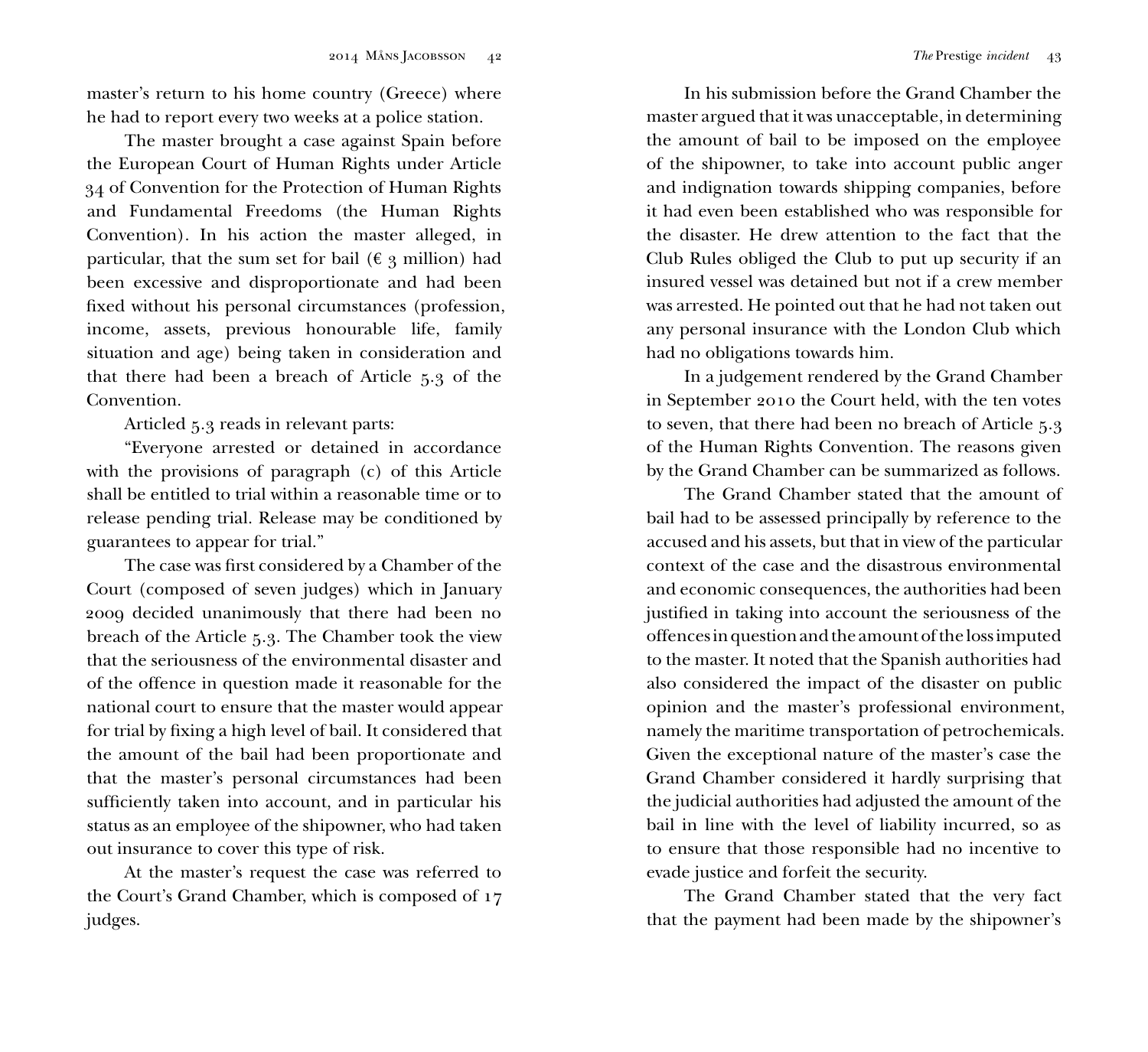insurer appeared to confirm that the Spanish courts, when they referred to the master's "professional environment", had been correct in finding – implicitly – that a relationship existed between the master and the persons who were to provide the security. It considered that the Spanish courts had taken sufficient account of the master's personal situation, and in particular his status as an employee of the shipowner, his professional relationship with the persons who were to provide the security, his nationality and place of permanent residence as well as his lack of ties in Spain and his age.

Seven of the judges of the Grand Chamber issued a joint very strongly worded dissenting opinion. They considered that the approach of the Spanish courts in fixing the master's bail was not compatible with the principles established by European Court of Human Rights under Article 5.3, the fundamental purpose of which is to ensure that no one is arbitrarily deprived of his liberty.

In the view of the dissenting judges, the disastrous environmental and economic consequences of the oil spill and the public outcry were not factors which of themselves were regarded as requiring the continued detention of the master. It was pointed out that the overriding objective was to secure the master's presence at the trial. They considered that the sum could not accordingly be fixed by reference to the amount of any loss which might eventually be imputable to the accused or his employers but must be assessed principally by reference to him, his assets and his relationship with those persons, if any, who offer themselves as sureties to guarantee his appearance. Where no such sureties were offered, it was in their view the accused and his assets which must be the principal reference point for the setting of bail. They expressed the view that

other factors must be taken into account, including the character of the person involved, his morals, his home, his occupation, his assets, his family ties and all kinds of links with the country in which he was being prosecuted. In their view his personal circumstances had not been sufficiently taken into account.

The dissenting judges noted that the sum of  $\epsilon$  3 million self-evidently bore no relation to the master's personal assets and that there was no suggestion that the master could find sureties to meet such a sum. It was in their view a clear breach of the master's rights under Article 5.3 to fix bail at a level far beyond his means by reference to the strength of the public outcry over the damage caused by his acts or omissions, which rendered illusory his ability to secure his release.

It is interesting to note that the Chamber that first considered the case had been unanimous in holding that that there had been no breach of the Human Rights Convention, whereas in the Grand Chamber – the majority of which agreed that there had been no such breach – a significant minority of the judges took the view that there had been a breach of the Convention.

# *Liability of the classification society*

proceedings in the United States. The Spanish State took legal action against the classification society of the *Prestige*, the American Bureau of Shipping (ABS), before the Federal Court of first instance in New York requesting compensation for all damages resulting from the incident. Spain maintained that ABS had been negligent in the inspection of the *Prestige* and had failed to detect corrosion, permanent deformation, defective materials and fatigue in the vessel, and had been negligent in granting classification. ABS denied these allegations, arguing that if Spain had suffered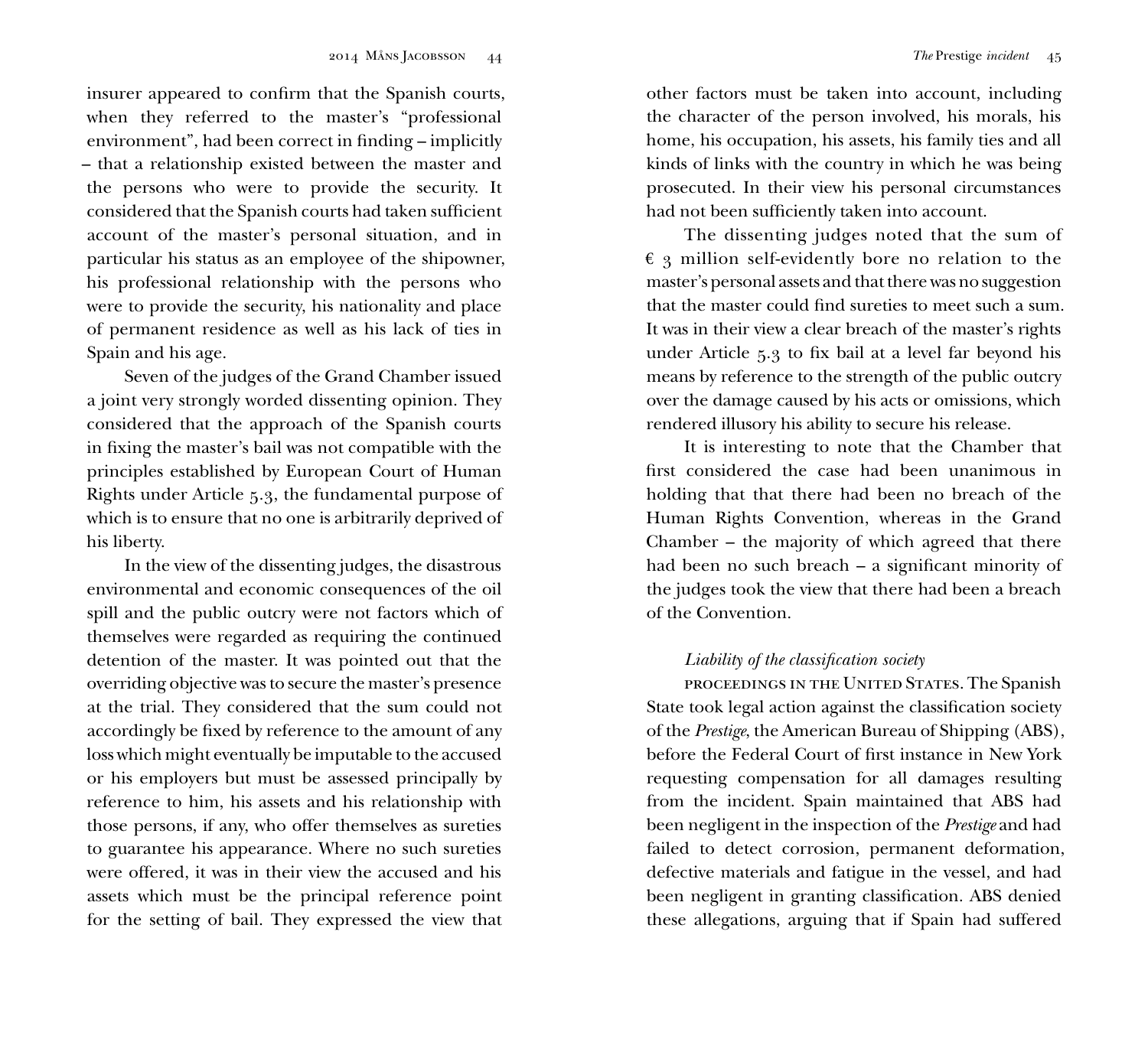damage it was caused in whole or in part by its own negligence. ABS made a counterclaim and requested that Spain should be ordered to indemnify ABS for any amount that ABS may be obliged to pay pursuant to any judgment against it in relation to the incident.

After several judgments by the Court of first instance and the Court of Appeals for the second circuit, the Court of Appeals finally dismissed the claim by Spain. The Court of Appeals held that Spain had not produced sufficient evidence to establish that ABS had acted in a reckless manner.

proceedings in France. In April 2010, the French Government brought legal action in the Court of first instance (Tribunal de grande instance) in Bordeaux against three companies in the group of ABS, arguing that the defendants had failed to detect an extensive structural fault when it was their duty to verify the conformity of the ship to current navigational security regulations, and had allowed the issuance of the flag registration certificate without having established that the ship complied with these regulations.

The defendants opposed this action invoking the defence of sovereign immunity, since they had acted on behalf of the flag state issuing statutory certificates. In this regard the French Government argued, *inter alia*, that the faults committed by the defendants related to their activity of classification which is a private activity that does not entail sovereign immunity.

In a judgment rendered in March 2014 the Court of first instance held that ABS was entitled to sovereign immunity and that the French Government's claim should consequently be rejected. The Court considered that the activities of classification and the activities delegated by the flag state relating to the

monitoring and certification of ships were in reality the same activity or at least closely related activities since they both derived from the state's power to monitor the ships to assure safety at sea. In the Court's view it could be considered, therefore, that ABS had acted under the orders or on behalf of the flag state and that it had performed actions of public authorities or in the interest of a public service by issuing statutory certificates that could not be issued until classification visits had been carried out. The Court held, therefore, that ABS had fulfilled all the requisites to benefit from sovereign immunity.

The French Government has appealed against the judgement<sup>4</sup>.

It should be recalled that the issue of whether classification societies are entitled to sovereign immunity was also addressed in the criminal proceedings in France in the *Erika* case on the grounds that the society concerned had performed services by delegation from the flag state. The Court of Appeal in Paris held that a classification society could as a matter of principle benefit from such immunity, but that the society in question had renounced immunity by participating in the criminal proceedings without invoking such right. In a judgement rendered in September 2012, the French Court of Cassation avoided, however, ruling on this issue and merely

<sup>4</sup> In a judgement rendered in March 2017 the Court of Appeal in Bordeaux held that ABS could not benefit from sovereign immunity. The Court referred to the fact that ABS was a private company and that the litigation related to possible liability incurred during its participation in transport operations by a commercial ship. The Court pointed out that France did not rely upon faults committed by ABS in its activity of statutory certification on behalf of the Bahamas State, but instead argued that the negligent manner in which ABS performed its obligations in the technical visits and periodic inspections carried out in the context of its classification activity, which were related to a private agreement between ABS and the owner of the *Prestige*, contributed to the incident.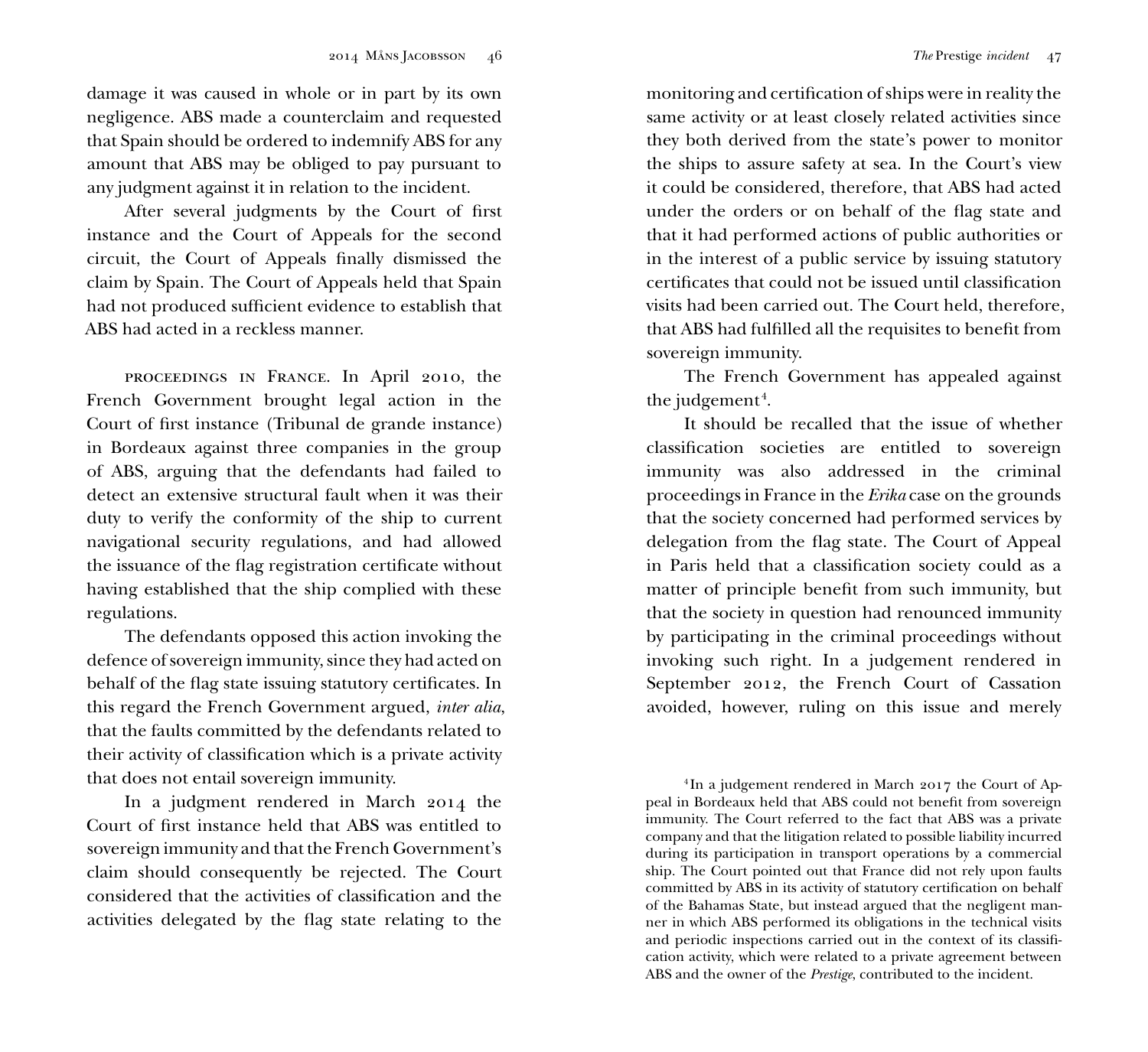stated that the fact that the classification society in question had taken an active part in the preliminary steps in the criminal proceedings was not compatible with any intention to invoke sovereign immunity and unequivocally amounted to a waiver of any right to such immunity.

### concluding observations

As regards the criminal liabilities arising out of the *Prestige* incident, the judgment of the Criminal Court was not rendered until eleven years after the incident, and it will take some further years until the Supreme Court of Cassation will render its judgement<sup>5</sup>. It will therefore have taken more than 14 years before the accused will have their possible criminal liabilities decided. This can hardly be considered fulfilling the requirement in the Human Rights Convention (art. 6.1) that everybody having a criminal charge against him is entitled to a fair hearing within a reasonable time. The *Prestige* case has also illustrated the problem relating to fair treatment of seafarers which is of great concern to the international shipping community.

With respect to civil liability, the claimants in Spain have not yet, 12 years after the *Prestige* incident, had any court decision on their compensation claims. It is likely that it will take some further years before these claims will be resolved in the Spanish courts. This shows in my view that dealing with issues of civil liability in criminal proceedings is not a very efficient way for victims to be compensated.

It is in my opinion more advantageous for the victims of tanker oil pollution incidents to claim compensation in civil proceedings under the 1992 Civil Liability and Fund Conventions. In such civil proceedings there is no need to establish who is to blame for the oil spill, and the obligation of the shipowner and the 1992 Fund to pay compensation under the Conventions is independent of fault, whereas in criminal proceedings compensation can only be awarded if the damage has been caused by a criminal offence. In France a number of claimants have pursued their claims arising from the *Erika* and *Prestige* cases under the 1992 Conventions in the civil and commercial courts, and these courts have dealt with the cases reasonably promptly. That option was not available to Spanish claimants in the *Prestige* case, however, since under Spanish law once criminal proceedings have been brought, any civil proceedings based on largely the same facts will have to be stayed until a final judgement has been rendered in the criminal proceedings.

In the light of the experience gained from several major oil pollution incidents, it is suggested the international community should consider whether better and more expedient procedures could be developed to deal with criminal and civil liabilities in major oil pollution cases so as to ensure that legal proceedings are completed within a reasonable period of time.

<sup>5</sup>As mentioned above, the Spanish Supreme Court of Cassation rendered its judgment in January 2016.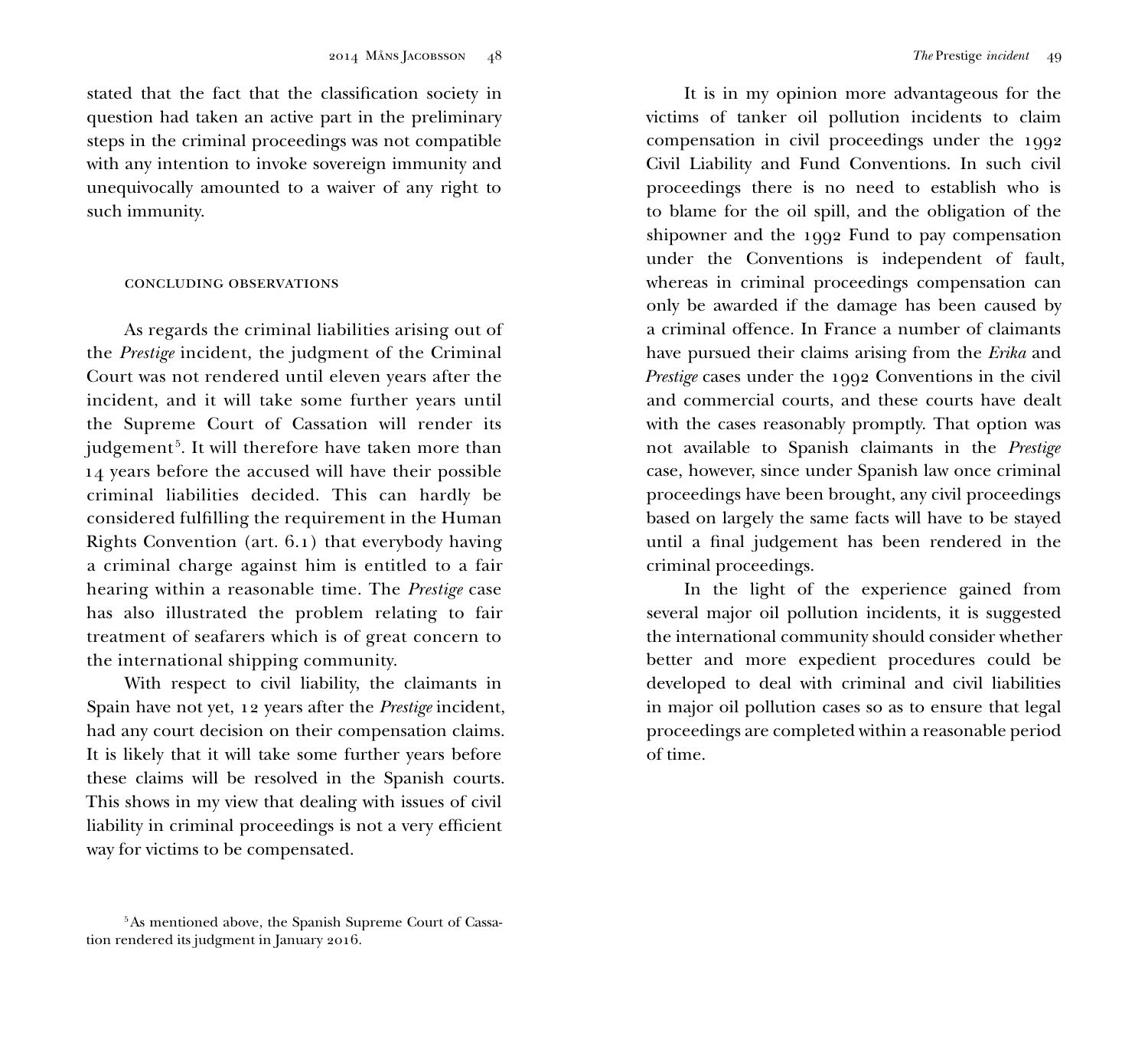# 6th Conference Shipping and the Law 2015

*To what extent do international treaties result in the uniformity of maritime law?*

> Pio Monte della Misericordia  $15^{th}$  /  $16^{th}$  October

#### **INTRODUCTION**

Over the years a large number of international conventions and other treaties have been developed in the field of maritime law. This is perhaps not surprising since shipping is a global trade, and uniform international rules are important for all stakeholders in this field.

The first Conventions were adopted already in 1910, dealing with collision between vessels and salvage, respectively. Two important treaties were adopted in 1924, a convention on limitation of liability and the Hague Rules on the carriage of goods. After the second world war there has been a proliferation of maritime treaties, especially after the establishment of the International Maritime Organization (Imo), dealing with a multitude of subjects: carriage of passengers, limitation of liability, salvage, maritime mortgages and liens, liability and compensation for oil pollution, Solas, Marpol 1973/78 and most recently the Nairobi Wreck Removal Convention, to mention just a few.

UNCITRAL has brought about the Hamburg Rules and the Rotterdam Rules. The International Labour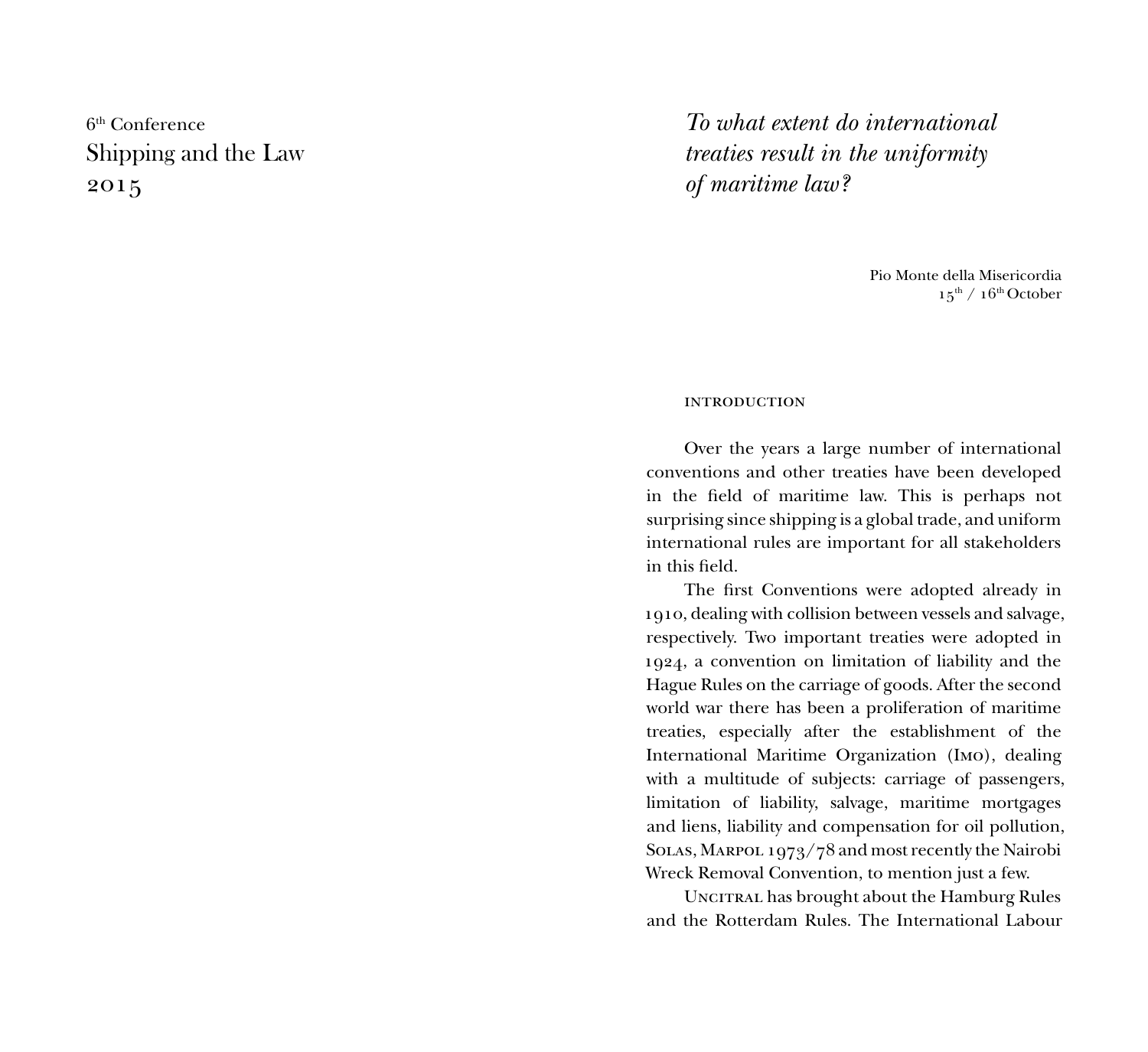Organization (Ilo) adopted in 2006 the Maritime Labour Convention. The European Union has also in recent years legislated in this field. It is important not forget the most overarching treaty, the United Nations Convention on the Law of the Sea (Unclos) which contains important public law provisions relating to shipping.

The main purpose of treaties is to create an international uniformity of law in the relevant field. In view of the multitude of conventions and other treaty instruments, one could expect that there would be a high degree of uniformity relating to shipping. Let us see whether this is really the case. Let us also examine the factors that may be obstacles to the achievement of uniformity<sup>1</sup>.

It must be recognized that a number of treaties do not enter into force, or if they do are ratified by only a limited number of States, or without important States becoming parties. It is obvious that such treaties will not contribute, at least not significantly, to the harmonization of maritime law.

Another problem is that conventions often leave some important questions open. These issues will have to be dealt with in the domestic law of the States parties, which may lead to divergences between the legislation of these States.

#### implementation of treaties

To contribute to international harmonization it is not sufficient that a treaty is adopted and enters into force for a reasonable number of States. The treaty must also be implemented properly into the domestic law of the States parties so that it can be applied by courts and other authorities. Defective implementation of the treaty into national law could be a serious obstacle to the correct application.

There are two main methods for implementation of international treaties into domestic law, the monist system and the dualist system.

Under the monist approach, a treaty that has been ratified by the State concerned and published in the Official Gazette applies directly as national law. This is for instance the case in States of the continental legal tradition, such as Belgium, France, Greece, the Netherlands, Poland, Spain, Switzerland and Turkey, as well as the Russian Federation and many States in Latin America and North Africa. A prerequisite for this approach to be used is, however, that the treaty is sufficiently precise for the courts to apply it, that is to say self-executing. Also, when the monist approach is used it is often necessary to adopt supplementary provisions dealing for instance with administrative and procedural matters.

In order for a treaty to become part of the national law in States using the dualist approach, it has to be implemented through a national statute which reflects the content of the provisions of the Convention. This method is used in many States whose legal system is based on the common law tradition, for instance Australia, Canada, Ghana, India, Malaysia, Nigeria, Singapore and the United Kingdom, as well as by Germany, Israel, Italy, Japan, Malta, the People's Republic of China, the Republic of Korea and the Nordic countries. The implementing legislation is normally drafted in accordance with the national legislative tradition of the country concerned, and this may unintentionally

<sup>1</sup>For a detailed analysis of the issues addressed in this keynote speech reference is made to Måns Jacobsson, To what extent do international treaties result in the uniformity of maritime law?, *Journal of International Maritime Law* 2016 p. 94-110.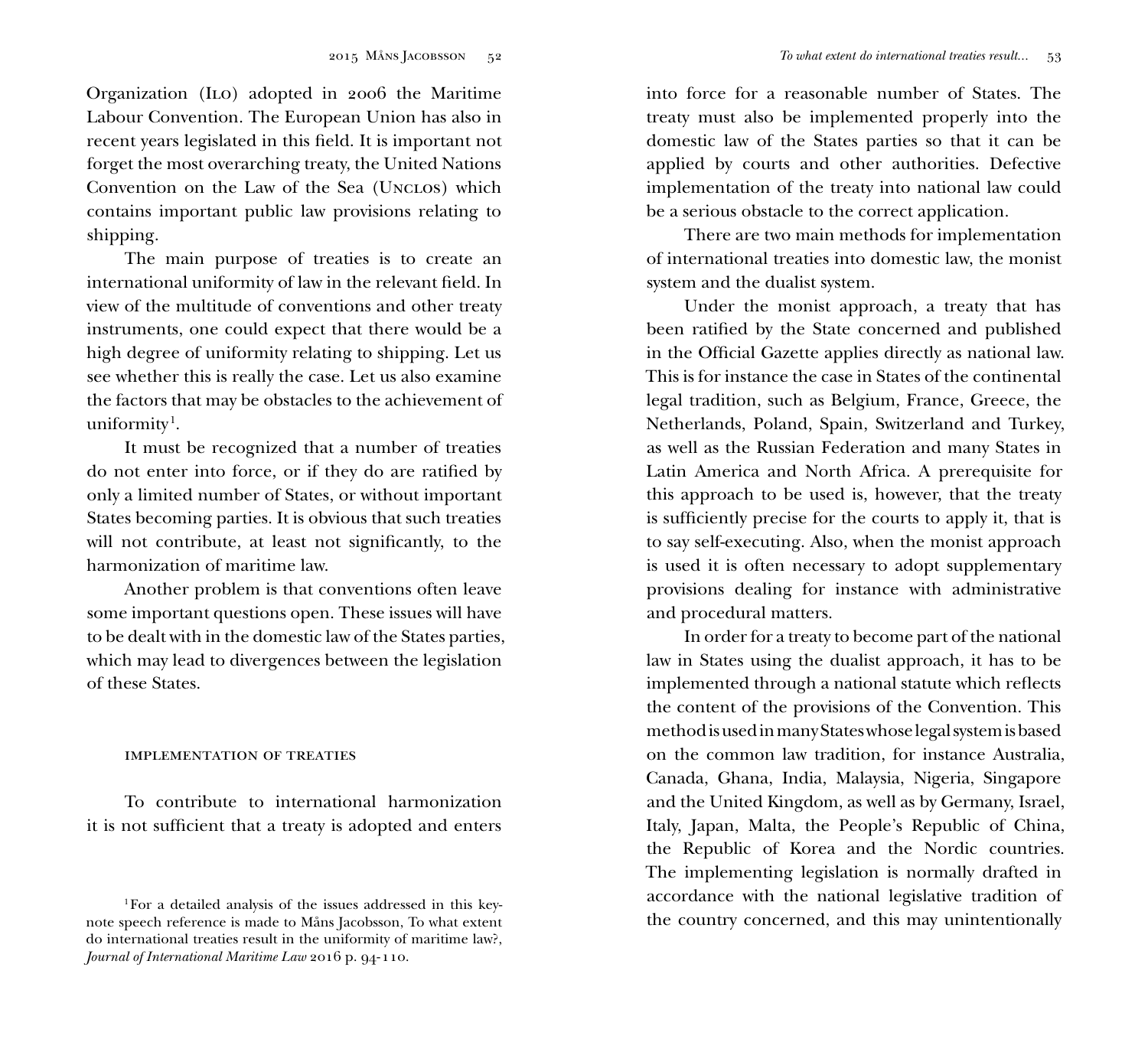lead to substantive differences between the provisions of the Convention and the corresponding provisions in the implementing legislation. In some States belonging to this group the courts may be reluctant to examine the provisions of the Convention for the purpose of interpreting the national statute, and even more reluctant to use as a source of interpretation the preparatory works (*travaux préparatoires*) which led to the adoption of the Convention.

Under both the monist and the dualist approach problems do arise where the provisions of the treaty or of the implementing legislation conflict with other national statutes and the conflict has not been properly addressed in the implementation process. In some States using the monist approach conflicts between domestic law and a treaty are resolved by a provision in the constitution to the effect that the treaty has a higher constitutional rank than and prevails over national statutes. This is the case in for instance Argentina, France, Greece, the Netherlands and Poland. Although the treaty should take precedence, courts may in such a case have the tendency to apply the normal domestic law instead.

# application of treaties by national courts and other public authorities

A significant difficulty is due to the fact that the application and interpretation of maritime law treaties are the responsibility of national courts and other national authorities. The crucial question is whether national courts apply conventions correctly. There are several difficulties in this regard.

Judges are also human beings, and they are as a result of their training strongly influenced by the legal traditions and the legal interpretation technique prevailing in their respective country. A judge confronted with a difficult shipping case may never before in his career have dealt with international conventions, and he may be tempted to apply familiar domestic provisions in adjacent fields rather that the – in his view – strange provisions in the treaty or implementing national statute. In many States, such as Italy and my own country (Sweden), the official language of the country is not in most cases an authentic text of the Convention, and if the translation of the convention into the national language is inaccurate, this may cause difficulties in the interpretation of the convention. Conventions relating to shipping have traditionally to a large extent been drafted in the Anglo-Saxon style, which may not – even after translation, if required – be easily understood by a judge trained in the continental law tradition.

In addition, the courts may disregard the international context of the convention and interpret and apply its provisions as if the convention was a normal domestic statute. And let us be honest! The court may sometimes be influenced by political considerations, and the public anger that often arises after a major shipping incident may influence the court.

It should be recognized that some treaties are not of a very high quality. They may have been rushed through, perhaps for political reasons. In addition, some treaties may have been developed without proper consultation with important stakeholders. In such cases it is more difficult for States to implement the provisions and for courts and other national authorities to apply them correctly.

In my own special field, that relating to the conventions on liability and compensation for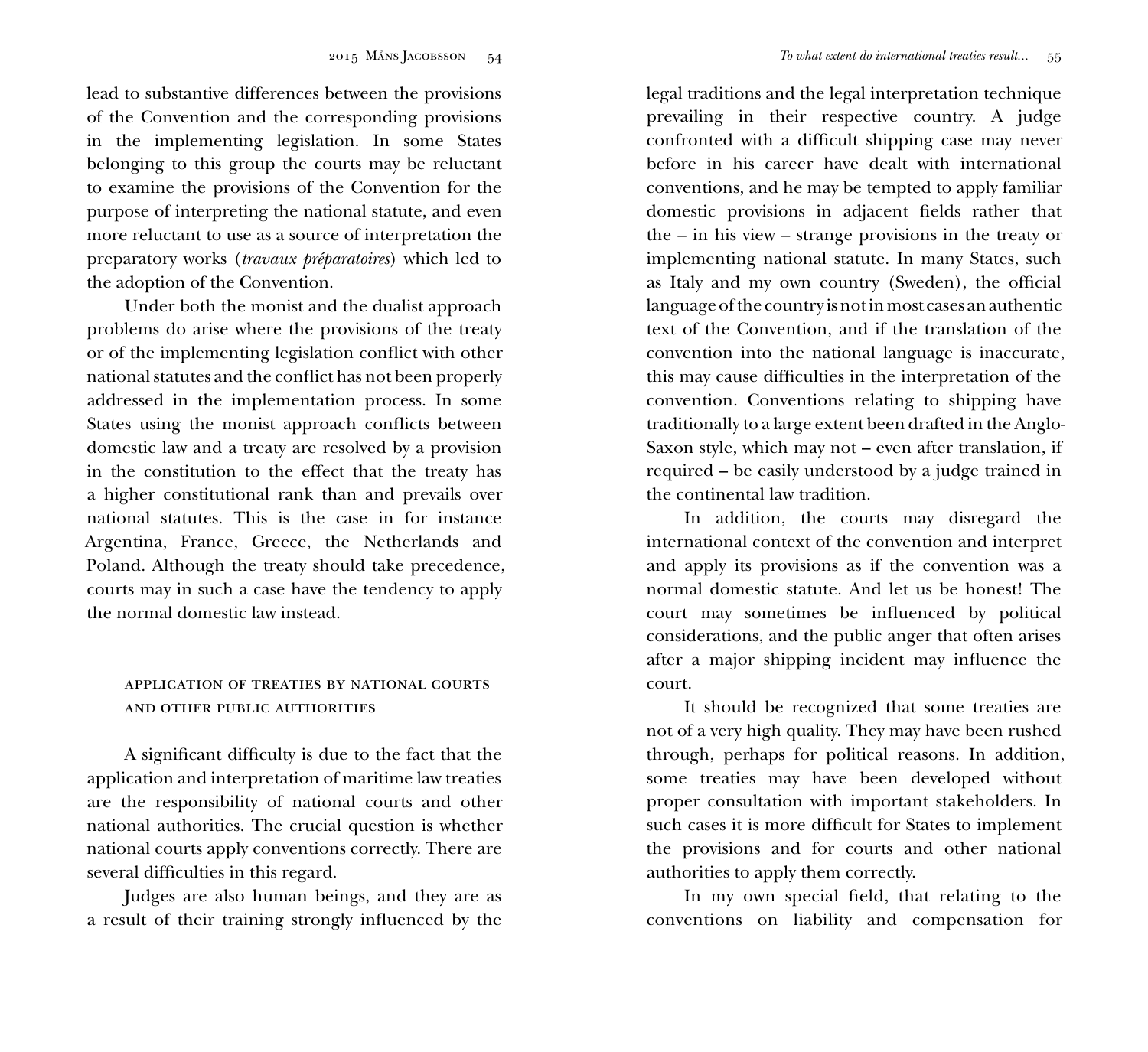pollution damage caused by tanker oil spills, there are a number of cases where national courts have misinterpreted or plainly ignored the provisions of the applicable conventions, and the same occurs in respect of other treaty instruments. Lack of respect of governments and national courts for provisions on shipping matters in Unclos could also be mentioned.

# would the development of more treaties CONTRIBUTE TO UNIFICATION?

When experience shows that the intended uniformity has not been achieved in a particular field, it is often suggested that a new treaty should be elaborated or an existing treaty revised. In my view, this is not normally the right approach. Through the various organisations that I have mentioned treaties have been adopted covering all major aspects of shipping. As regards Imo, the Assembly has repeatedly emphasized that new conventions or amendments to existing conventions should be developed only if there is a clear and well-documented compelling need.

It would have a much greater impact if existing international treaties were actually ratified and implemented by a sufficiently large number of important States so that they could have the desired effect to harmonize maritime law. The various stakeholders in the private sector could make valuable contributions to this end by making representations to their respective governments insisting on the importance of ratification of certain treaties. Efforts in this direction are actually being made by Comité Maritime International (CMI) in cooperation with

the International Chamber of Shipping and the International Shipping Federation.

It must be remembered, however, that law is not – and should not be – static, but must develop to take into account changes in society and in economic, social and political priorities, so as to ensure that the law meets the requirements of society in a rapidly changing world. This applies equally to treaties and to domestic law.

For this reason, it will be necessary from time to time to amend treaties or adopt new ones, also in the field of shipping. The result may however be less, rather than more, uniformity of maritime law. As some States ratify the new or amended treaty and others do not, there will be two or more treaties dealing with the same subject matter. Reference could be made to the international carriage of goods, which is covered by the Hague Rules, the Hague-Visby Rules and the Hamburg Rules, and perhaps in a few years' time also by the Rotterdam Rules.

This difficulty has been at least partly overcome as regards some conventions adopted under the auspices of Imo by the introduction of a simplified method for amendment of treaties, known as the tacit acceptance procedure. Under this procedure amendments are adopted by qualified majority by a competent Imo Committee, and if the adopted amendment is not opposed by a certain number of States within a specified period of time, it enters into force for all States parties, also for those that have opposed it. This procedure has been used for amendments of a technical nature, for instance amendments to SOLAS and MARPOL 73/78, as well as for increases of limitation amounts in conventions on liability and compensation.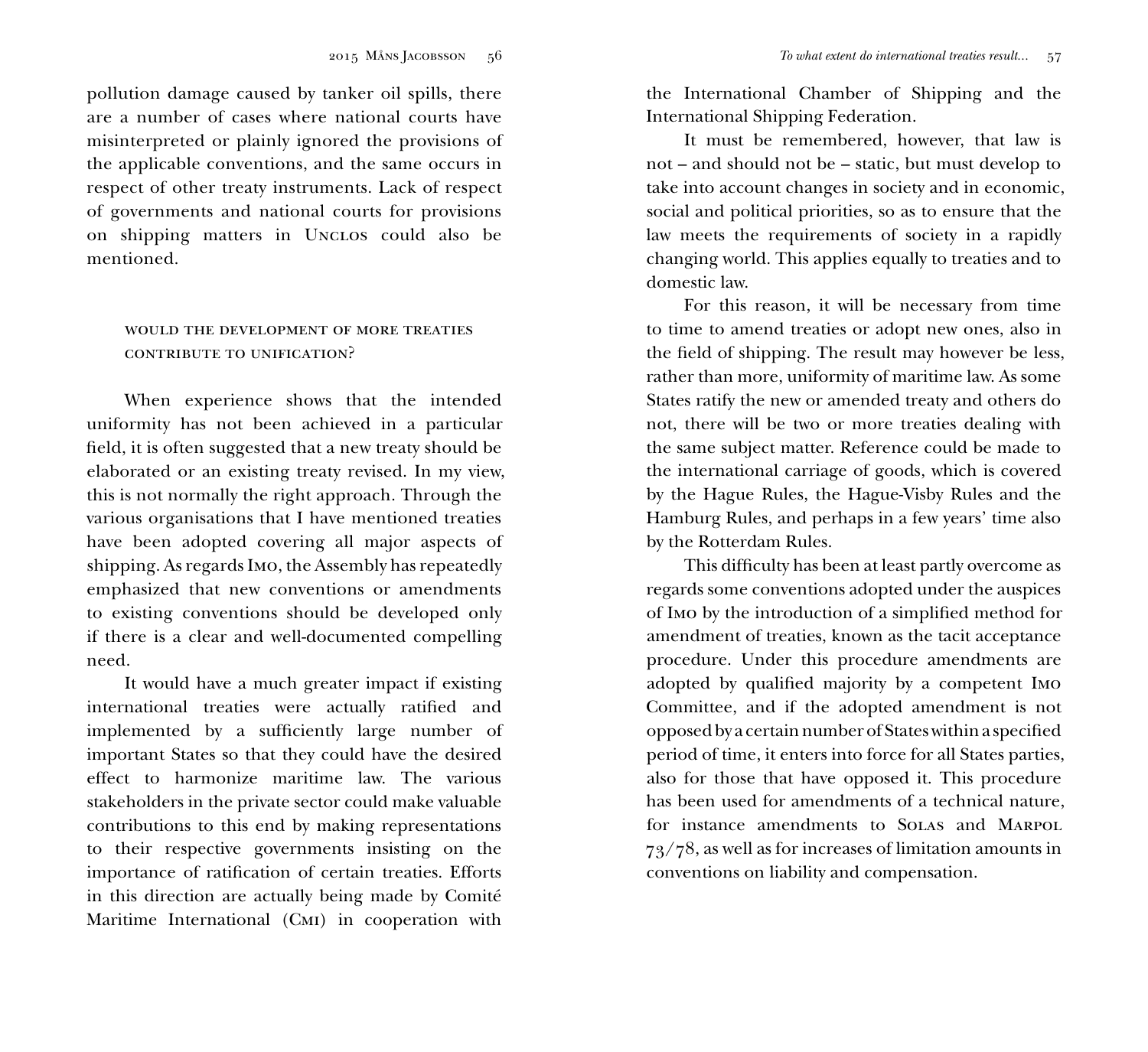# other ways to promote the unification of maritime law

An intergovernmental organisation could contribute to the uniformity of maritime law in other ways than the development of new or amended treaties, for instance by examining difficult questions of interpretation of conventions, or by addressing issues that have arisen after the adoption of the convention. An example is the work by Imo on the issuance of certificates of insurance for bareboat chartered vessels. Another example, again referring to Imo, is the elaboration of a proposed reservation to the 2002 Athens Convention on the carriage of passengers by sea relating to the difficulties for shipowners to obtain insurance covering acts of terrorism.

An organisation could also develop soft law in the form of guidelines. Imo has carried out important work of this type, for instance the adoption of Guidelines on places of refuge and Guidelines on fair treatment of seafarers.

There may be other ways to promote the uniformity of maritime law. Training of staff in ministries dealing with implementation of treaties may contribute to better quality of the implementing legislation and increase the awareness that the relationship between a treaty and other domestic statues must be carefully examined in the implementation process. Judges who deal with cases having international aspects should be given enhanced training in treaty law and the interpretation of international conventions. Better training of practising lawyers dealing with treaty law in matters relating to shipping would also be beneficial.

Technical assistance should be given to developing countries so as to enable them to build up the necessary

expertise among judges, ministry officials, other civil servants dealing with shipping matters and practising lawyers. The training given by institutions such as the World Maritime University (Wmu) in Malmö (Sweden) and the Imo International Maritime Law Institute (Imli) in Malta has proved extremely valuable in this regard.

Supervision by international bodies could also assist in improving the situation, although this procedure is often opposed on the grounds that it would constitute an infringement of national sovereignty.

The Imo Audit Scheme, which originally was voluntary but will become mandatory for all Imo Member States from 1 January 2016, will include an examination of how a number of Imo treaty instruments (e.g. SOLAS, MARPOL 73/78, the International Safety Management (Ism) Code and the Casualty Investigation Code) have been implemented by the States parties, and it is expected that the audit will in the future be extended to cover also other treaty instruments. This should hopefully in the medium and long term contribute to a higher degree of uniformity in the implementation and application of the conventions and codes covered by the Imo Audit.

The International Oil Pollution Compensation Funds that administer the compensation regime relating to oil pollution from tankers established by the Fund Conventions have through their decisions on the interpretation of the relevant treaties, in particular as regards the concept of pollution damage, greatly contributed to a relatively high degree of uniform application of these treaties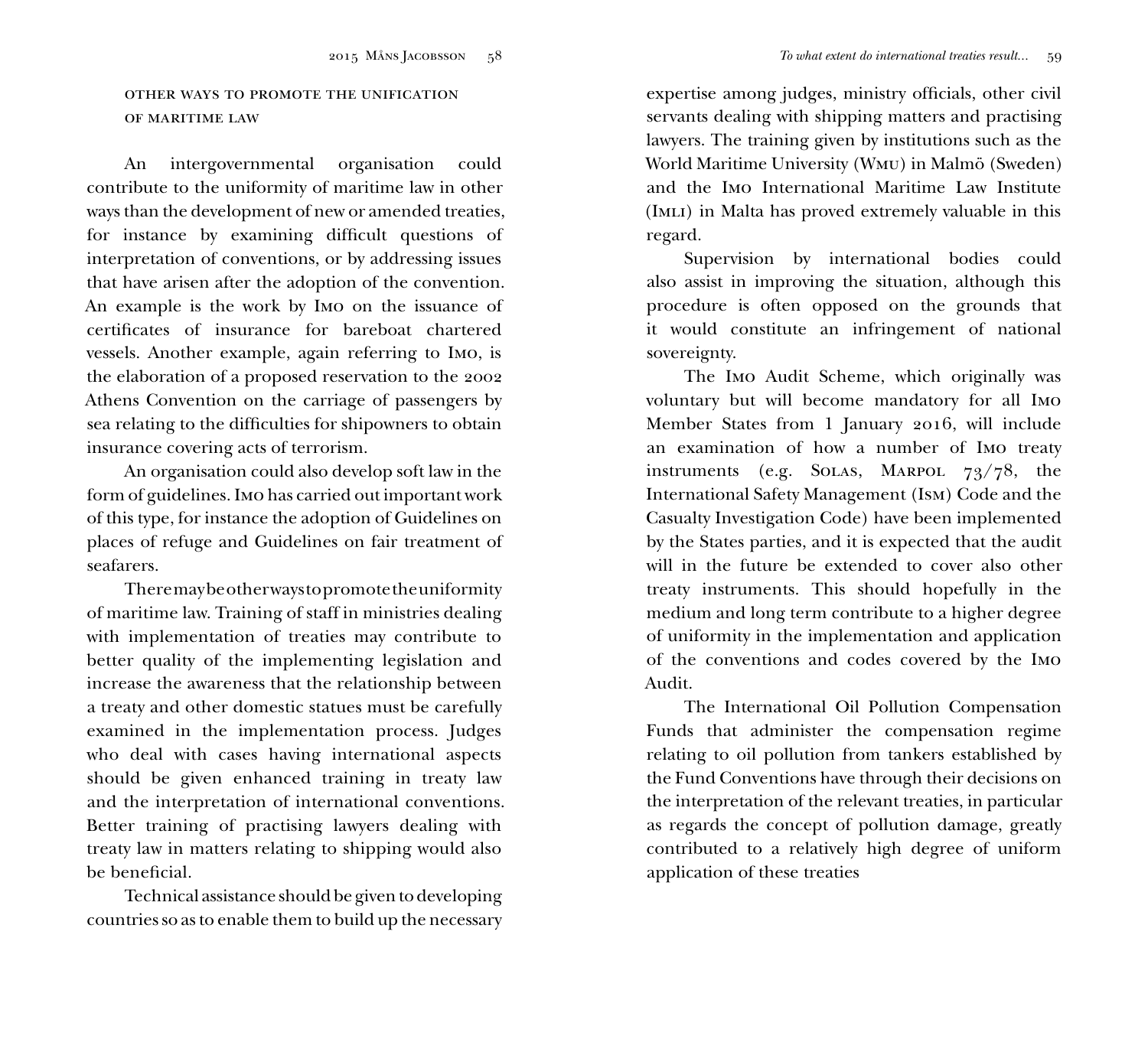# the EU involvement in shipping law

Reference should also be made to the role of the EU which in recent years has taken an increased interest in shipping matters.

International treaties are traditionally agreements between states, and as the EU is not a state, it is not normally able to become party to treaties. This applies also to treaties in the field of maritime law. Some treaties contain however provisions allowing 'integration organisations' such as the EU to become parties. As for conventions dealing with shipping matters, such clauses are contained in Unclos, the Rotterdam Rules and the 2002 Protocol to the Athens Convention relating to the carriage by sea of passengers and their luggage. UNCLOS and the Protocol to the Athens Convention have in fact been ratified by the EU, and that Protocol has been implemented into EU law by Regulation.

Experience shows that there may arise conflicts between international conventions ratified by EU Member States and EU law if the EU is not party to the treaty in question. Pursuant to the jurisprudence of the European Court of Justice, the EU is not bound by a treaty to which it is not a party simply because all EU Member States are party to the treaty.

If, however, the EU is party to a treaty, the treaty becomes an integral part of EU law and takes precedence over other EU legislation as well as over domestic legislation in EU Member States. The European Court of Justice would in such a case have competence to rule on questions of interpretation of the treaty, which could result in an increased uniformity of interpretation in the EU Member States.

#### concluding observations

Notwithstanding the concerns I have expressed, it must be recognised that there is a higher degree of international uniformity in maritime law than in most other fields of law. However, much remains to be done to achieve the desired result. The question is how the situation could be improved.

The only way to ensure a high degree of uniformity in the interpretation and application of maritime law conventions would be, in my view, to confer jurisdiction in respect of disputes under these treaties, at least as regards matters of principle, on an international court or tribunal. It seems clear, however, that there is not any significant political will to go down this road, except as has been done in certain particular fields, for instance the competence conferred pursuant to Unclos on the United Nations Tribunal on the Law of the Sea.

Consequently, when it comes to the uniformity of maritime law, we are not, as in most areas of human life, living in the perfect world. We have to accept the reality that uniformity in maritime law falls short of what most stakeholders would prefer and that it is unlikely that there will be any major improvements in the foreseeable future.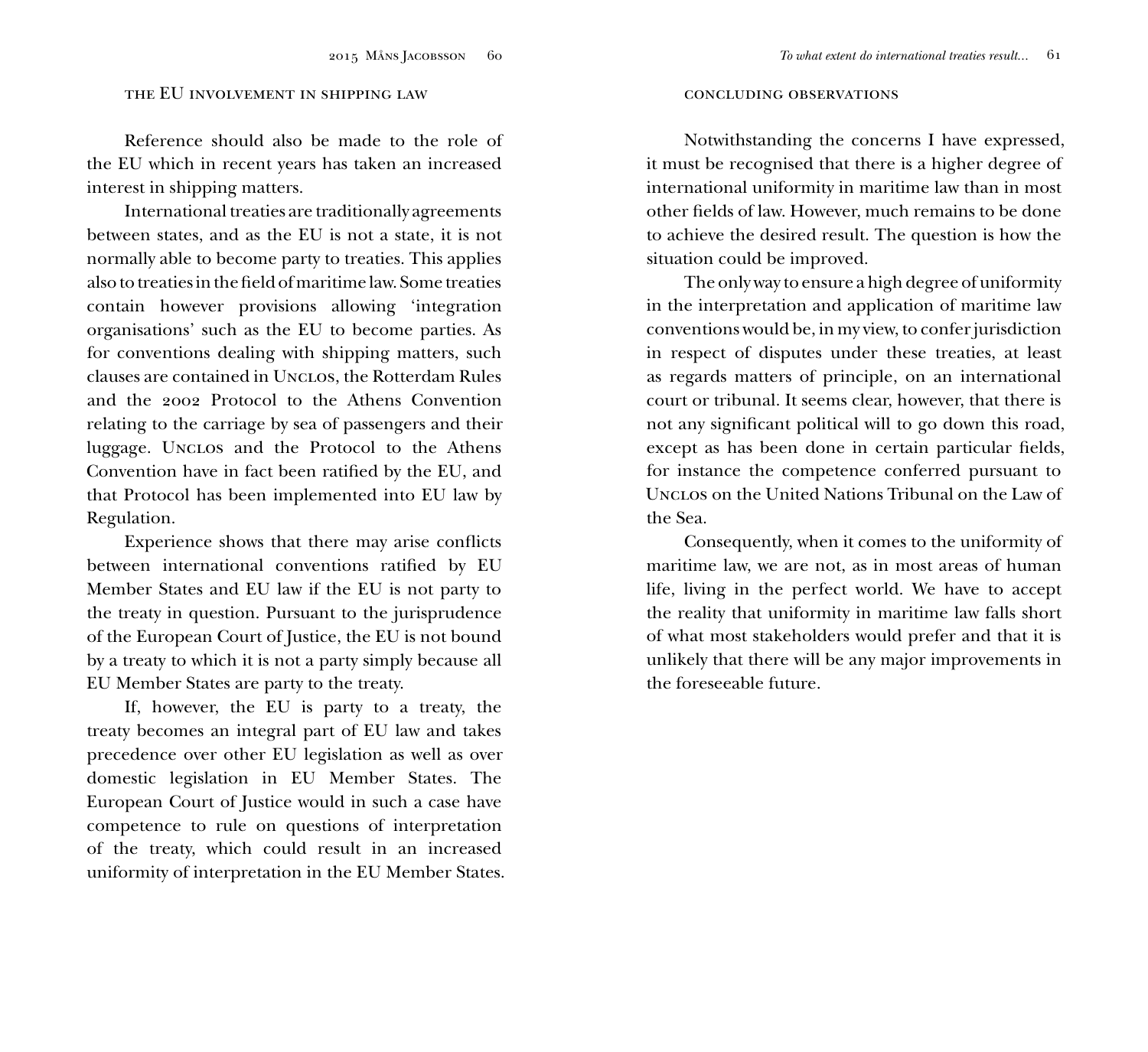7th Conference Shipping and the Law 2016

*The judgment of the Spanish Supreme Court of Cassation in the 'Prestige' case – Does the judgment respect international treaties?*

> Università Suor Orsola Benincasa  $25^{th}$  /  $26^{th}$  October

#### **INTRODUCTION**

The *Prestige* incident, which occurred off the Spanish Atlantic coast in 2002, had given rise to litigation in five national jurisdictions (Spain, France, Portugal, United Kingdom and the United States) as well as before the European Court of Human Rights. Of particular interest from a treaty law point of view is the judgment rendered in January 2016 by the Spanish Supreme Court of Cassation that has given rise to a lively discussion on a number of important questions of law and procedure. It has been suggested that the judgment on several points does not respect international treaties to which the Kingdom of Spain is a party.

My presentation will be limited to a discussion of the treaty law issues. I will not deal in any detail with issues that are not governed by international treaties and therefore fall entirely under Spanish domestic law.

Since the *Prestige* incident occurred when I was Director of the International Oil Pollution Compensation Funds (IOPC Funds) and that consequently I was involved in the handling of compensation claims arising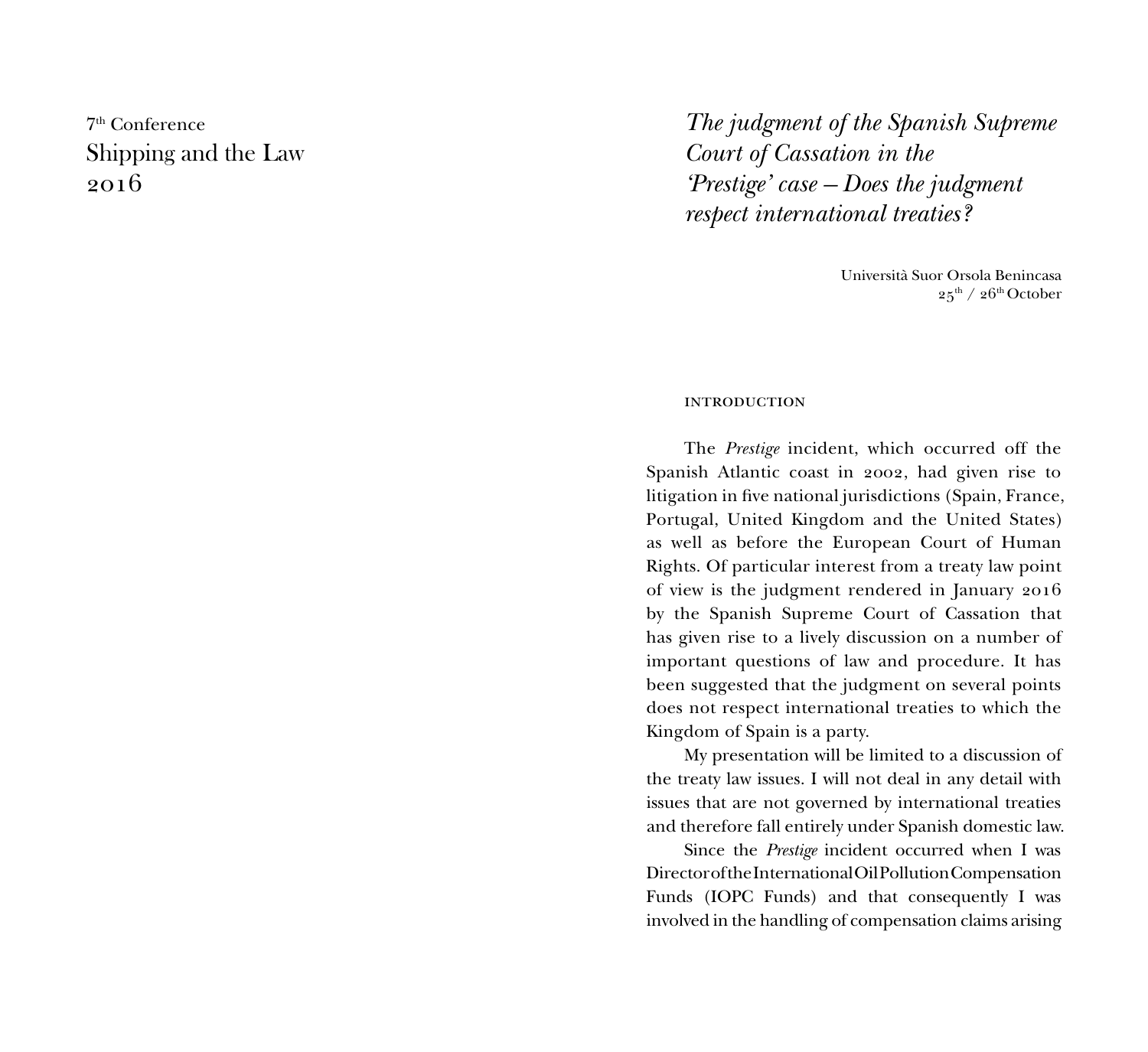from the incident, I should emphasize from the outset that the views expressed in my presentation do not in any way reflect the position of the Iopc Funds on these issues, nor that of the present Director, but represent purely my personal opinion.

### THE INCIDENT

On 13 November 2002 the oil tanker *Prestige* suffered structural damage in heavy whether, broke in two and sank at a depth of some 3 800 metres approximately 260 kilometres west of Vigo in Spain. The ship was carrying some 77 000 tonnes of heavy fuel oil. It is estimated that approximately 63 000 tonnes of heavy fuel oil were spilled.

The spilt oil had a significant impact on fisheries, mariculture and tourism businesses in Spain and France and extensive clean-up operations were carried out in both countries. Clean-operations at sea were also carried out in Portugal.

The cargo remaining in the wreck was removed in 2004 by a Spanish oil company under contract with the Spanish Government.

### applicable conventions

The 1992 Civil Liability Convention and the 1992 Fund Convention applied to this incident.

#### claims for compensation

A very large number of compensation claims for pollution damage in Spain and France were submitted

to the International Oil Pollution Compensation Fund 1992 (the 1992 Fund) and the shipowner's P&I insurer, the London Steam-Ship Owners' Mutual Insurance Association Ltd (the London Club), including claims by the Spanish and French Governments, and one claim, that of the Portuguese Government, for pollution damage in Portugal. The total amount of the claims exceeds by far the amount of compensation available under the 1992 Conventions,  $\epsilon$  171 million.

Many of the claims have been agreed, whereas many others have been brought before the courts in Spain and France.

### criminal proceedings in Spain

After lengthy investigations into the cause of the incident in the Spanish criminal courts, prosecution was brought in the Criminal Court in La Coruña against the master and the chief engineer of the *Prestige* and against the civil servant who had been involved in the decision not to allow the ship into a place of refuge in Spain.

Under Spanish law, civil claims may be submitted in criminal proceedings. The criminal court will decide not only on criminal liability but also on civil liability derived from the criminal offence.

Some 2 500 claimants brought civil claims in the criminal proceedings, including the Spanish and French Governments.

The London Club did not participate in the proceedings in the Criminal Court nor in the Supreme Court, arguing that it had fulfilled its obligations under the 1992 Civil Liability Convention by depositing the limitation amount applicable to the vessel ( $\epsilon$  22 777 986) with the competent Spanish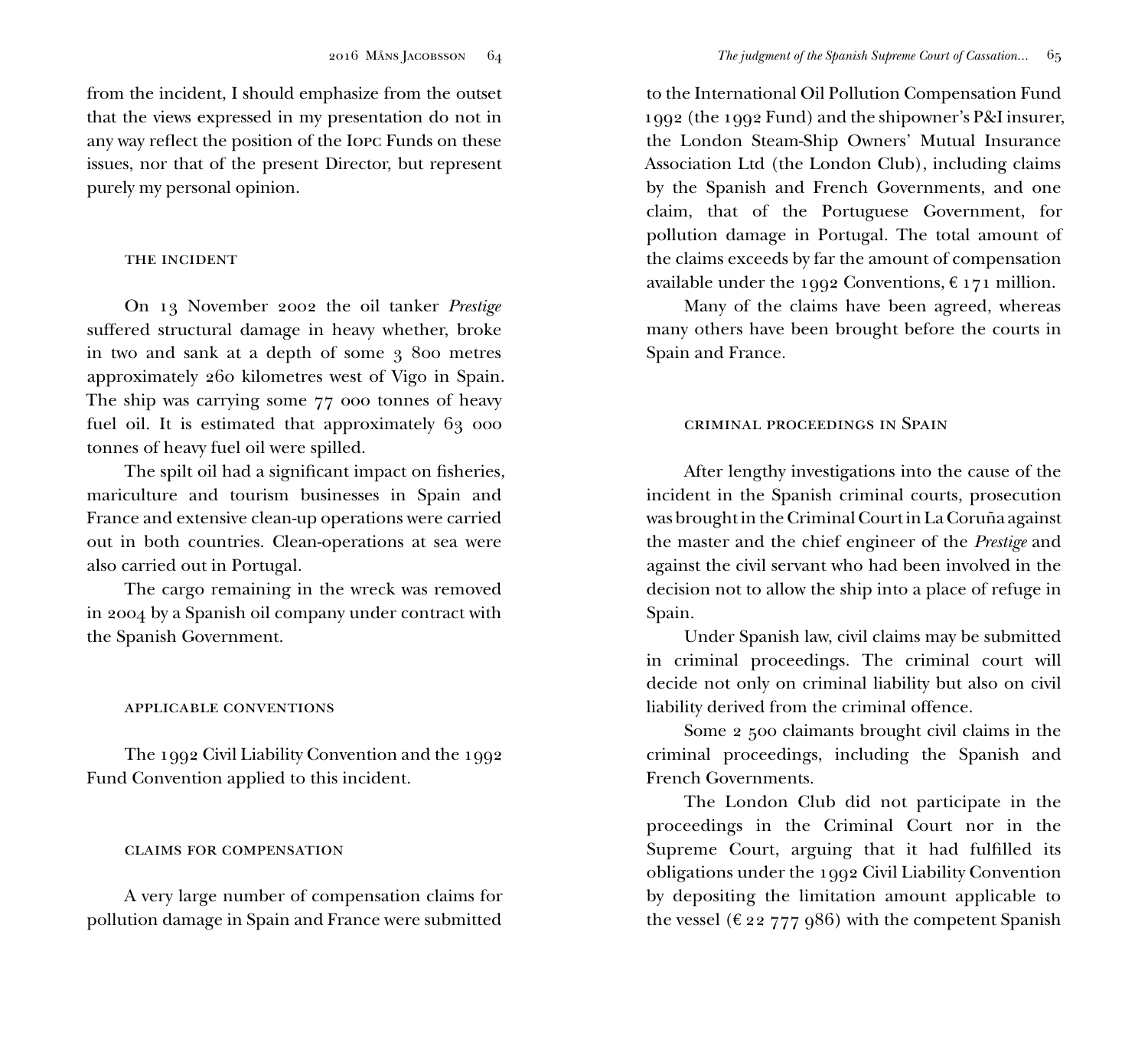court in 2003 and that the compensation claims against it should be referred to arbitration in London.

The 1992 Fund was a party to the criminal proceedings as party with strict liability under the 1992 Fund Convention. The Fund participated in the proceedings in the Criminal Court and the Supreme Court, defending the application of the 1992 Conventions.

## judgment by the Criminal Court

The Criminal Court rendered its judgment in November 2013.

The Court found that the master and the chief engineer were not criminally liable for damage to the environment. The Criminal Court concluded:

– the structural failure that resulted in the breakup of the vessel was due to the defective maintenance of the vessel;

– the master and the crew were not and could not be aware of the structural condition of the vessel, as it was not visible and all of the vessel's documents and certificates had been provided;

– there was no evidence of risky navigation.

The master was convicted of disobeying the Spanish authorities during the crisis and was sentenced to nine months in prison.

The civil servant was also acquitted. The Court held that the decision not to allow the ship into a place of refuge, although arguable, was technically informed, professional and reasonable.

As regards the damage arising out of the incident, a Spanish criminal court can only declare civil liability if the damage had been caused by a criminal offence.

Since in the *Prestige* case the Criminal Court held that the only criminal offence was the disobedience of the master which was not the cause of the damage to the environment, the Court could not rule on any civil liability relating to that damage.

# judgment by the Supreme Court of Cassation

The public prosecutor and a number of civil parties, including the Spanish and French Governments, appealed against the judgment to the Supreme Court of Cassation.

# *Criminal liability*

In its judgment rendered in January 2016 the Supreme Court confirmed the acquittal of the chief engineer of the *Prestige* and of the civil servant who had been involved in the decision not to allow the ship into a place of refuge in Spain.

The Supreme Court set aside the judgment of the Criminal Court against the master and held that he was guilty of crime against the environment. The Court considered that

– as the person responsible for the safe navigation of the ship, including the prevention of pollution, the master was responsible for the adequacy of the equipment of the ship and for undertaking the necessary repairs;

– the master had breached his duty of care, with recklessness in relation to the importance of the affected natural resources, and the foreseeability of the risk of pollution; and the master's disobedience of the Spanish authorities increased the risk of an oil spill.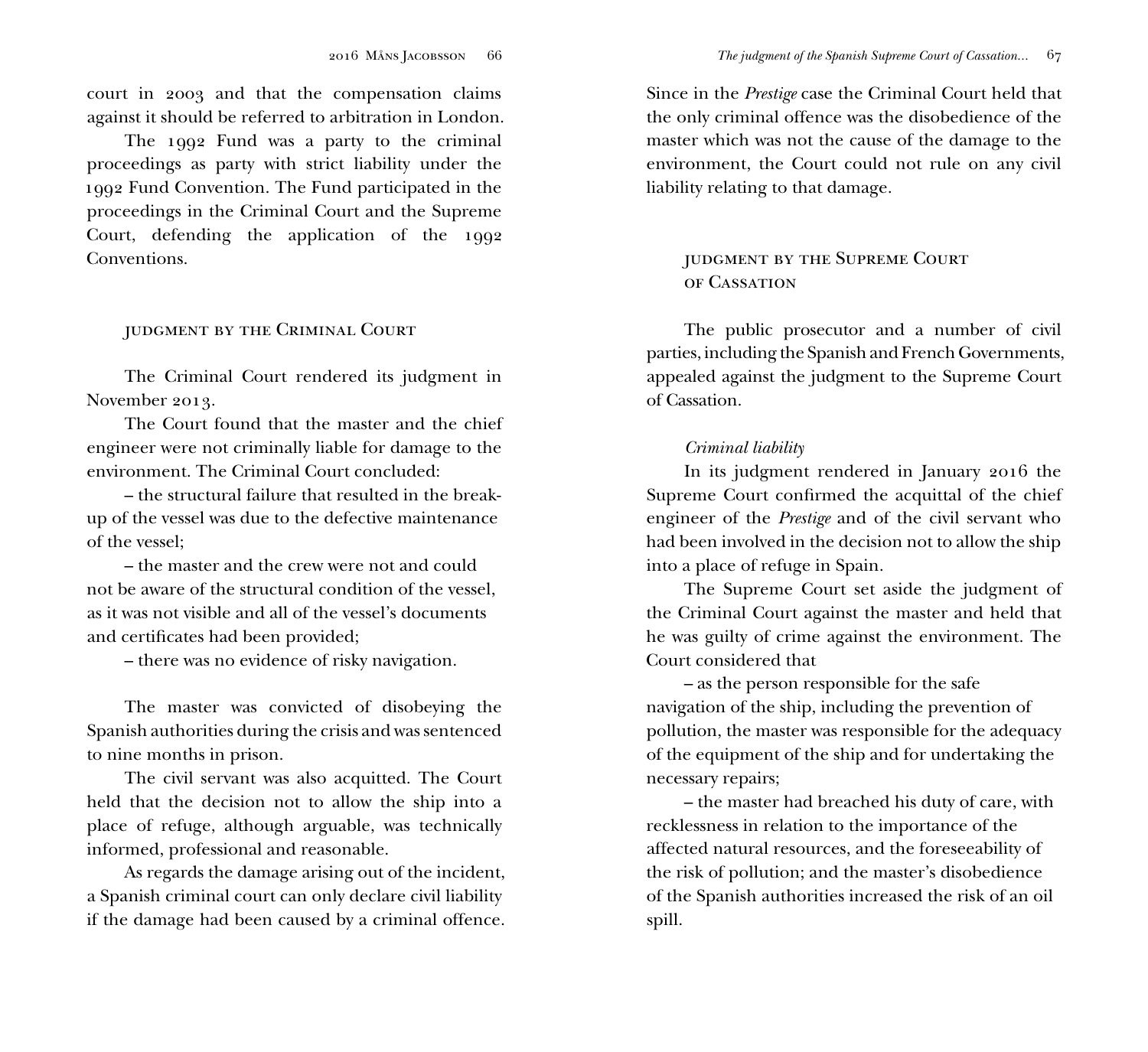The master was given a two-year prison sentence. Given the time he has already spent in custody and his age, it is very unlikely that he will have to serve any part of it.

The master has lodged a request for permission to appeal to the Constitutional Court, arguing that the Supreme Court had exceeded its powers by substituting its own interpretation of the evidence for that of the Criminal Court, without re-hearing his testimony. Depending on the outcome of this appeal, the master may bring the matter before the European Court of Human Rights<sup>1</sup>.

Since issues relating to the master's criminal liability do not fall under the 1992 Conventions I will not discuss them further, except as to whether the judgment is in breach of the United Nations Convention on the Law of the Sea (UNCLOS).

# *Civil liability*

Civil liability of the master. The Supreme Court found the master liable for damages arising from the criminal offence. The Court considered that the liability should be established under civil law and that compensation was governed by the 1992 Civil Liability and Fund Conventions.

The Supreme Court noted the provisions on channelling of liability in the 1992 Civil Liability Convention. Under these provisions, in principle, no claims for compensation for pollution damage may be brought against the master, whether under the Convention or otherwise. The Supreme Court held, however, that pursuant to the Convention the master could not benefit from the protection of these

Since it is for national courts to assess whether the master has acted in such a manner that he is not entitled to benefit from the protection of the channelling provisions in the 1992 Civil Liability Convention, the Supreme Court could not be considered having breached the Convention in this regard.

Civil liability of the shipowner. The Supreme Court held that the shipowner had subsidiary civil liability, since he was considered responsible for the lack of proper maintenance of the ship and that the fault that caused the fracture of the ship was due to structural failure known to the shipowner.

Under the 1992 Civil Liability Convention the shipowner would normally be entitled to limit his liability to an amount related to the tonnage of the vessel. In the *Prestige* case, the limitation amount was  $\epsilon$  22 777 986. The Convention provides, however, that the shipowner is deprived of the right of limitation of liability if it is proved that the pollution damage resulted from his personal act or omission, committed with the intent to cause such damage, or recklessly and with knowledge that such damage would probably result.

The Supreme Court held that the shipowner was not entitled to limit his liability as a result of his recklessness, since he had sent the ship on a voyage knowing that it had important structural deficiencies and with knowledge that the damage would probably occur.

It is for the national courts to assess whether the shipowner has acted in a manner that under the 1992 Civil Liability Convention deprives him of the right

<sup>&</sup>lt;sup>1</sup>The master's request for permission to appeal to the Constitutional Court was denied. It is not known whether he will pursue the matter before the European Court of Human Rights.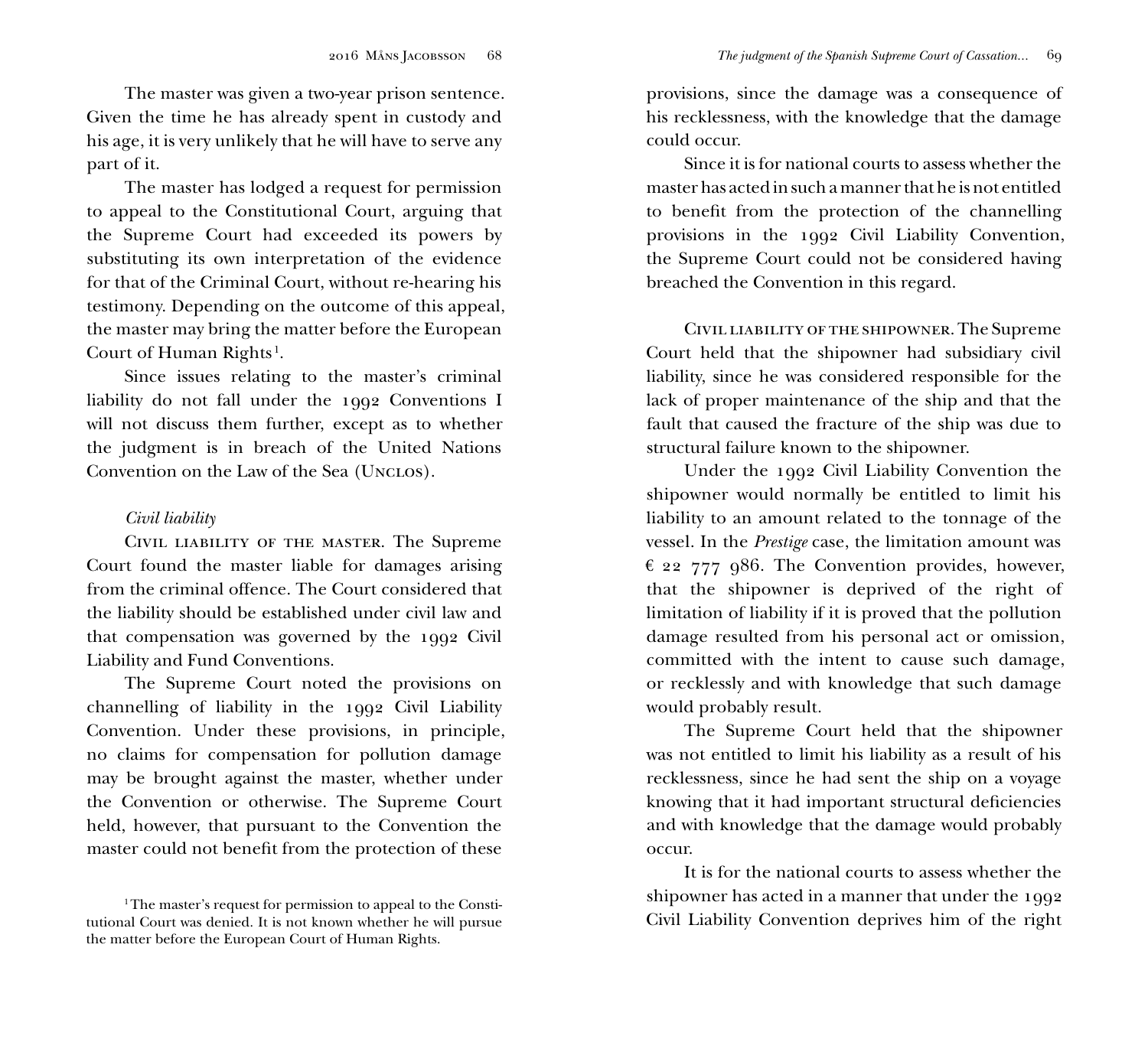to limitation. For this reason, the Supreme Court acted within the parameters of the Convention in this regard.

Liability of the insurer. In order for the shipowner to be able to benefit from the right of limitation of liability under the 1992 Civil Liability Convention, he must establish a limitation fund by depositing the limitation amount with the competent court or provide a security for that amount acceptable to the court. The insurer is entitled to constitute a limitation fund on the same conditions and with the same effect as if it were constituted by the owner. As already mentioned, the London Club deposited the limitation amount with the Criminal Court in Corcubiòn in May 2003.

Under the 1992 Civil Liability Convention the shipowner's insurer may avail himself of the right to limitation of liability, even if the owner is not entitled to do so.

The Supreme Court noted that the Civil Liability Convention did not envisage any exception to the insurer's right to limitation but considered that the insurer must request the right to limit his liability. However, according to the Court, by its voluntary absence from the proceedings and not raising any objection to its obligation to indemnify the victims, it fell on the insurer to bear the consequences of this lack of procedural diligence. The Court stated that Spanish criminal law expressly provided that the liability of the insurer was up to the limit of its insurance policy and that Spanish maritime transport law provided for right of direct action against the insurer.

Notwithstanding the provisions in the Convention, the Spanish Supreme Court, applying Spanish domestic law (criminal law, insurance law, maritime

transport law and procedural law), held the insurer liable up to the amount of the ship's insurance policy, which for oil pollution was US \$ 1 000 million.

The judgment has on this point been strongly criticized by the organisations representing shipping and insurance interests.

When the judgment of the Supreme Court was discussed at the October 2016 session of the 1992 Fund Executive Committee, the Spanish delegation expressed the view that the insurer must not only fulfill his obligations under the Civil Liability Convention but also the requirements in the procedural rules of the applicable national law, namely to participate in the legal proceedings in Spain. One delegation expressed the view that the Club's non-participation in the legal proceedings in Spain was against the spirit of the Civil Liability Convention.

As regards the question of whether the London Club had requested the right of limitation, at the October 2016 session the International Group of P&I Clubs pointed out that when the London Club made the deposit of the limitation fund with the Spanish court in 2003, it had stated that the deposit had been made to constitute the limitation fund on behalf of both the shipowner and the London Club and that the Court had formally accepted the deposit.

When analyzing the Supreme Court's judgment, it is important to distinguish between, on the one hand, the compulsory insurance under the Civil Liability Convention up to the limitation amount of the ship, and on the other hand the voluntary insurance over and above that amount. The compulsory insurance up to the limitation amount is governed by the Convention and is covered by the right of direct action against the insurer provided for in the Convention. The voluntary insurance over and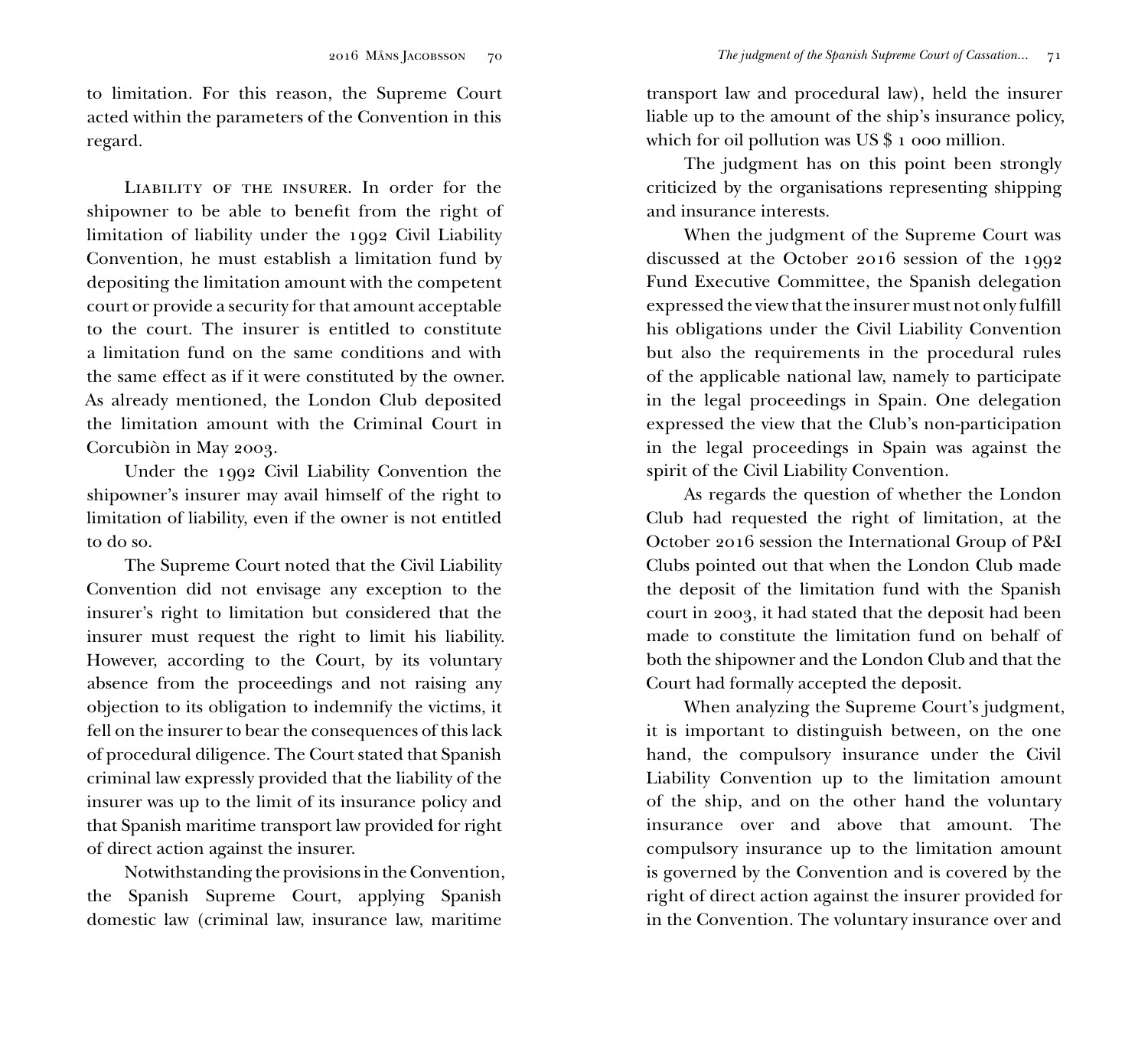above that amount is not governed by the Convention but by the insurance policy. The policy does not give the right of direct action for claims over and above the limitation amount and contains the "pay to be paid clause". It also provides through the Club Rules that claimants are bound to bring such claims in arbitration in London and also bound by the English law clause in the Club Rules.

In my view the Supreme Court's judgment is in contravention of the 1992 Civil Liability Convention by not respecting the insurer's right to limitation of liability.

In 2012 the London Club brought arbitration proceedings in London against the Spanish and French States seeking a negative declaratory relief in respect of any non-Convention liability to Spain and France. Neither Spain nor France participated in the arbitration proceedings.

In 2013 an Arbitration Tribunal considered that when a third party makes a claim under an insurance policy containing an arbitration clause, he becomes a party to the arbitration agreement. Consequently, the Spanish and French States were bound by the arbitration clause in the Club Rules to refer civil claims brought by them over and above the limitation amount to arbitration in London. The Tribunal held that under the "pay to be paid clause" in the Club Rules, the Club was only obliged to indemnify the shipowner for compensation amounts he had paid, and since no such payments had been made, the Club was not liable to pay Spain and France in respect of their claims.

The London Club made an application to the High Court in London to enforce the arbitration awards and have judgments entered in accordance with these awards. Spain and France opposed the

application and participated in the proceedings in the High Court. In October 2013 the High Court granted the Club's application.

Appeals by Spain and France against the High Court's judgment were dismissed by the Court of Appeal in April 2015.

The judgments by the English Courts were not taken into account by Spanish Supreme Court.

In view of the judgment by the Court of Appeal in London, it is unlikely that the Spanish Supreme Court's judgment can be enforced in the United Kingdom.

Civil liability of the 1992 Fund. The Supreme Court held the 1992 Fund had civil liability within the limits provided in the 1992 Fund Convention.

Admissible damages. The 1992 Conventions apply to pollution damage. Pursuant to the Conventions compensation for impairment of the environment (other than loss of profit from such impairment) is limited to costs of reasonable measures of reinstatement actually undertaken or to be undertaken. This proviso was included in the Civil Liability and Fund Conventions when they were revised in 1992 to make it clear that damage to the environment per se, i.e. ecological damage, and other damage of a noneconomic nature (for instance moral damage) do not qualify for compensation under the 1992 Conventions.

The Supreme Court ruled, however, that compensation for damages not exactly contemplated in the 1992 Conventions would not necessarily be excluded. The Court stated that when quantification of the damage was carried out, the court would not be constrained by the 1992 Fund's admissibility criteria as laid down in its Claims Manual, although these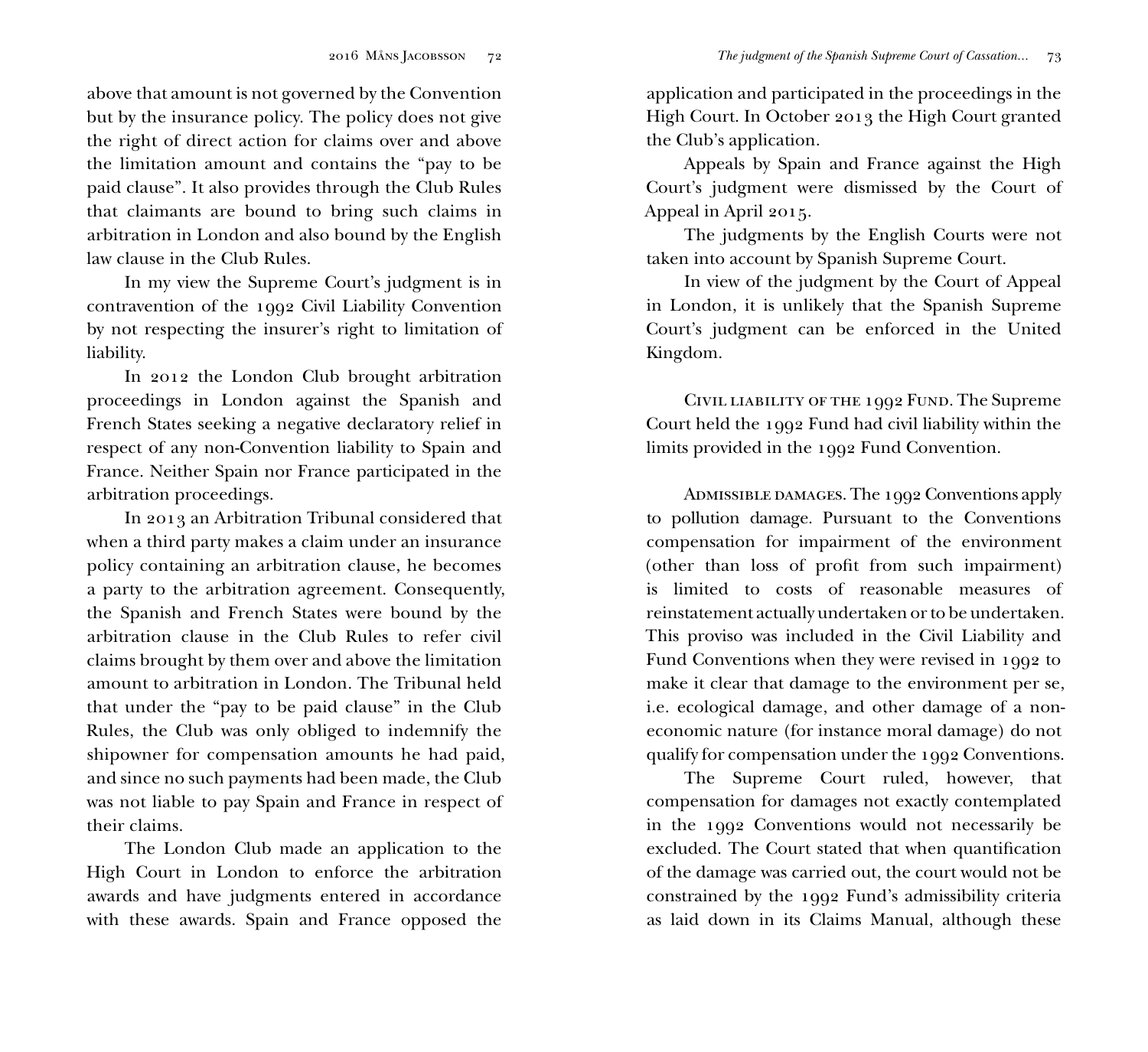criteria could be taken into consideration by the court as guidance when deciding on the corresponding compensation.

The Supreme Court recognized the possibility of compensation being awarded for moral damage, including not only the sense of fear, anger and frustration that may have affected many of the Spanish and French citizens but also the mark that may have been left by the notion that catastrophes similar to the *Prestige* could affect the citizens at any time. The amount awarded for moral damage could not, however, exceed 30% of the assessed material damages.

It is submitted that the judgment, by recognizing types of damage which are clearly not admissible under the 1992 Conventions, such as moral damage, is not respecting the Conventions. It should be noted that the governing bodies of the 1992 Fund, composed of representatives of the Governments of the States parties to the Conventions, including representatives of the Spanish Government, have over the years repeatedly emphasized that these types of damages are not admissible for compensation.

# *Quantification of damage*

Quantification of the damages was not made in the judgment by the Supreme Court. Following that judgment the case was sent to the Civil Court in La Coruña for proceedings to quantify the losses, and these proceedings commenced in May 2016.

# *Application of UNCLOS*

The United Nations Convention on the Law of the Sea (UNCLOS) provides that only monetary penalties may be imposed with respect to violations of national laws and regulations for the prevention and control of pollution of the marine environment committed

by foreign vessels beyond the territorial sea. The same applies where the violations are committed by foreign vessels in the territorial sea, except in case of a willful and serious act of pollution.

These restrictions were not, in my opinion, respected by the Spanish Supreme Court in the *Prestige* case. The master was given a two-year prison sentence by the Court which held that the master was guilty of crime against the environment and that he had breached his duty of care, with recklessness in relation to the importance of the affected natural resources and the foreseeability of the risk. There was no finding that he had committed a willful act of pollution.

## concluding observations

As I have already said, in my opinion the Spanish Supreme Court has on several points not respected the treaties to which Spain is a party, namely:

– The Court did not respect the insurer's right to limitation of liability under the 1992 Civil Liability Convention.

– The Court held that types of damages not admissible under the 1992 Conventions, particular moral damage, could qualify for compensation.

– The Court did not respect the restrictions in Unclos by imposing a prison sentence on the master.

The non-respect of the 1992 Conventions is obviously detrimental to the operation of the international compensation regime created by these Conventions. The States parties to these Conventions, including Spain, have through the governing bodies of the Iopc Funds, composed of representatives of the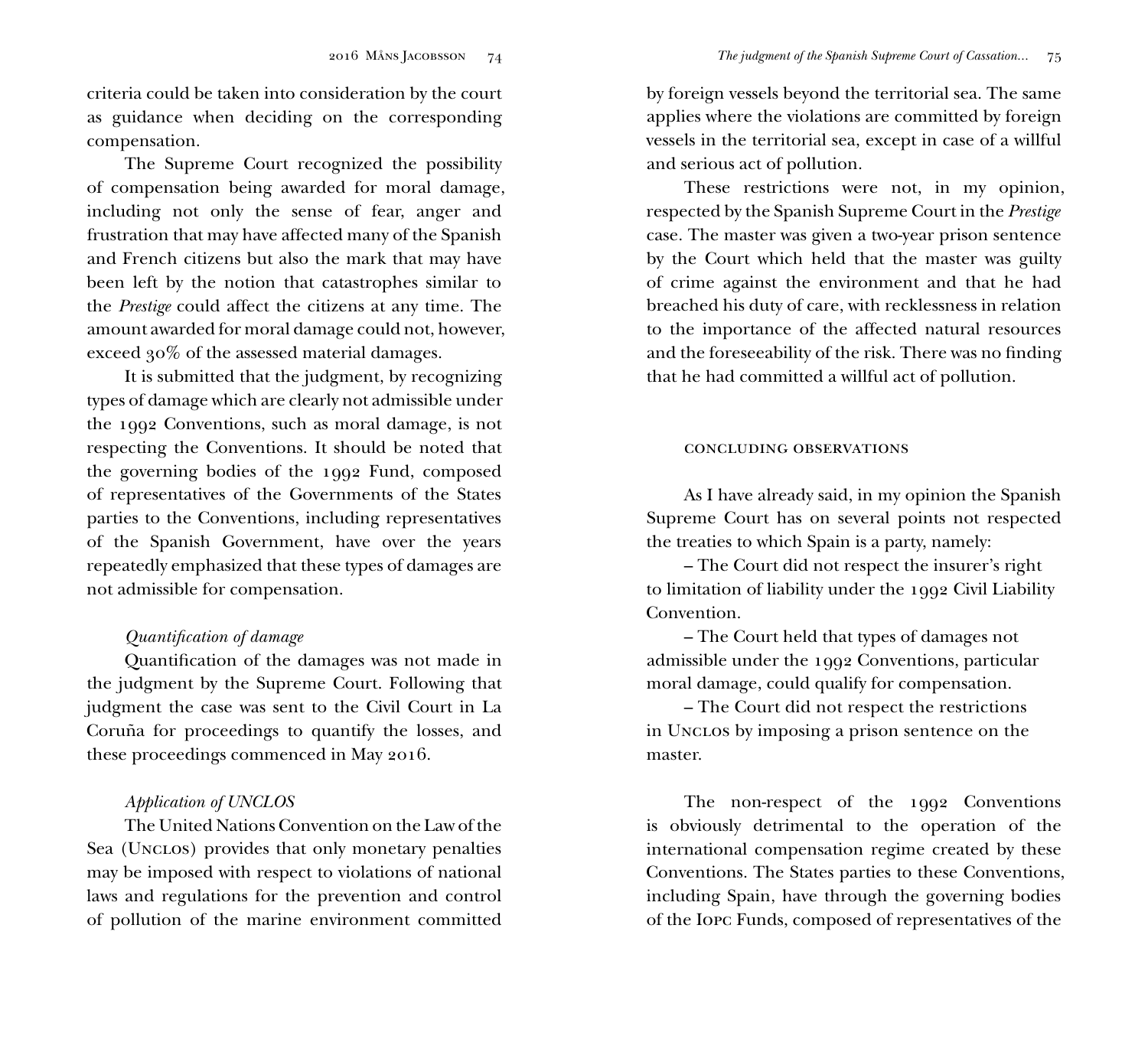Governments of States parties, expressed the opinion that a uniform interpretation of the Conventions is essential for the proper functioning of that regime.

At the meetings of the Fund's governing bodies in April and October 2016 a number of delegations expressed their concern as regards certain aspects of the Supreme Court's judgment, in particular that the Court did not respect the insurers' right to limitation of liability.

The outcome of the criminal proceedings in Spain shows, in my view, that dealing with issues of civil liability in criminal proceedings is not an efficient way for victims of oil pollution incidents to be compensated. Fourteen years have passed since the *Prestige* incident, and the civil parties in the criminal proceedings in Spain have still not obtained a judgment on their compensation claims.

I suggest that it is more advantageous for victims to claim compensation in civil proceedings under the 1992 Conventions. In such proceedings there is no need to establish who is to blame for the oil spill, since the obligation of the shipowner and the 1992 Fund to pay compensation under the Conventions is independent of fault, whereas in criminal proceedings compensation can only be awarded if the damage has been caused by a criminal offence.

In the *Prestige* case civil proceedings under the 1992 Conventions could, however, not have been pursued in Spain. Under Spanish law, once criminal proceedings have been brought, any civil proceedings based on largely the same facts will have to be stayed until a final judgment has been rendered in the criminal proceedings. In France, on the other hand, a number of claimants have pursued their claims arising from the *Prestige* case under the 1992 Conventions in the civil courts, and judgments have been rendered

reasonably promptly. This was also the case in the *Erika* incident that occurred in France in 1999.

As already mentioned, the civil proceedings to quantify the losses in respect of the claims brought in the criminal proceedings in Spain commenced in May 2016, and it may take several years before these proceedings will have been brought to an end.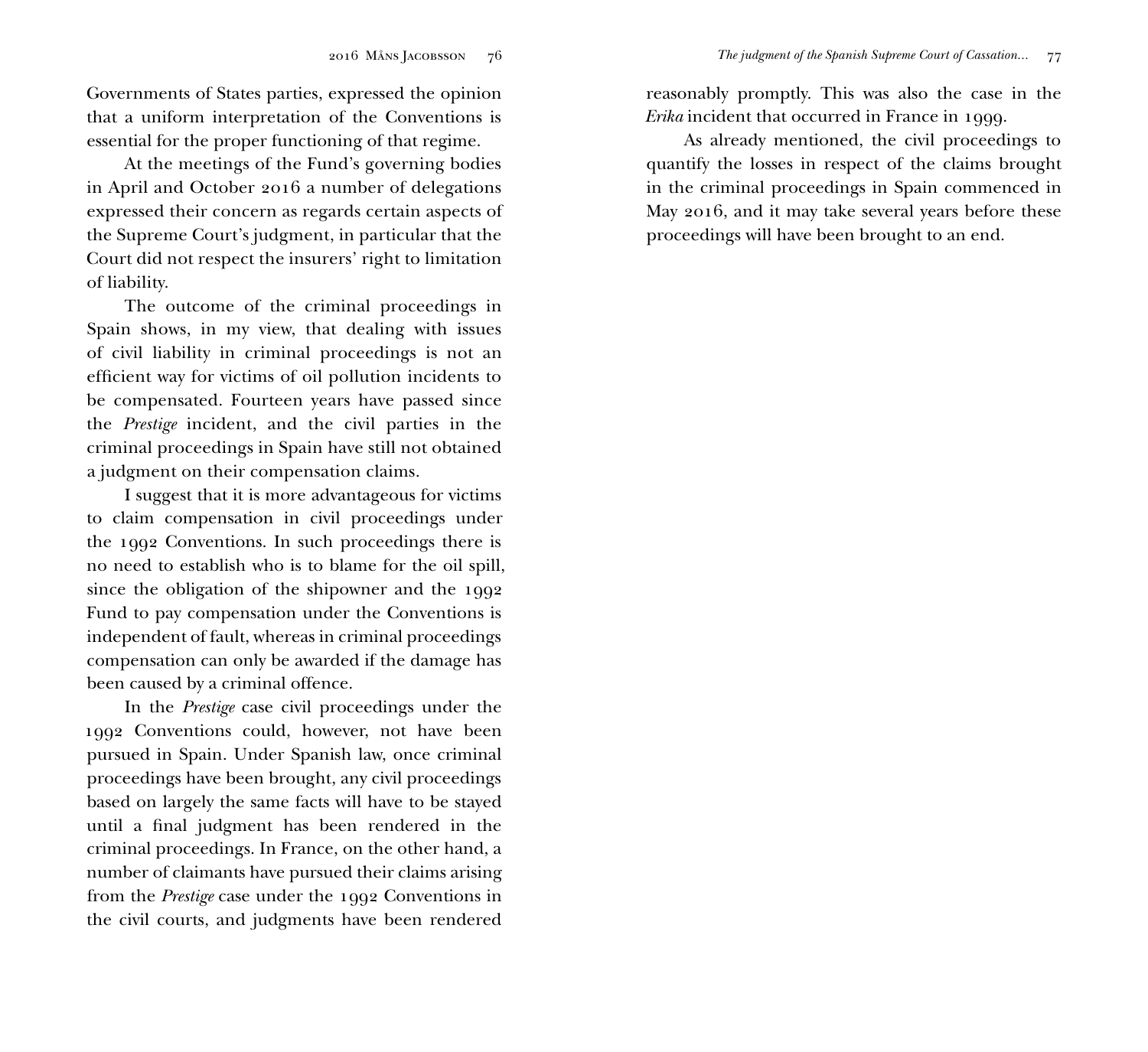# 8th Conference Shipping and the Law 2017

*Compensation for pure economic loss in relation to tanker oil spills*

> The Royal Palace of Naples 12th / 13th October

#### **INTRODUCTION**

A tanker oil spill may result in various types of pollution damage: property damage. costs of cleanup operations at sea and on shore, economic losses suffered by individuals and businesses, and damage to the environment. My presentation will focus on the legal issues that relate to economic losses.

Why are these issues important? As we all know, a major oil spill causes anger, desperation and frustration in the areas affected by the spill, in particular among individuals and small businesses in the fishery and tourism sectors, as well as strong reactions from politicians and criticism in the media directed at the shipping industry as a whole. An efficient system of compensation of those suffering economic losses is crucial, and it may also to some extent reduce the bad reputation of the shipping industry very often caused by oil spills.

Issues of liability and compensation for pollution damage caused by tanker oil spills are governed by two international treaties adopted under the auspices of the International Maritime Organization (Imo), the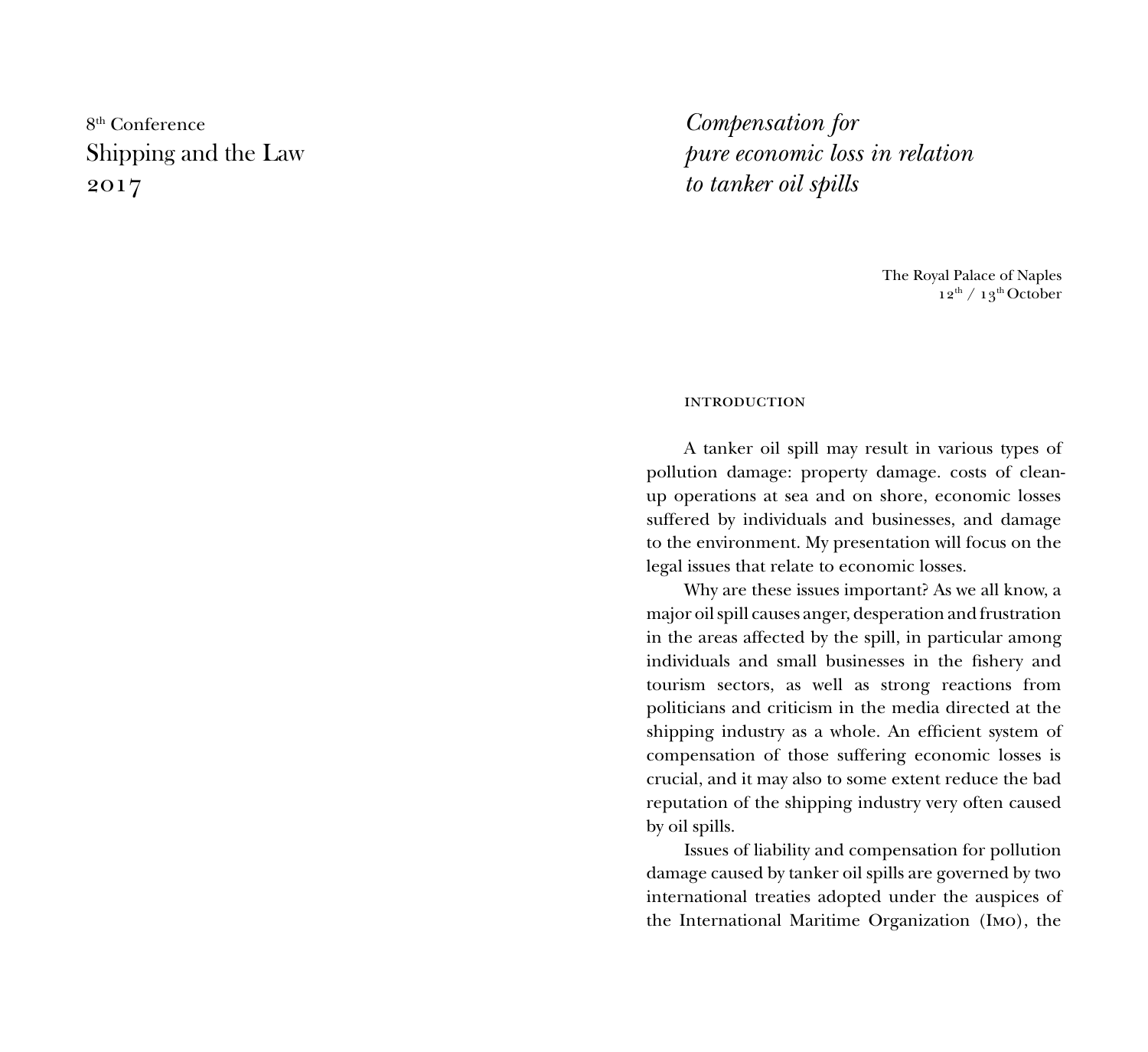1992 Civil Liability Convention (Clc) and the 1992 Fund Convention. They replaced earlier Conventions with the same names of 1969 and 1971.

Under the Civil Liability Convention the shipowner has strict liability for pollution damage caused by oil from his ship, but is normally entitled to limit his liability to an amount based on the tonnage of the ship. The shipowner is obliged to have insurance covering that liability. Insurance for oil pollution is normally placed with mutual insurers known as Protection and Indemnity Associations (P&I Clubs), in most cases with one of the thirteen Clubs belonging to the International Group of such associations.

If the amount available for payment of compensation under the Civil Liability Convention is insufficient to compensate all established claims in full, further compensation is made available under the 1992 Fund Convention from the International Oil Pollution Compensation Fund 1992 (1992 Fund) and previously from its predecessor the 1971 Fund. A Protocol adopted in 2003 established a Supplementary Fund which makes more money available for pollution damage in the States parties to the Protocol. The Funds are intergovernmental organisations, and their governing bodies are composed of representatives of governments of the States parties to the respective treaty instruments.

Claims under the Civil Liability and Fund Conventions are dealt with jointly by the Funds and the P&I Club concerned.

consequential economic loss and pure economic loss

There are basically two types of economic losses, consequential economic loss and pure economic loss.

Persons whose property has been contaminated by oil may suffer loss of earnings, for instance, a fisherman who is unable to fish while his contaminated fishing gear is being cleaned or replaced. Such losses are normally referred to as consequential economic loss.

Consequential economic losses qualify for compensation in most jurisdictions, and such losses have always been accepted as admissible in principle under the Civil Liability and Fund Conventions.

Persons whose property has not been contaminated can also suffer losses. A fisherman whose gear did not get polluted may have had to abstain from fishing for a period of time to avoid having his nets polluted. A hotel or a restaurant whose premises are located on or close to a public beach may suffer losses because the number of guests decreases during the period of the contamination of the beach. Such losses are, at least in common law jurisdictions, referred to as pure economic loss.

In most common law jurisdictions the courts have been very reluctant to accept compensation claims for pure economic loss, recognizing the farreaching consequences if such losses were considered in principle as admissible for compensation.

The position consistently taken by the courts in the United Kingdom is that claims for pure economic loss are not admissible. Some other common law jurisdictions, for instance India and Nigeria, follow that approach. This is also the general principle applied in the United States, except as regards oil pollution damage falling under the Oil Pollution Act 1990 (OPA-90), where this principle has been abandoned. Some common law countries, for example Australia, Canada and New Zealand, have in recent years taken a less strict approach than the British Courts in this regard.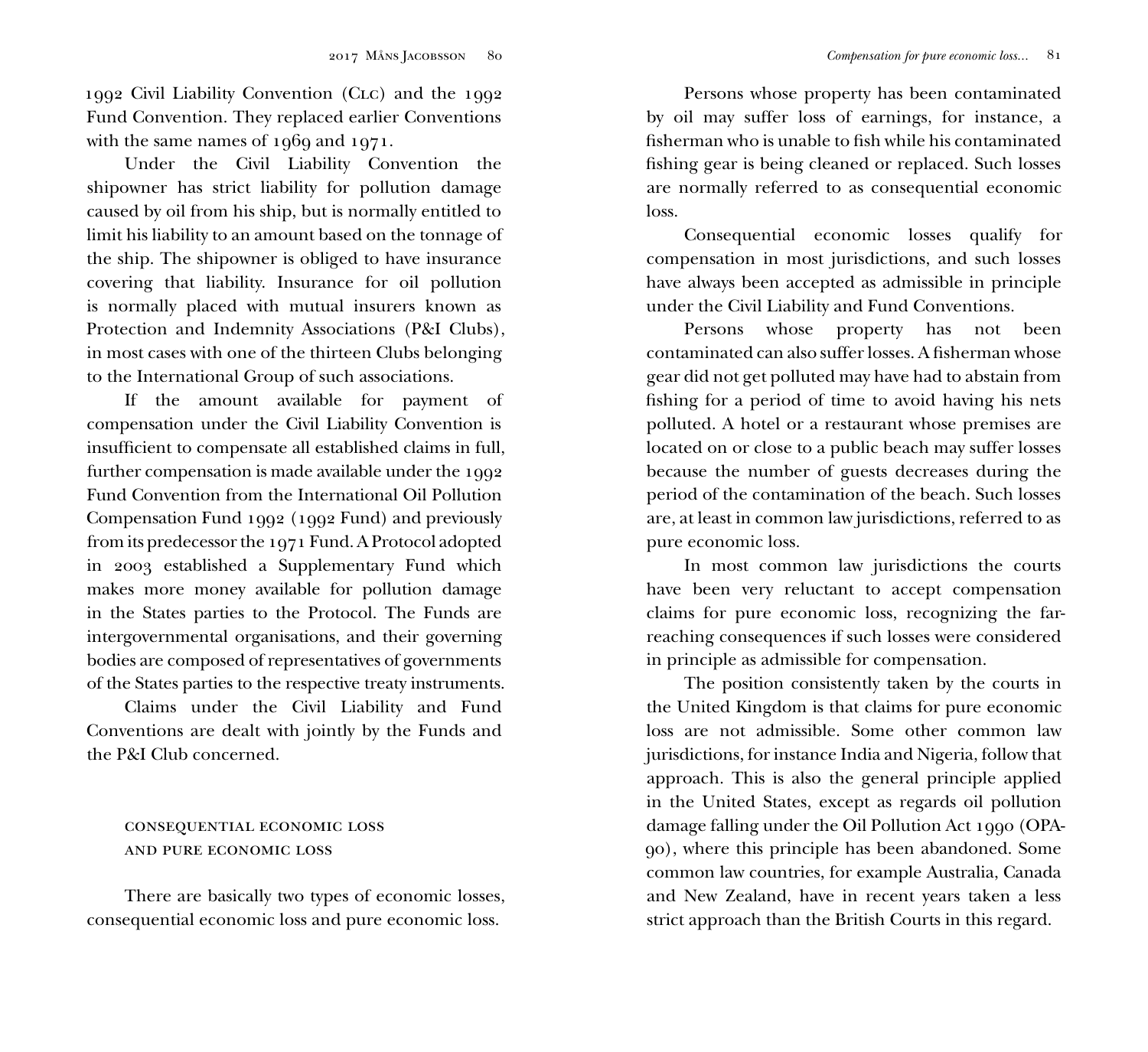In countries outside the common law system the legal situation is unclear. In some of these countries pure economic is not considered as a separate type of damage. In these countries the courts may apply the criterion of foreseeability and remoteness or require that there is a direct link of causation between the damage and the defendant's action, and that the damage is certain and quantifiable in economic terms. This is the case in States whose legal systems are based on the principles in the French Civil Code, e.g. France, Belgium, Greece, Italy, the Netherlands and Spain and countries in Latin America, as well as in Denmark, Norway, the People's Republic of China, Japan and the Republic of Korea.

Under German law pure economic loss does not normally qualify for compensation, but is admissible if caused by an act in contravention of a law the purpose of which is to protect the interest that has been damaged, or caused intentionally by an immoral act. Pursuant to Swedish law claims for pure economic loss are in principle admissible only if caused by a criminal offence, and the position under Finnish law is similar to that in Sweden. It appears that under Turkish law pure economic loss does not qualify for compensation.

### THE CONCEPT OF POLLUTION DAMAGE

The 1971 Fund was confronted with the issue of the admissibility of claims for pure economic loss already in 1980 in the context of the *Tanio* incident in France. A major challenge was for the 1971 Fund to deal with the *Haven* incident in Italy in 1991 that caused pollution on the Italian coast from Genoa to the French border and beyond as far as to Toulon in France. The incident gave rise to some 1000

pure economic loss claims from fishermen, hotels, restaurants, shopkeepers and operators of beach facilities (banji).

In view of the difference in approach between the common law and the civil law systems, the problem for the 1971 Fund was to reach agreement between Member States on how to deal with such claims, A paramount consideration was that the Fund had to treat pure economic loss claimants in the same way in all Member States.

During the early days of the operations of the 1971 Fund (the predecessor of the 1992 Fund) important questions of admissibility of claims were addressed as and when they arose. Against the background of several important tanker oil spills, in particular the *Patmos*, *Agip Abruzzo* and *Haven* incidents in Italy, the *Aegean Sea* incident in Spain and the *Braer* incident in the United Kingdom, the 1971 Fund's governing bodies decided that it was time to take a more systematic approach to the Fund's policy in this regard. After a thorough analysis of the issues involved, the 1971 Fund Assembly adopted in 1994 criteria for the admissibility of claims. Of particular importance were the criteria relating to pure economic loss.

The Civil Liability and Fund Conventions do not explicitly indicate whether pure economic loss qualifies for compensation. The relevant provisions in these Conventions defining pollution damage as 'loss or damage caused outside the ship by contamination' have however been consistently interpreted by the governing bodies of the Funds to cover in principle both consequential and pure economic loss, and these bodies have developed certain criteria for the admissibility of claims for such losses. The main criterion is that there must be a sufficiently close link of causation between the contamination and the loss.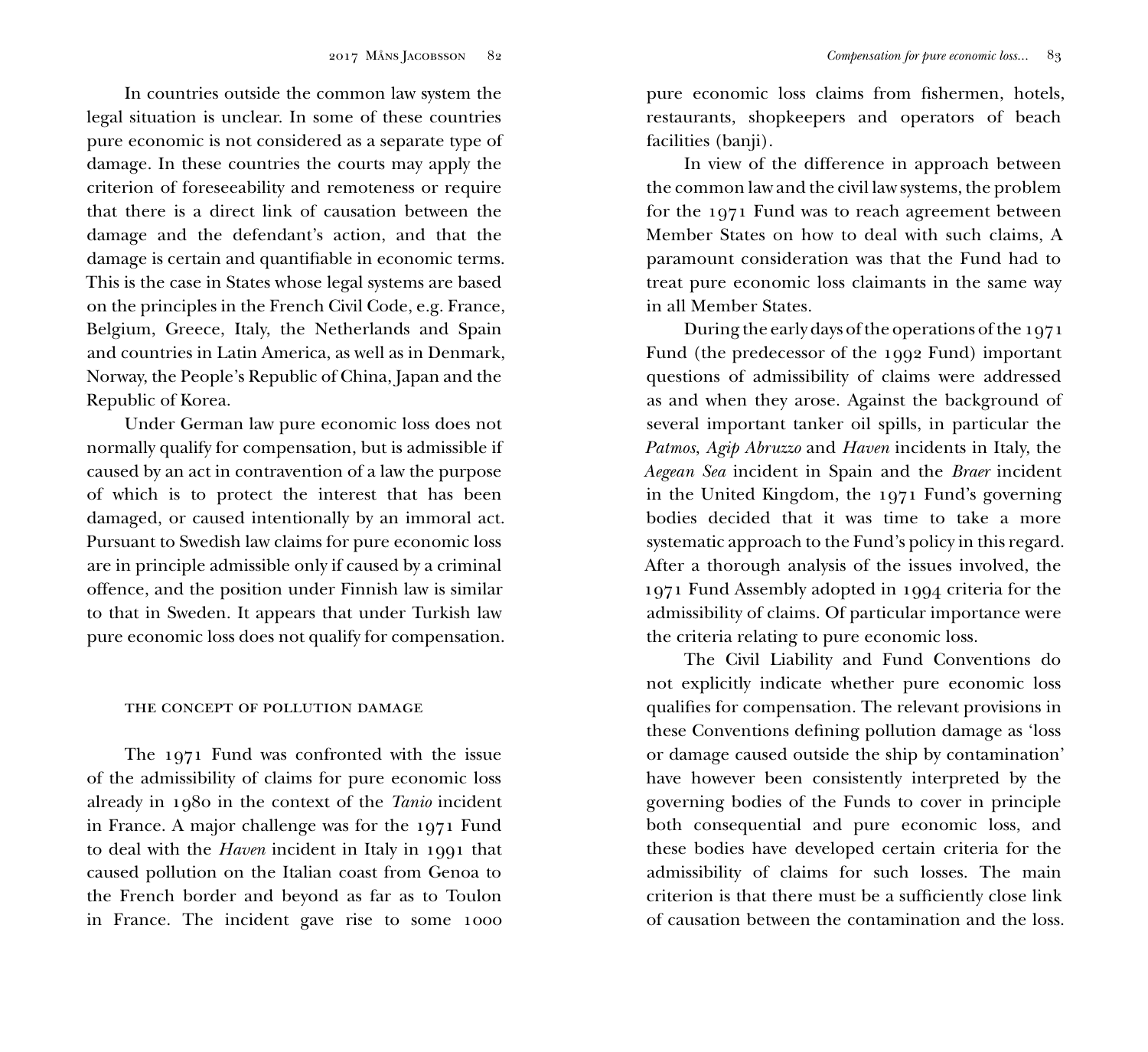A claim is not admissible just because an oil spill has occurred. The starting point is the pollution and not the incident.

It should be pointed out that the criteria adopted by the Funds are not binding on national courts. If an out-of-court settlement cannot be reached with a particular claimant, it is the competent national court in the State where the pollution damage occurred that has the final say as regards the interpretation of the Conventions.

# detailed criteria for admissibility of pure economic loss claims

When considering whether the criterion of a sufficiently close link of causation is fulfilled, the Funds take in account the following elements:

– the geographic proximity between the claimant's business activity and the contaminated area;

– the degree to which a claimant's business is economically dependent on an affected resource;

– the extent to which a claimant has alternative sources of supply or business opportunities;

– the extent to which a claimant's activity forms an integral part of the economic activity of the area affected by the oil spill.

When these criteria were adopted, it was considered essential that they should allow some flexibility, enabling the Funds to take into account new situations and new types of claim.

After 1994 the Funds have dealt with tens of thousands of claims relating to pure economic loss. As a result the Funds have developed and refined the admissibility criteria. However, the criteria adopted in

1994, i.e. more than 20 years ago, and the principles underlying these criteria, still form the basis of Fund policy<sup>1</sup>.

An oil spill may affect directly or indirectly a large number of businesses in various ways, for example in the fishery and tourism industries.

In the fisheries sector an oil spill may affect not only the fishermen in the polluted area but also businesses like fish processing plants and fish sales companies that depend on the supply of fish or shellfish originating from that area. Such businesses may suffer losses if they are deprived of their normal supply. When deciding whether the causation requirement is fulfilled, consideration is given to the distance between the location of the business concerned and the polluted area, the degree to which that business is economically dependent on the polluted resource, whether the business is able to get its supply from other sources, and the extent to which the business forms an integral part of the economic activity of the affected area.

As for the tourism sector, the owner of a hotel located on or close to a polluted public beach may suffer losses as a result of a reduction in the number of guests staying at the hotel or eating in the hotel restaurant. This may in turn result in a decrease in the number of sheets, table cloths and napkins being sent to the local laundry, which will suffer a reduction in its business. The hotel restaurant may buy less meat from the local shop, that will buy less meat from the wholesaler who will buy less meat from the slaughterhouse that will buy fewer cows from the farmers, and these businesses

<sup>&</sup>lt;sup>1</sup>For details of the Iopc Funds' policy as regards the admissibility of claims for pure economic loss see Claims Manual issued by the International Oil Pollution Compensation Fund 1992, October 2016 edition, sections 3.3, 3.4 and 3.5.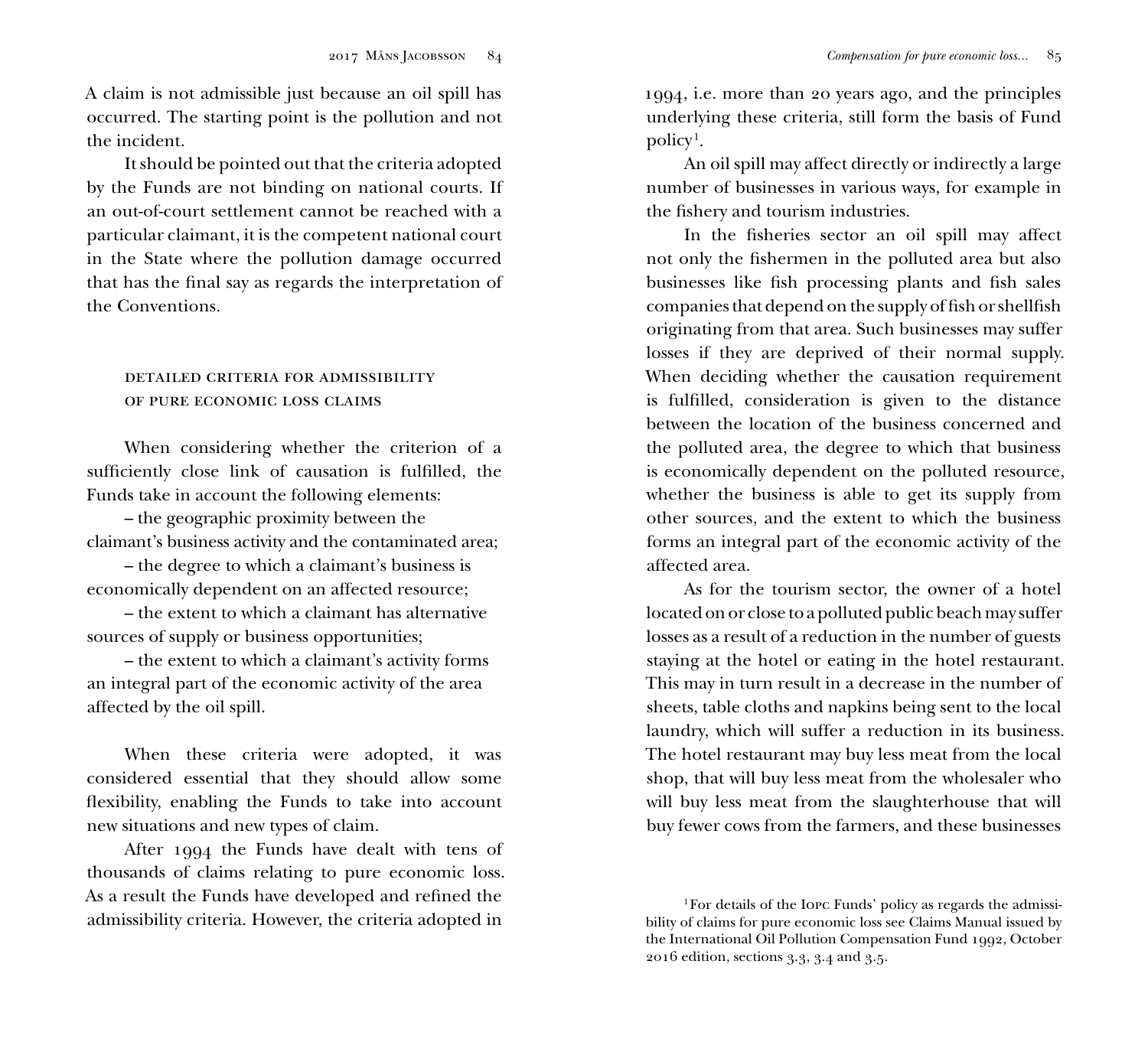could all argue that they have suffered economic loss as a result of the oil pollution. The question is whether all these 'secondary claimants' should be entitled to compensation for their losses.

As regards claims in the tourism sector, the Funds make a distinction between two categories of claimants. The first category includes claimants who sell goods or services directly to tourists (for example the owners of hotels, campsites, bars and restaurants) and whose businesses are directly affected by an oil spill. The second category comprises businesses that provide goods or services to other businesses but not directly to tourists (for instance wholesalers, manufacturers of souvenirs and postcards and hotel launderers).

The Funds have considered that as regards the second category of claimants there is not a sufficiently close link of causation between the contamination and any losses suffered by the claimants. Claims in this category in the tourism sector will therefore not normally qualify for compensation. In the overwhelming number of the cases where such claims that were rejected by the Funds have been pursued in court, the courts have agreed with the position taken by the Funds in this regard.

A difficulty in the assessment of claims in the tourism and fishery sectors is that there are great variations in the economic results in these sectors from one year to another for a number of reasons other than the impact of an oil pollution incident.

The definition of pollution damage in the Conventions includes reasonable measures to prevent or minimize pollution damage. It is likely that when the Conventions were drafted, the intention was that this provision would cover measures to prevent physical pollution, namely pollution of the coastline and of property.

The Funds have decided, however, that also measures to counteract the negative impact of an oil pollution incident on the local economy may qualify for compensation, that is to say measures to prevent or minimize pure economic loss. The 1971 Fund has for example following the *Braer* incident accepted a claim from organisations representing the salmon farming industry on Shetland for costs incurred for marketing activities at a major fish fair in Japan, the most important market for these salmon farmers.

### claims by employees

A contentious issue is how to deal with claims by employees in the tourism and fishing sectors who have suffered losses as a result of having been made redundant or placed on part time work in connection with an oil spill. The Funds' policy, adopted in the early 1990s, is that the employees' losses are normally considered being a further step removed from the oil pollution and therefore do not qualify for compensation. The position taken by the Funds in this regard has been criticized.

In early 2017 the Korean Supreme Court has in three cases rendered judgments in favour of employees having suffered losses of the kinds just mentioned. In view of these judgments the issue was discussed by the 1992 Fund Assembly in April 2017. The majority of delegations agreed with the Funds' Director that the existing policy of the Funds on this issue should be reviewed, and the Assembly instructed the Director to carry out such a review.

In a document to be considered by the Assemblies of the 1992 Fund and the Supplementary Fund in October 2017 the Director has proposed that the Funds'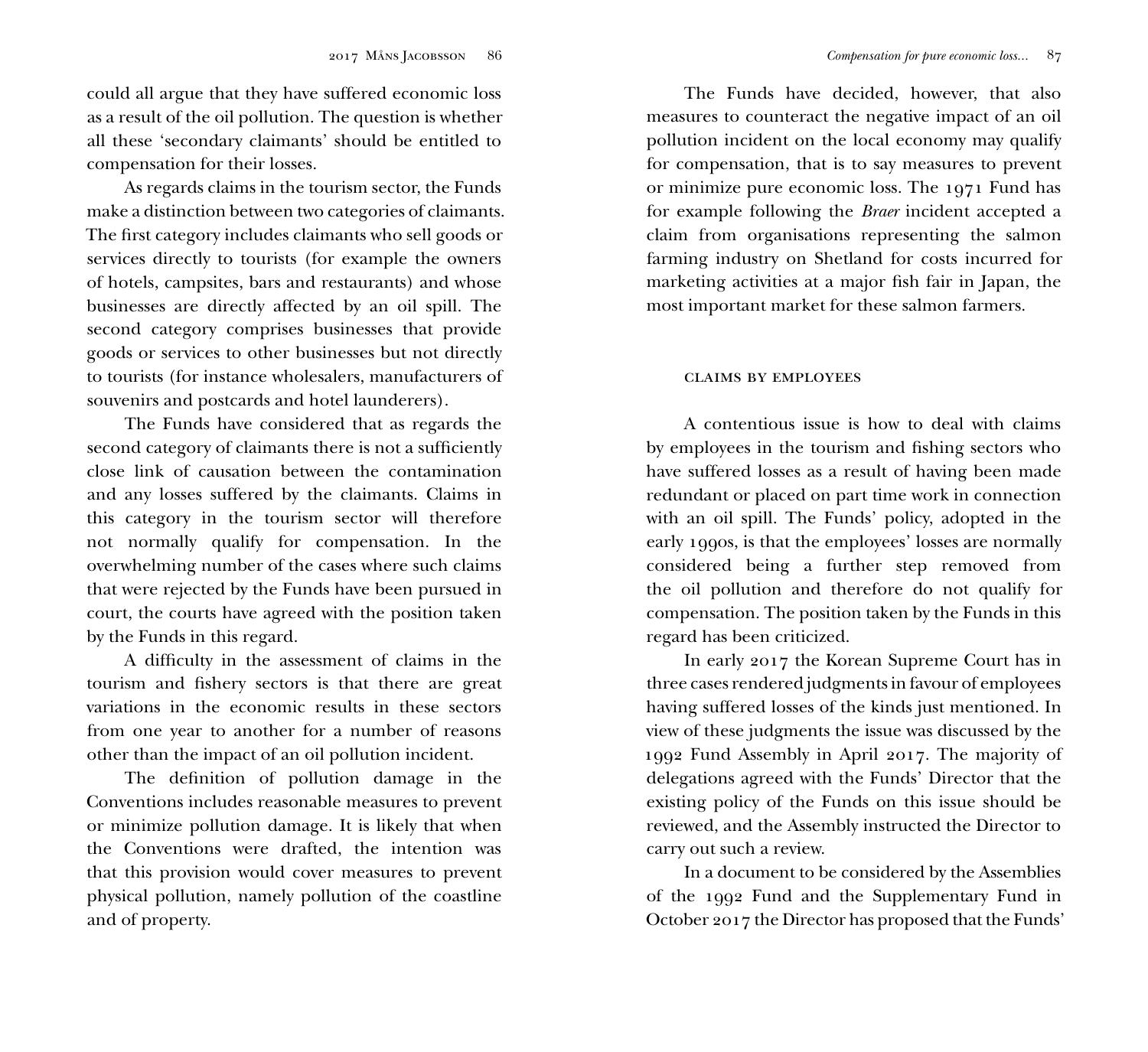policy should be amended and that employee claims should be admissible under the following conditions:

– The claimant must be employed at the time of the incident, and not have only a mere 'expectation of employment'.

– The employer's business must have been affected by the pollution.

– The employee must have tried to mitigate his losses by finding alternative similar employment in the same geographic area.

– The time for which compensation is to be paid to the employee cannot exceed the time for which compensation is paid to the employer.

– Any social security payment received by the employee should be deducted from the compensation payment in order to avoid double compensation.

It is likely that the proposed criteria will be refined in the light of the discussion in the Assemblies. It may not be easy to develop criteria which provide clarity as regards the Funds' policy and at the same time allow a certain degree of flexibility in the assessment of individual claims of various types in this category<sup>2</sup>.

A change of Fund policy as proposed could have a very significant impact on the international compensation regime. For instance, a major oil pollution incident at the beginning of the tourist season affecting an area in Italy dependent on beach tourism, for instance the Italian Riviera, could result in tens of thousands of employees at hotels, restaurants and other beach-related businesses being laid off for a considerable period of time, which could lead to compensation claims totaling very high amounts. Since there is under the Conventions only a specific amount available for compensation, accepting claims from employees in such cases could result in other claimants not getting full compensation.

#### concluding observations

It is in fact an extraordinary achievement that such a large number of States with different legal traditions and on different levels of economic development have been able to agree on the criteria for admissibility of pure economic claims. It is also remarkable that, on the basis of these criteria, the Funds have been able to reach out-of-court settlements in respect of the overwhelming majority of such claims.

Although national courts, being the final arbiters in respect of the interpretation of the Civil Liability and Fund Conventions, have sometimes not accepted the Funds' interpretation of the Conventions or the Funds' application of these criteria in individual cases, national courts have largely accepted the position taken by the Funds. For instance, in the *Erika* and *Hebei Spirit* cases in France and the Republic of Korea, respectively, where a large number of pure economic loss claims that had been rejected by the 1992 Fund were pursued in the national courts, the courts held in practically all cases that the claims did not fulfill the causation requirement and agreed with the Fund that the claims should be rejected

But law is not static, not cast in stone. That applies to international treaties as well as to national legislation. It is important, therefore, that the criteria adopted by the Funds for admissibility of claims, including those

<sup>2</sup> In late October 2017 the Assemblies decided to amend the current policy regarding the admissibility of claims for compensation made by employees for losses of the types referred to above, and instructed the Director to submit a document providing refined assessment criteria at the next session of the Assemblies.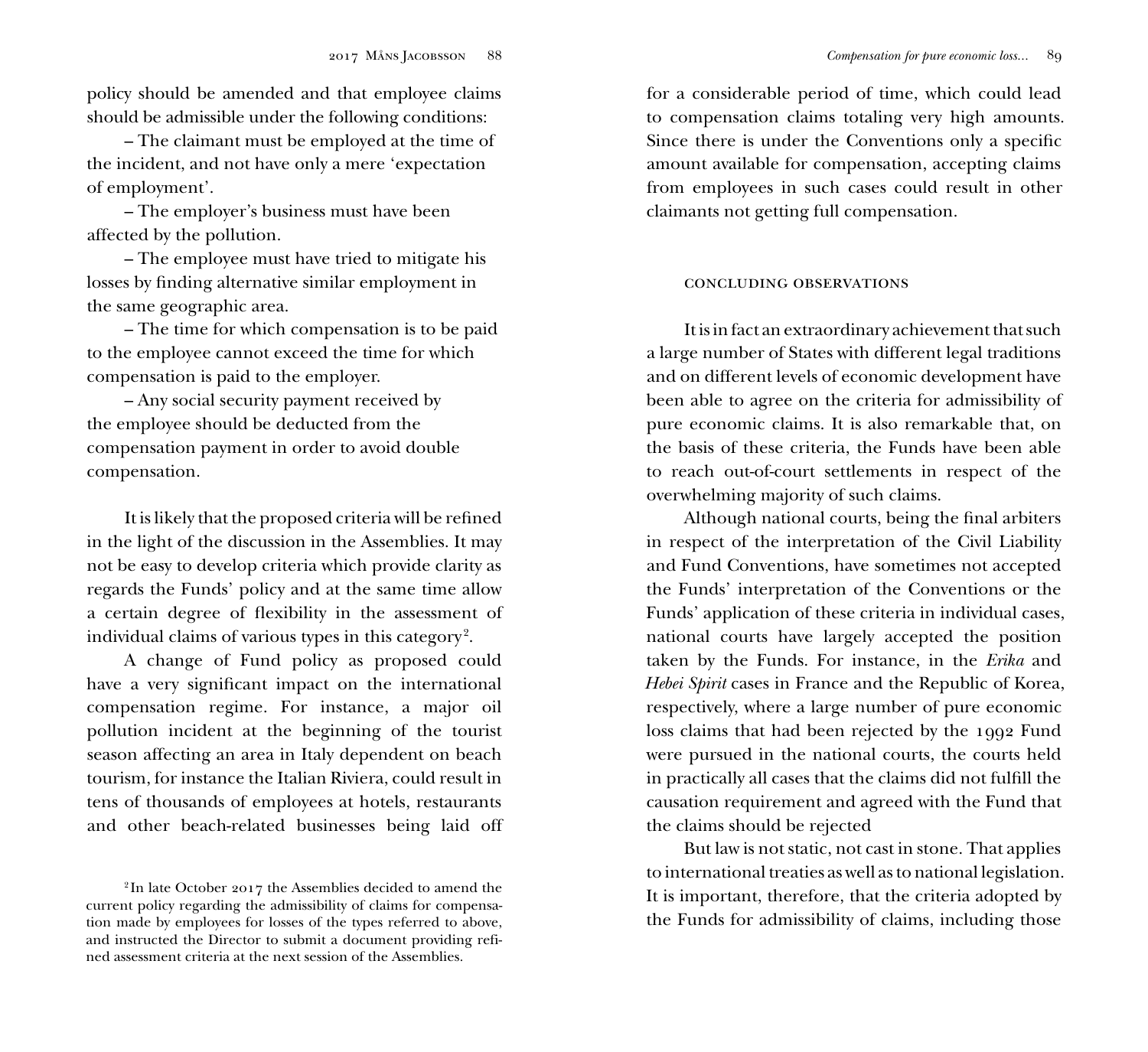relating to pure economic loss, are reviewed from time to time in the light of experience gained from the handling of compensation claims arising out of various tanker oil spills. It is also important, however, that there is a consistency over time in the application of the Conventions. It will be interesting to see what will be the result of the ongoing reconsideration as regards losses suffered by employees.

# *Author's biography*

Måns Jacobsson was from 1985 to 2006 Director and Chief Executive Officer of the International Oil Pollution Compensation Funds (Iopc Funds). Since his retirement from the Iopc Funds at the end of 2006 he is working as academic lecturer and as a consultant in maritime and environmental matters.

After studies at Princeton University in the United States, Måns Jacobsson studied law at Lund University in Sweden, graduating in 1964.

Måns Jacobsson served as a judge at district court and appellate court level in Sweden 1964- 1970. He worked as legal advisor in the Department for International Civil Law of the Swedish Ministry of Justice 1970-1981 and was Head of that Department 1982-1984. He held the post of President of Division of the Stockholm Court of Appeal 1985-2006.

Måns Jacobsson is a member of the Board of Governors of the World Maritime University (Wmu). He is Visiting Professor at the Wmu and the Maritime Universities in Dalian and Shanghai (People's Republic of China) and Honorary Professor at the University of Nottingham (United Kingdom). He is a Visiting Fellow at the Imo International Maritime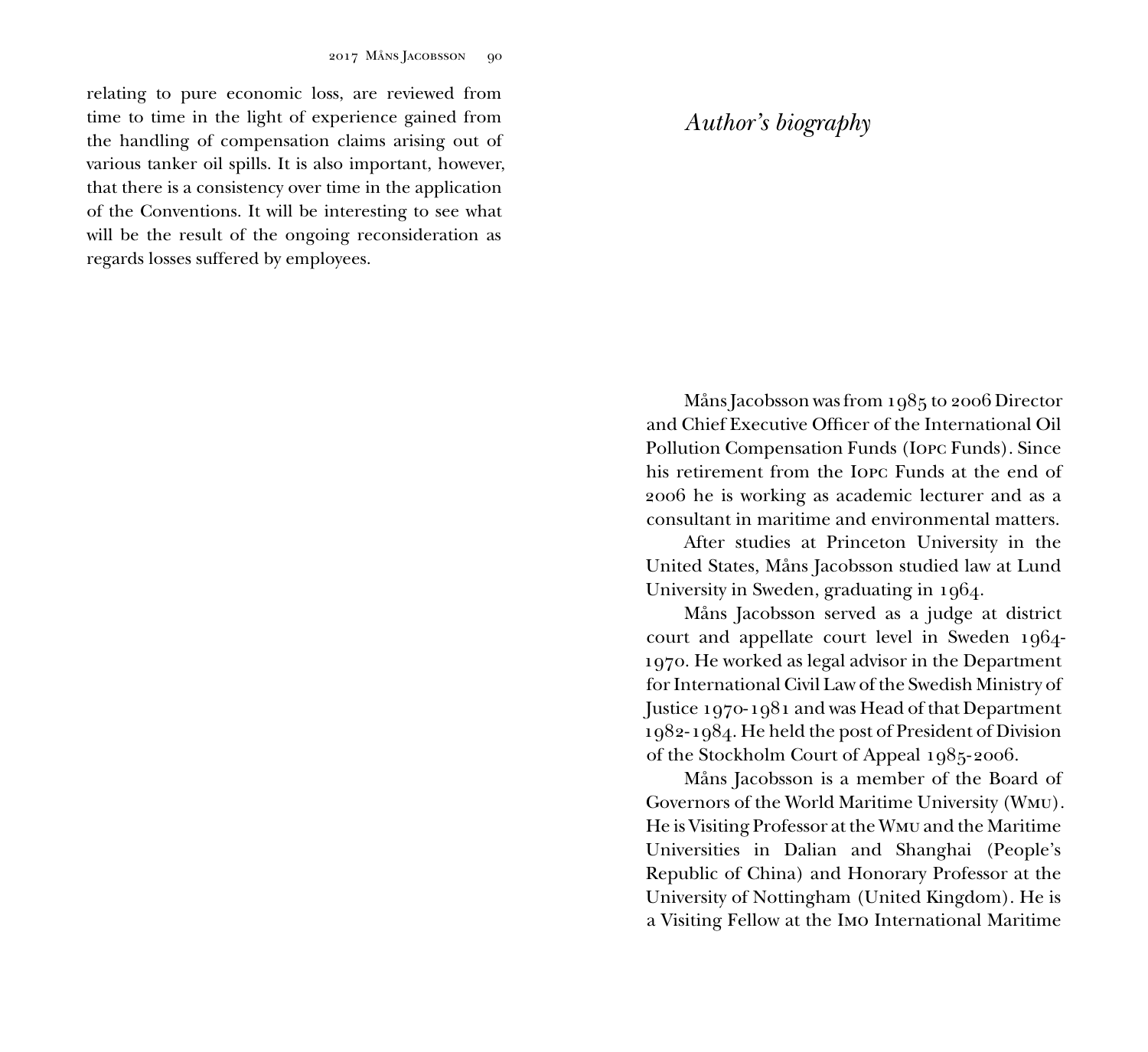Law Institute (IMLI) in Malta and a member of the Institute of International Shipping and Trade Law at the University of Swansea (United Kingdom). He is also corresponding member of the Argentine Academia nacional de derecho y ciencias sociales. He is Academic Associate of Quadrant Chambers, a set of leading barristers in London specialising in commercial law.

He was member of the Executive Council of Comité Maritime International (CMI) 2007-2014. He is an Honorary Member of the French and Italian Maritime Law Associations

Måns Jacobsson has published two books and numerous articles in various fields of law, such as maritime law, torts, patent law, nuclear law and treaty law.

In 2007 the University of Southampton conferred upon him the Degree of Doctor of Laws *Honoris Causa*. In 2010 he was awarded the King of Sweden's Gold Medal for significant achievements in the field of maritime law and shipping.